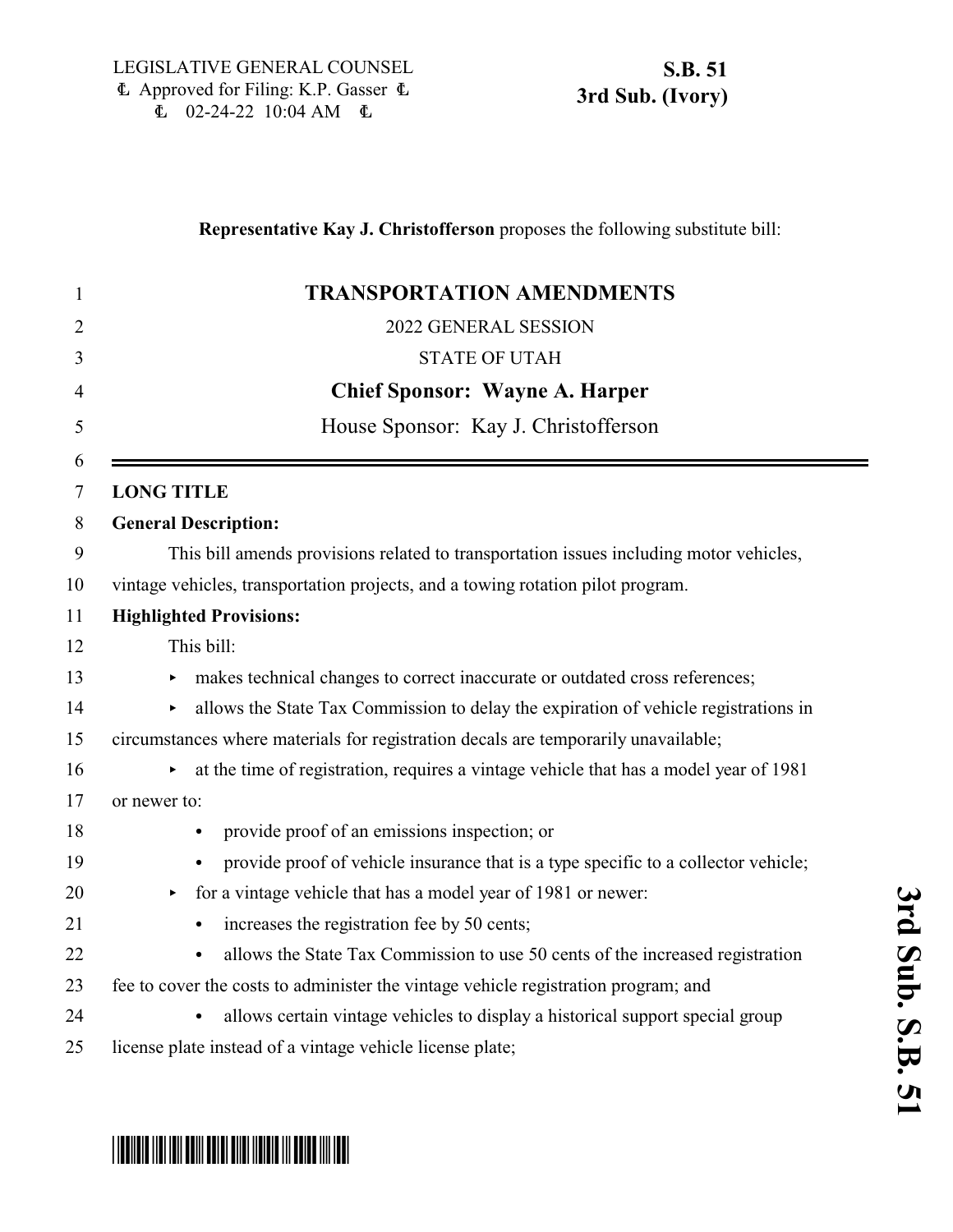| 26 | for a vintage vehicle, removes the requirement to display a front license plate;<br>Þ.          |
|----|-------------------------------------------------------------------------------------------------|
| 27 | amends provisions related to the Office of the Attorney General in prosecution of<br>Þ.         |
| 28 | certain cases related to motor vehicle enforcement;                                             |
| 29 | allows the Department of Public Safety to establish a pilot program to establish a              |
| 30 | public-private partnership to manage certain tow rotation dispatch services;                    |
| 31 | amends certain allocations of funding for transportation projects;                              |
| 32 | clarifies a definition related to local option sales and use taxes for public transit; and<br>▶ |
| 33 | makes technical changes.<br>▶.                                                                  |
| 34 | <b>Money Appropriated in this Bill:</b>                                                         |
| 35 | This bill appropriates in fiscal year 2023:                                                     |
| 36 | to the Office of the Attorney General -- Internal Service Fund -- Attorney General:             |
| 37 | from the Dedicated Credits Revenue Temporary Permit Account, \$192,000.                         |
| 38 | <b>Other Special Clauses:</b>                                                                   |
| 39 | This bill provides a special effective date.                                                    |
| 40 | <b>Utah Code Sections Affected:</b>                                                             |
| 41 | <b>AMENDS:</b>                                                                                  |
| 42 | 17B-2a-807.2, as enacted by Laws of Utah 2019, Chapter 479                                      |
| 43 | 41-1a-201, as last amended by Laws of Utah 2019, Chapter 459                                    |
| 44 | 41-1a-226, as last amended by Laws of Utah 2017, Chapter 406                                    |
| 45 | 41-1a-401, as last amended by Laws of Utah 2018, Chapters 260, 260, and 454                     |
| 46 | 41-1a-404, as last amended by Laws of Utah 2015, Chapters 81 and 412                            |
| 47 | 41-1a-422, as last amended by Laws of Utah 2021, Chapters 219, 280, and 378                     |
| 48 | 41-1a-1201, as last amended by Laws of Utah 2018, Chapter 424                                   |
| 49 | 41-1a-1206, as last amended by Laws of Utah 2020, Chapter 377                                   |
| 50 | 41-3-105, as last amended by Laws of Utah 2020, Chapters 354 and 396                            |
| 51 | 41-6a-1642, as last amended by Laws of Utah 2021, Chapter 322                                   |
| 52 | 41-21-1, as last amended by Laws of Utah 2016, Chapter 40                                       |
| 53 | 53-3-105, as last amended by Laws of Utah 2021, Chapter 284                                     |
| 54 | 53-3-219, as last amended by Laws of Utah 2021, Chapter 262                                     |
| 55 | 59-12-2220, as last amended by Laws of Utah 2019, Chapter 479                                   |
| 56 | 63B-31-103, as enacted by Laws of Utah 2021, Chapter 420                                        |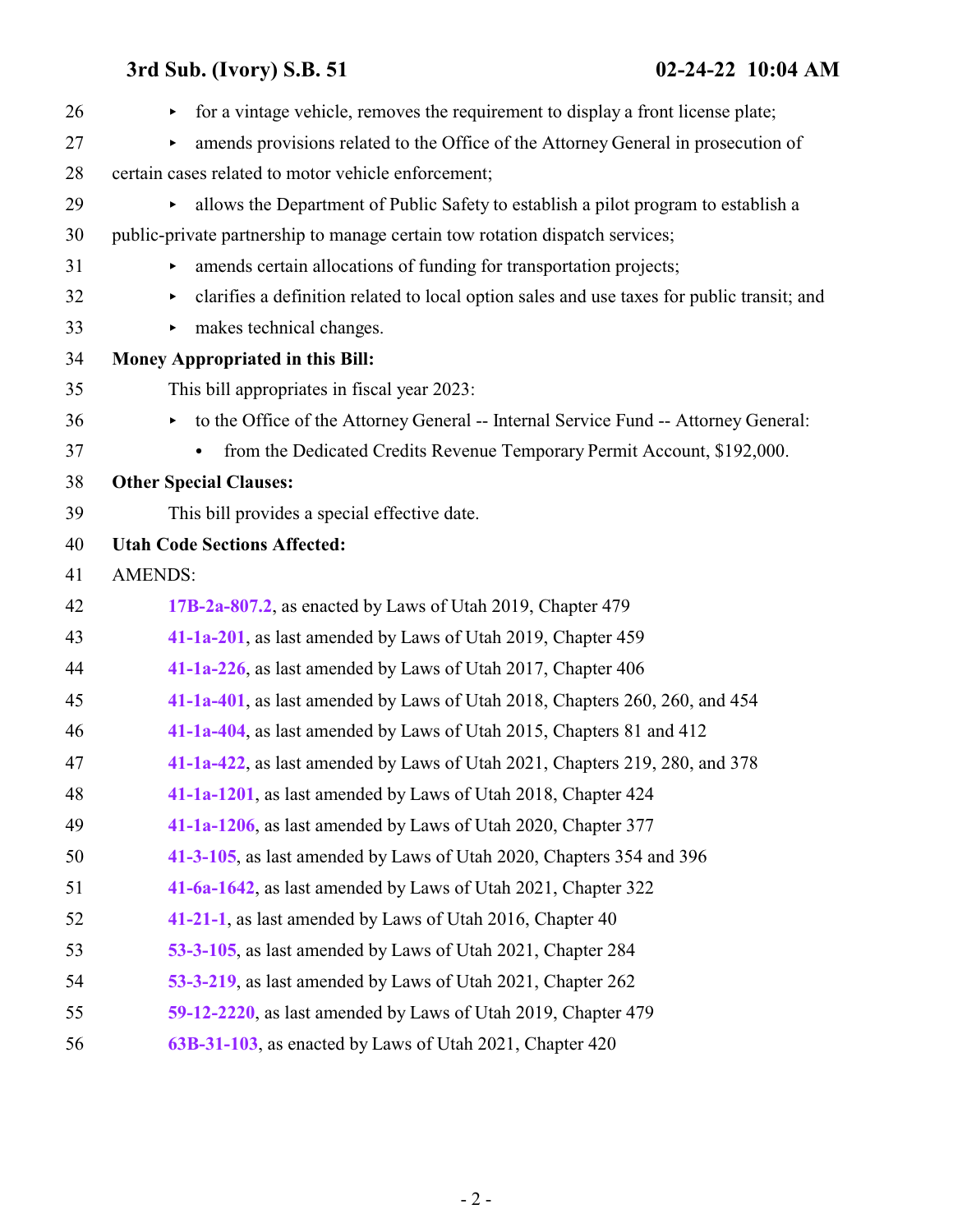**02-24-22 10:04 AM 3rd Sub. (Ivory) S.B. 51**

<span id="page-2-0"></span>

| 57 | 63I-1-272, as last amended by Laws of Utah 2021, Chapter 420                                      |
|----|---------------------------------------------------------------------------------------------------|
| 58 | 63I-2-272, as last amended by Laws of Utah 2021, Chapter 358                                      |
| 59 | 72-1-213.1, as last amended by Laws of Utah 2021, Chapter 222                                     |
| 60 | 72-1-213.2, as enacted by Laws of Utah 2021, Chapters 222 and 222                                 |
| 61 | 72-2-121, as last amended by Laws of Utah 2021, Chapters 239, 239, 420, and 420                   |
| 62 | 72-2-124, as last amended by Laws of Utah 2021, Chapters 239, 387, and 411                        |
| 63 | 72-5-309, as last amended by Laws of Utah 2021, Chapter 162                                       |
| 64 | 72-5-403, as last amended by Laws of Utah 2012, Chapter 121                                       |
| 65 | <b>ENACTS:</b>                                                                                    |
| 66 | 53-1-106.2, Utah Code Annotated 1953                                                              |
| 67 | <b>REPEALS:</b>                                                                                   |
| 68 | 72-1-213, as last amended by Laws of Utah 2019, Chapter 479                                       |
| 69 |                                                                                                   |
| 70 | Be it enacted by the Legislature of the state of Utah:                                            |
| 71 | Section 1. Section 17B-2a-807.2 is amended to read:                                               |
| 72 | 17B-2a-807.2. Existing large public transit district board of trustees --                         |
| 73 | <b>Appointment -- Quorum -- Compensation -- Terms.</b>                                            |
| 74 | $(1)$ (a) (i) For a large public transit district created before January 1, 2019, and except      |
| 75 | as provided in Subsection (7), the board of trustees shall consist of three members appointed as  |
| 76 | described in Subsection $(1)(b)$ .                                                                |
| 77 | (ii) For purposes of a large public transit district created before January 1, 2019, the          |
| 78 | nominating regions are as follows:                                                                |
| 79 | (A) a central region that is Salt Lake County;                                                    |
| 80 | (B) a southern region that is comprised of Utah County and the portion of Tooele                  |
| 81 | County that is part of the large public transit district; and                                     |
| 82 | (C) a northern region that is comprised of Davis County, Weber County, and the                    |
| 83 | portion of Box Elder County that is part of the large public transit district.                    |
| 84 | (iii) (A) If a large public transit district created before January 1, 2019, annexes an           |
| 85 | additional county into the large public transit district pursuant to Section 17B-1-402, following |
| 86 | the issuance of the certificate of annexation by the lieutenant governor, the political           |
| 87 | subdivisions making up the large public transit district shall submit to the Legislature for      |
|    |                                                                                                   |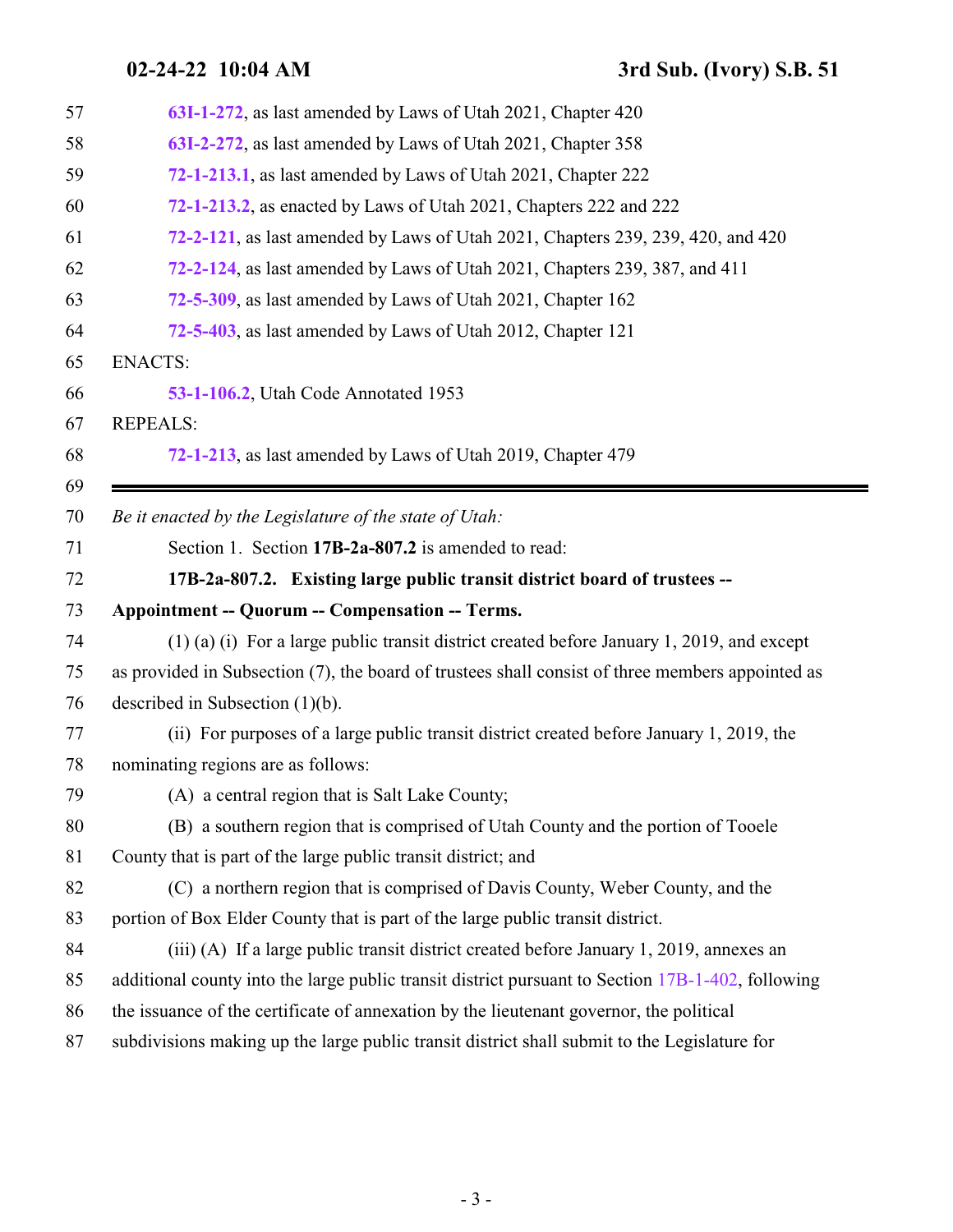| 88  | approval a proposal for the creation of three regions for nominating members to the board of      |
|-----|---------------------------------------------------------------------------------------------------|
| 89  | trustees of the large public transit district.                                                    |
| 90  | (B) If a large public transit district created before January 1, 2019, has a change to the        |
| 91  | boundaries of the large public transit district, the Legislature, after receiving and considering |
| 92  | the proposal described in Subsection $(1)(a)(iii)(A)$ , shall designate the three regions for     |
| 93  | nominating members to the board of trustees of the large public transit district.                 |
| 94  | (b) (i) Except as provided in Subsection (5), the governor, with advice and consent of            |
| 95  | the Senate, shall appoint the members of the board of trustees, making:                           |
| 96  | (A) one appointment from individuals nominated from the central region as described               |
| 97  | in Subsection $(2)$ ;                                                                             |
| 98  | (B) one appointment from individuals nominated from the southern region described in              |
| 99  | Subsection $(3)$ ; and                                                                            |
| 100 | (C) one appointment from individuals nominated from the northern region described in              |
| 101 | Subsection (4).                                                                                   |
| 102 | (2) For the appointment from the central region, the governor shall appoint one                   |
| 103 | individual selected from five individuals nominated as follows:                                   |
| 104 | (a) two individuals nominated by the council of governments of Salt Lake County; and              |
| 105 | (b) three individuals nominated by the mayor of Salt Lake County, with approval of the            |
| 106 | Salt Lake County council.                                                                         |
| 107 | (3) For the appointment from the southern region, the governor shall appoint one                  |
| 108 | individual selected from five individuals nominated as follows:                                   |
| 109 | (a) two individuals nominated by the council of governments of Utah County;                       |
| 110 | (b) two individuals nominated by the county commission of Utah County; and                        |
| 111 | (c) one individual nominated by the county commission of Tooele County.                           |
| 112 | (4) For the appointment from the northern region, the governor shall appoint one                  |
| 113 | individual selected from five individuals nominated as follows:                                   |
| 114 | (a) one individual nominated by the council of governments of Davis County;                       |
| 115 | (b) one individual nominated by the council of governments of Weber County;                       |
| 116 | (c) one individual nominated by the county commission of Davis County;                            |
| 117 | (d) one individual nominated by the county commission of Weber County; and                        |
| 118 | (e) one individual nominated by the county commission of Box Elder County.                        |
|     |                                                                                                   |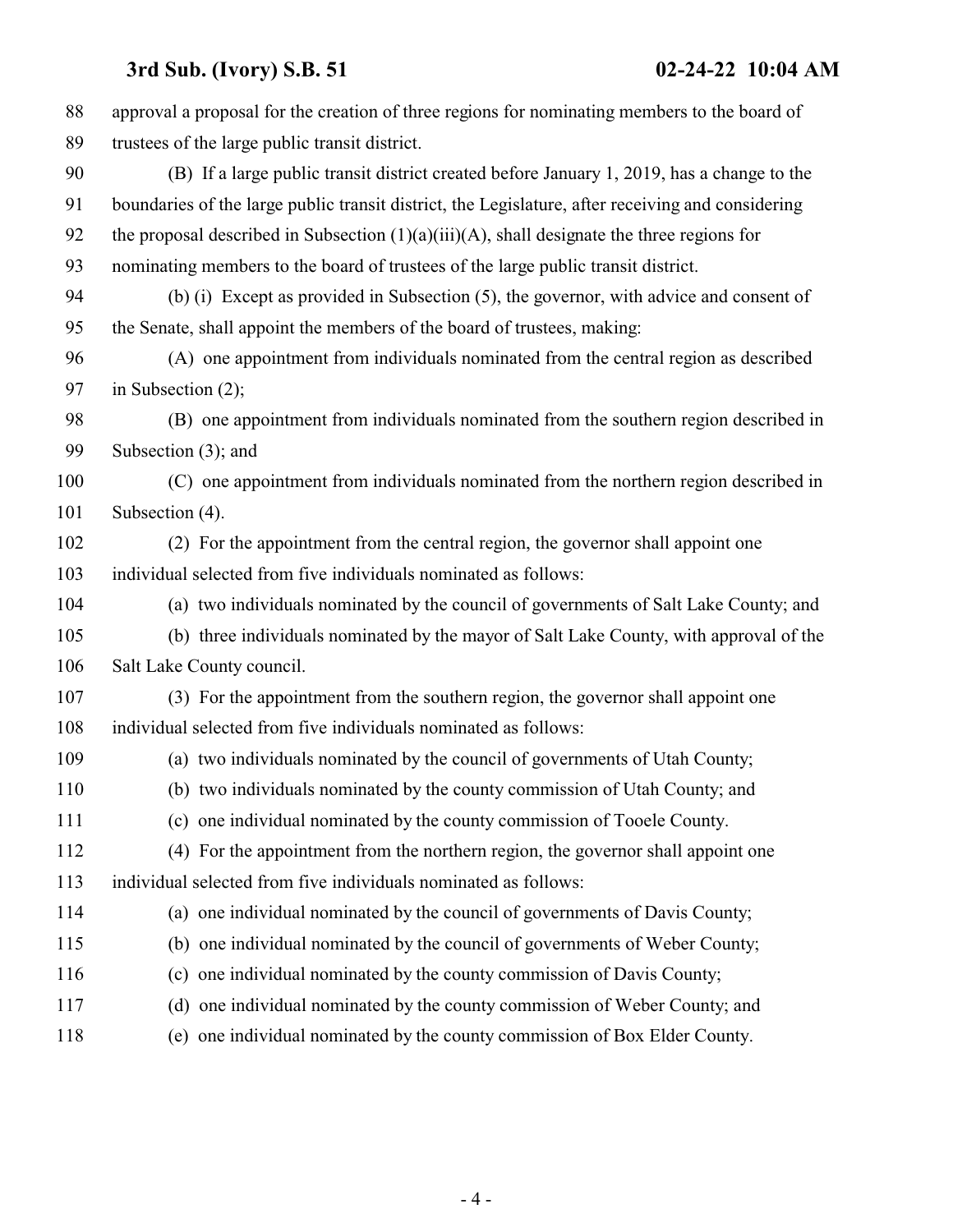| 119 | $(5)$ (a) The nominating counties described in Subsections (2) through (4) shall ensure                        |
|-----|----------------------------------------------------------------------------------------------------------------|
| 120 | that nominations are submitted to the governor no later than June 1 of each respective                         |
| 121 | nominating year.                                                                                               |
| 122 | $[\frac{1}{5}]$ (b) If the governor fails to appoint one of the individuals nominated as described             |
| 123 | in Subsection $(2)$ , $(3)$ , or $(4)$ , as applicable, within 60 days of the nominations, the following       |
| 124 | appointment procedures apply:                                                                                  |
| 125 | $\left[\frac{1}{(d)}\right]$ (i) for an appointment for the central region, the Salt Lake County council shall |
| 126 | appoint an individual, with confirmation by the Senate;                                                        |
| 127 | $[\phi]$ (ii) for an appointment for the southern region, the Utah County commission shall                     |
| 128 | appoint an individual, in consultation with the Tooele County commission, with confirmation                    |
| 129 | by the Senate; and                                                                                             |
| 130 | $[\text{(-c)}]$ (iii) for an appointment for the northern region, the Davis County commission and              |
| 131 | the Weber County commission, collectively, and in consultation with the Box Elder County                       |
| 132 | commission, shall appoint an individual, with confirmation by the Senate.                                      |
| 133 | $(6)$ (a) Each nominee shall be a qualified executive with technical and administrative                        |
| 134 | experience and training appropriate for the position.                                                          |
| 135 | (b) The board of trustees of a large public transit district shall be full-time employees                      |
| 136 | of the public transit district.                                                                                |
| 137 | (c) The compensation package for the board of trustees shall be determined by the local                        |
| 138 | advisory council as described in Section 17B-2a-808.2.                                                         |
| 139 | (d) (i) Subject to Subsection $(6)(d)(iii)$ , for a board of trustees of a large public transit                |
| 140 | district, "quorum" means at least two members of the board of trustees.                                        |
| 141 | (ii) Action by a majority of a quorum constitutes an action of the board of trustees.                          |
| 142 | (iii) A meeting of a quorum of a board of trustees of a large public transit district is                       |
| 143 | subject to Section 52-4-103 regarding convening of a three-member board of trustees and what                   |
| 144 | constitutes a public meeting.                                                                                  |
| 145 | (7) (a) Subject to Subsection (8), each member of the board of trustees of a large public                      |
| 146 | transit district shall serve for a term of four years.                                                         |
| 147 | (b) A member of the board of trustees may serve an unlimited number of terms.                                  |
| 148 | (c) Notwithstanding Subsection $(2)$ , $(3)$ , or $(4)$ , as applicable, at the expiration of a                |
| 149 | term of a member of the board of trustees, if the respective nominating entities and individuals               |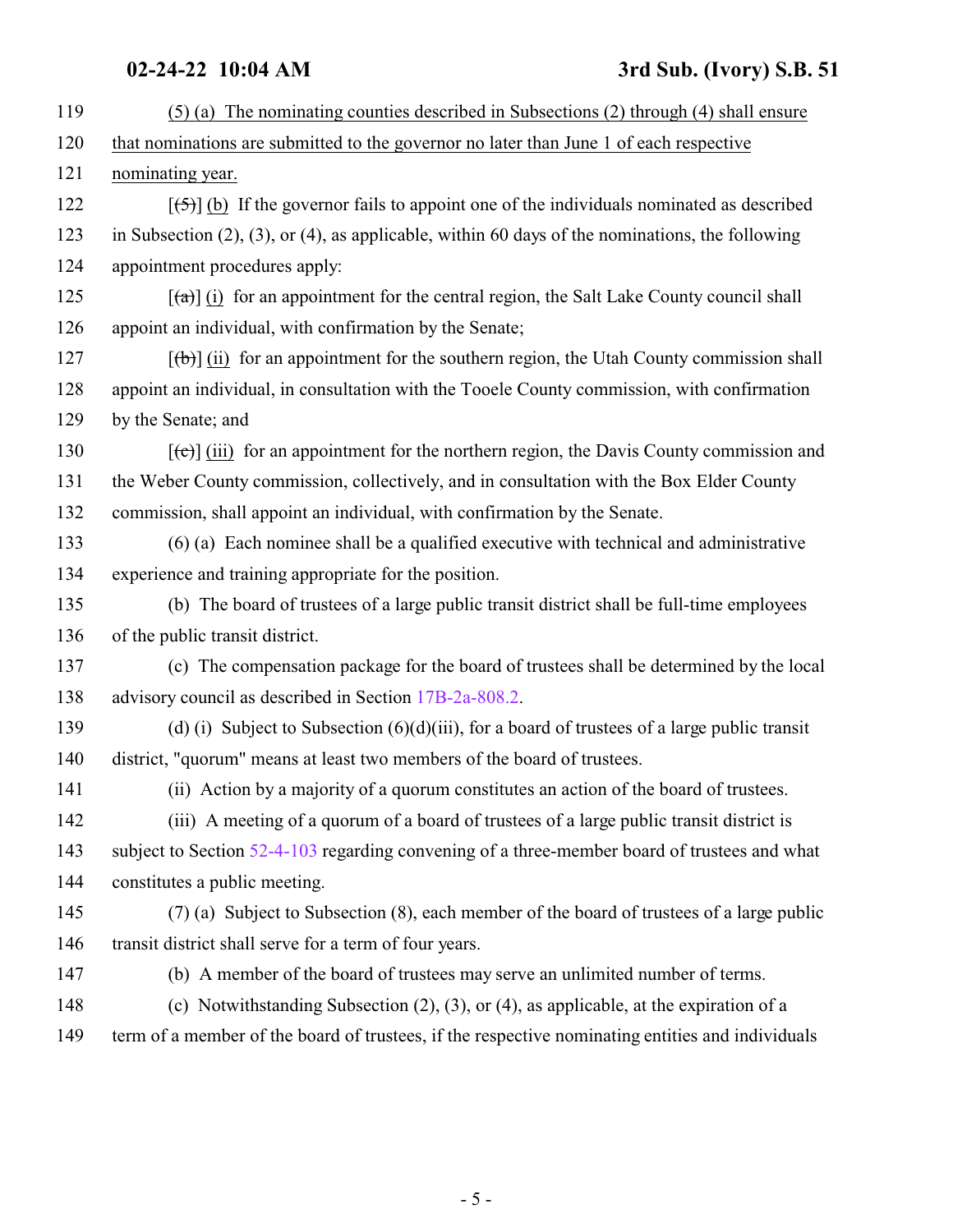<span id="page-5-0"></span>

| 150 | for the respective region described in Subsection $(2)$ , $(3)$ , or $(4)$ , unanimously agree to retain |
|-----|----------------------------------------------------------------------------------------------------------|
| 151 | the existing member of the board of trustees, the respective nominating individuals or bodies            |
| 152 | described in Subsection $(2)$ , $(3)$ , or $(4)$ are not required to make nominations to the governor,   |
| 153 | and the governor may reappoint the existing member to the board of trustees.                             |
| 154 | (8) Each member of the board of trustees of a large public transit district shall serve at               |
| 155 | the pleasure of the governor.                                                                            |
| 156 | (9) Subject to Subsections $(7)$ and $(8)$ , a board of trustees of a large public transit               |
| 157 | district that is in place as of February 1, 2019, may remain in place.                                   |
| 158 | (10) The governor shall designate one member of the board of trustees as chair of the                    |
| 159 | board of trustees.                                                                                       |
| 160 | $(11)$ (a) If a vacancy occurs, the nomination and appointment procedures to replace the                 |
| 161 | individual shall occur in the same manner described in Subsection $(2)$ , $(3)$ , or $(4)$ , and, if     |
| 162 | applicable, Subsection (5), for the respective member of the board of trustees creating the              |
| 163 | vacancy.                                                                                                 |
| 164 | (b) If a vacancy occurs on the board of trustees of a large public transit district, the                 |
| 165 | respective nominating region shall nominate individuals to the governor as described in this             |
| 166 | section within 60 days after the vacancy occurs.                                                         |
| 167 | (c) If the respective nominating region does not nominate to fill the vacancy within 60                  |
| 168 | days, the governor shall appoint an individual to fill the vacancy.                                      |
| 169 | (d) A replacement board member shall serve for the remainder of the unexpired term,                      |
| 170 | but may serve an unlimited number of terms as provided in Subsection (7)(b).                             |
| 171 | Section 2. Section 41-1a-201 is amended to read:                                                         |
| 172 | 41-1a-201. Function of registration -- Registration required -- Penalty.                                 |
| 173 | (1) Unless exempted, a person or automated driving system may not operate and an                         |
| 174 | owner may not engage an automated driving system, give another person permission to engage               |
| 175 | an automated driving system, or give another person permission to operate a motor vehicle,               |
| 176 | combination of vehicles, trailer, semitrailer, vintage vehicle, off-highway vehicle, vessel, or          |
| 177 | park model recreational vehicle in this state unless it has been registered in accordance with           |
| 178 | this chapter, Title 41, Chapter 22, Off-Highway Vehicles, or Title 73, Chapter 18, State                 |
| 179 | Boating Act.                                                                                             |
| 180 | (2) Subject to Subsection $53-8-209(3)$ , a violation of this section is an infraction.                  |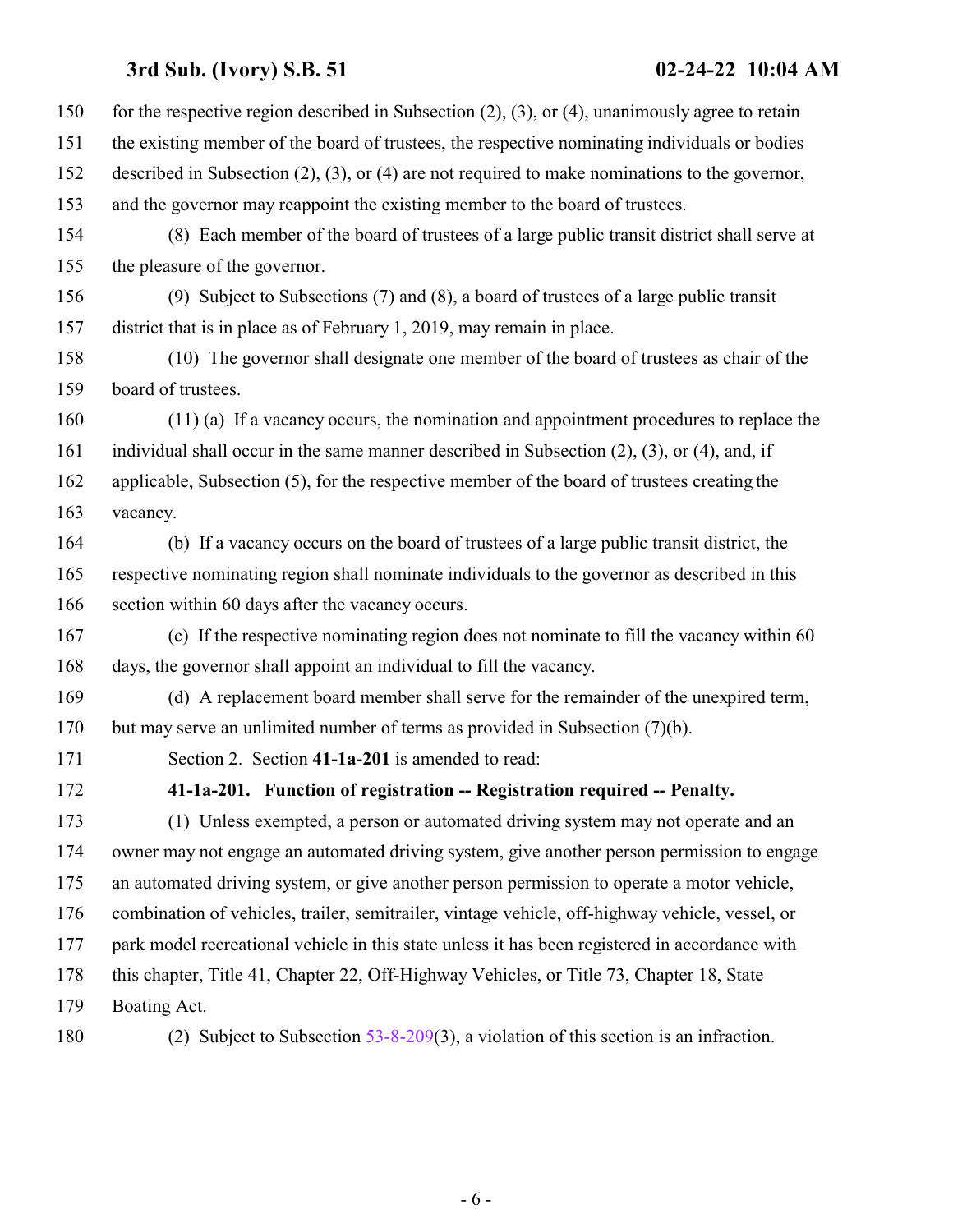<span id="page-6-1"></span><span id="page-6-0"></span>

| 181 | (3) (a) In the event that materials are temporarily unavailable for registration items         |
|-----|------------------------------------------------------------------------------------------------|
| 182 | required under Section 41-1a-402, the commission may delay initial vehicle registration or     |
| 183 | renewal of vehicle registrations.                                                              |
| 184 | (b) In a circumstance described in Subsection $(3)(a)$ , a person does not violate             |
| 185 | Subsection (1) for failure to register a vehicle during a delay period described in Subsection |
| 186 | $(3)(a)$ .                                                                                     |
| 187 | Section 3. Section 41-1a-226 is amended to read:                                               |
| 188 | 41-1a-226. Vintage vehicle -- Signed statement -- Registration.                                |
| 189 | (1) The owner of a vintage vehicle who applies for registration under this part shall          |
| 190 | provide a signed statement that the vintage vehicle:                                           |
| 191 | (a) is owned and operated for the purposes described in Section $41-21-1$ ; and                |
| 192 | (b) is safe to operate on the highways of this state as described in Section $41-21-4$ .       |
| 193 | (2) $[THE]$ For a vintage vehicle with a model year of 1980 or older, the signed               |
| 194 | statement described in Subsection (1) is in lieu of an emissions inspection, from which a      |
| 195 | vintage vehicle is exempt under Subsection $41-6a-1642(4)$ .                                   |
| 196 | (3) Before registration of a vintage vehicle that has a model year of 1981 or newer, an        |
| 197 | owner shall:                                                                                   |
| 198 | (a) obtain a certificate of emissions inspection as provided in Section $41-6a-1642$ ; or      |
| 199 | (b) provide proof of vehicle insurance coverage for the vintage vehicle that is a type         |
| 200 | specific to a vehicle collector.                                                               |
| 201 | Section 4. Section 41-1a-401 is amended to read:                                               |
| 202 | 41-1a-401. License plates -- Number of plates -- Reflectorization -- Indicia of                |
| 203 | registration in lieu of or used with plates.                                                   |
| 204 | $(1)$ (a) Except as provided in Subsection $(1)(c)$ , the division upon registering a vehicle  |
| 205 | shall issue to the owner:                                                                      |
| 206 | (i) one license plate for a motorcycle, trailer, or semitrailer;                               |
| 207 | (ii) one decal for a park model recreational vehicle, in lieu of a license plate, which        |
| 208 | shall be attached in plain sight to the rear of the park model recreational vehicle;           |
| 209 | (iii) one decal for a camper, in lieu of a license plate, which shall be attached in plain     |
| 210 | sight to the rear of the camper; and                                                           |
| 211 | (iv) two identical license plates for every other vehicle.                                     |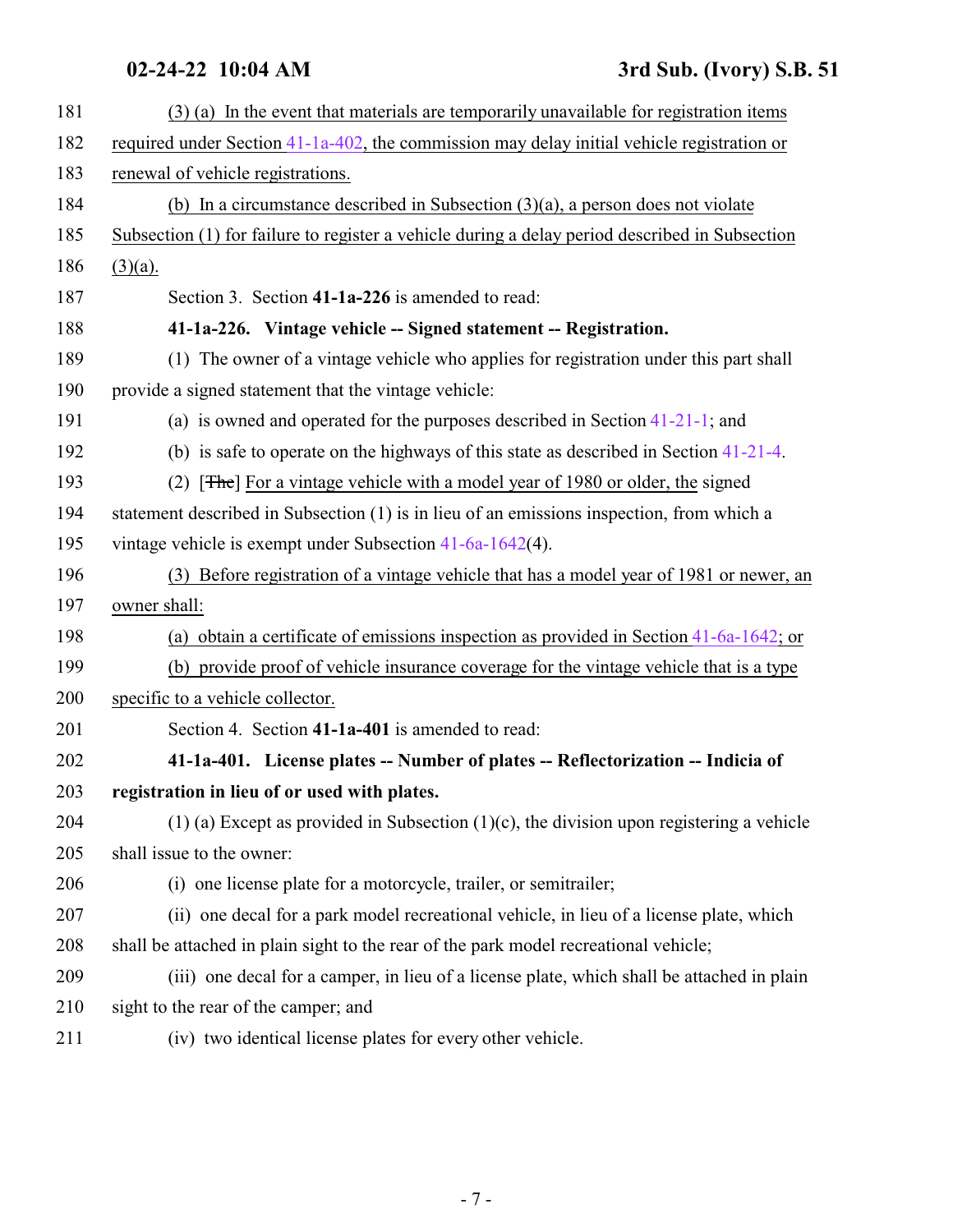| 212 | (b) The license plate or decal issued under Subsection $(1)(a)$ is for the particular             |
|-----|---------------------------------------------------------------------------------------------------|
| 213 | vehicle registered and may not be removed during the term for which the license plate or decal    |
| 214 | is issued or used upon any other vehicle than the registered vehicle.                             |
| 215 | (c) (i) Notwithstanding Subsections $(1)(a)$ and $(b)$ and except as provided in Subsection       |
| 216 | $(1)(c)(ii)$ , the division, upon registering a motor vehicle that has been sold, traded, or the  |
| 217 | ownership of which has been otherwise released, shall transfer the license plate issued to the    |
| 218 | person applying to register the vehicle if:                                                       |
| 219 | (A) the previous registered owner has included the license plate as part of the sale,             |
| 220 | trade, or ownership release; and                                                                  |
| 221 | (B) the person applying to register the vehicle applies to transfer the license plate to the      |
| 222 | new registered owner of the vehicle.                                                              |
| 223 | (ii) The division may not transfer a personalized or special group license plate to a new         |
| 224 | registered owner under this Subsection $(1)(c)$ if the new registered owner does not meet the     |
| 225 | qualification or eligibility requirements for that personalized or special group license plate    |
| 226 | under Sections $41-1a-410$ through $41-1a-422$ .                                                  |
| 227 | (2) The division may receive applications for registration renewal, renew registration,           |
| 228 | and issue new license plates or decals at any time prior to the expiration of registration.       |
| 229 | (3) (a) (i) [AH] Except as provided in Subsection $(3)(a)(iii)$ , all license plates to be        |
| 230 | manufactured and issued by the division shall be treated with a fully reflective material on the  |
| 231 | plate face that provides effective and dependable reflective brightness during the service period |
| 232 | of the license plate.                                                                             |
| 233 | (ii) [For] Except as provided in Subsection $(3)(a)(iii)$ , for a historical support special      |
| 234 | group license plate created under this part, the division shall procure reflective material to    |
| 235 | satisfy the requirement under Subsection $(3)(a)(i)$ as soon as such material is available at a   |
| 236 | reasonable cost.                                                                                  |
| 237 | (iii) Notwithstanding the reflectivity requirement described in Subsection $(3)(a)(i)$ , the      |
| 238 | division may manufacture and issue a historical support special group license plate without a     |
| 239 | fully reflective plate face if:                                                                   |
| 240 | (A) the historical special group license plate is requested for a vintage vehicle that has        |
| 241 | a model year of 1980 or older; and                                                                |
| 242 | (B) the division has manufacturing equipment and technology available to produce the              |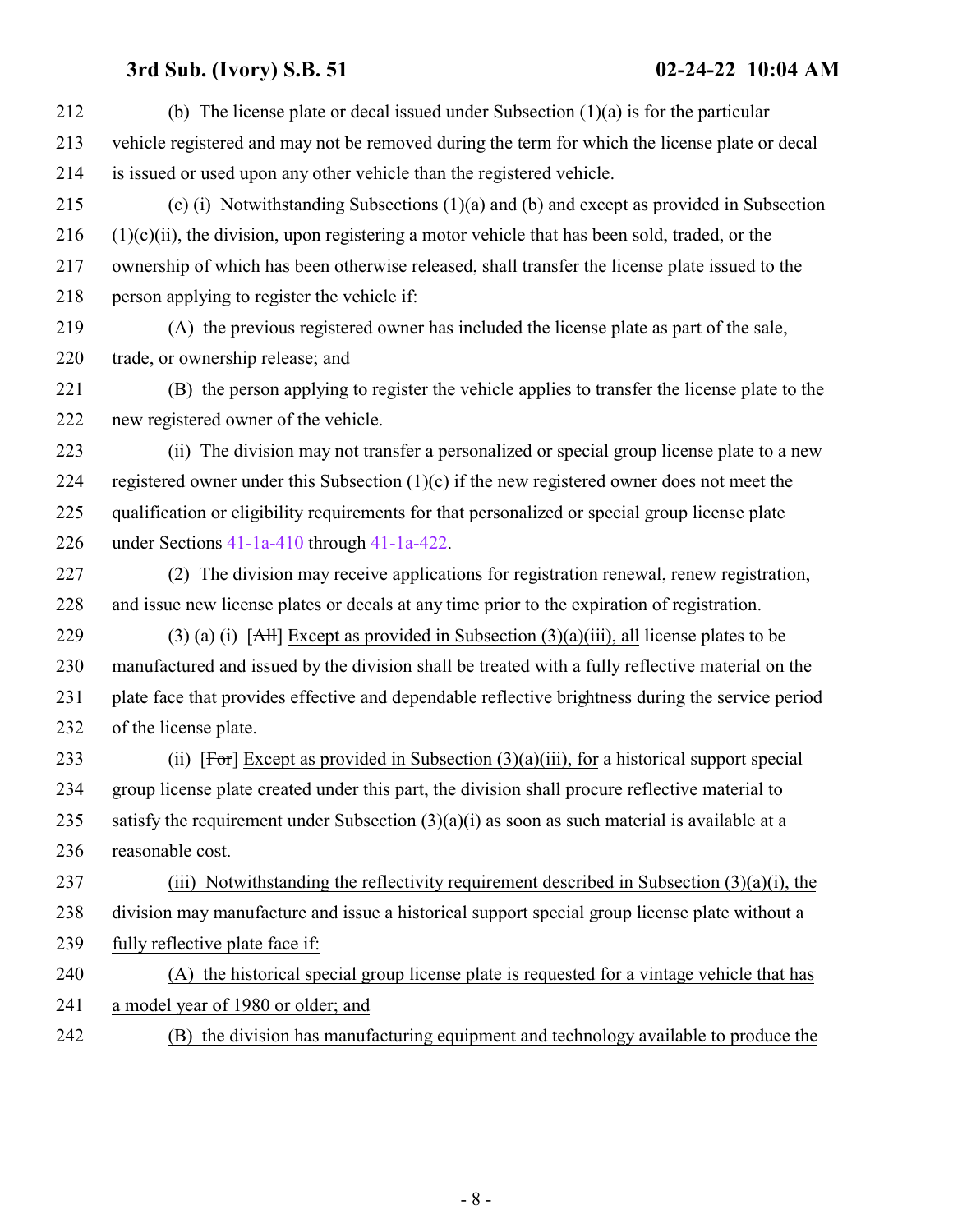<span id="page-8-0"></span>

| 243 | plate in small quantities.                                                                        |
|-----|---------------------------------------------------------------------------------------------------|
| 244 | (b) The division shall prescribe all license plate material specifications and establish          |
| 245 | and implement procedures for conforming to the specifications.                                    |
| 246 | (c) The specifications for the materials used such as the aluminum plate substrate, the           |
| 247 | reflective sheeting, and glue shall be drawn in a manner so that at least two manufacturers may   |
| 248 | qualify as suppliers.                                                                             |
| 249 | (d) The granting of contracts for the materials shall be by public bid.                           |
| 250 | (4) (a) The commission may issue, adopt, and require the use of indicia of registration           |
| 251 | it considers advisable in lieu of or in conjunction with license plates as provided in this part. |
| 252 | (b) All provisions of this part relative to license plates apply to these indicia of              |
| 253 | registration, so far as the provisions are applicable.                                            |
| 254 | (5) A violation of this section is an infraction.                                                 |
| 255 | Section 5. Section 41-1a-404 is amended to read:                                                  |
| 256 | 41-1a-404. Location and position of plates -- Visibility of plates -- Exceptions.                 |
| 257 | (1) License plates issued for a vehicle other than a motorcycle, trailer, vintage vehicle,        |
| 258 | or semitrailer shall be attached to the vehicle, one in the front and the other in the rear.      |
| 259 | (2) (a) The license plate issued for a motorcycle, trailer, or semitrailer shall be attached      |
| 260 | to the rear of the motorcycle, trailer, or semitrailer.                                           |
| 261 | (b) (i) An owner of a vintage vehicle shall ensure that a license plate is attached to the        |
| 262 | rear of the vintage vehicle.                                                                      |
| 263 | (ii) An owner of a vintage vehicle is not required to display a license plate on the front        |
| 264 | of the vintage vehicle.                                                                           |
| 265 | (3) Except as provided in Subsection (5), a license plate shall at all times be:                  |
| 266 | (a) securely fastened:                                                                            |
| 267 | (i) in a horizontal position to the vehicle for which it is issued to prevent the plate from      |
| 268 | swinging;                                                                                         |
| 269 | (ii) at a height of not less than 12 inches from the ground, measuring from the bottom            |
| 270 | of the plate; and                                                                                 |
| 271 | (iii) in a place and position to be clearly visible; and                                          |
| 272 | (b) maintained:                                                                                   |
| 273 | (i) free from foreign materials; and                                                              |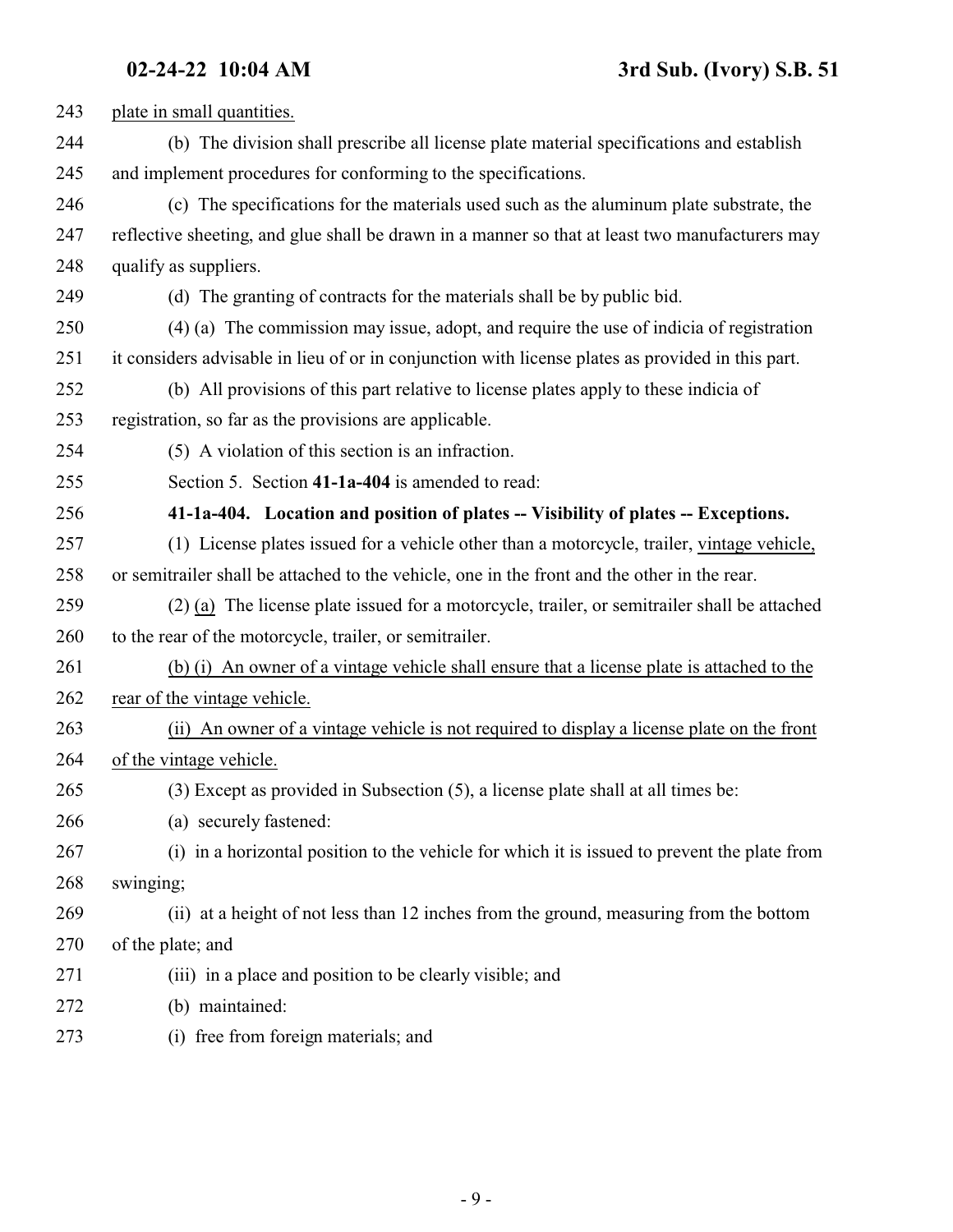<span id="page-9-0"></span>

| 274 | (ii) in a condition to be clearly legible.                                                       |
|-----|--------------------------------------------------------------------------------------------------|
| 275 | (4) Enforcement by a state or local law enforcement officer of the requirement under             |
| 276 | Subsection (1) to attach a license plate to the front of a vehicle shall be only as a secondary  |
| 277 | action when the vehicle has been detained for a suspected violation by any person in the         |
| 278 | vehicle of Title 41, Motor Vehicles, other than the requirement under Subsection (1) to attach a |
| 279 | license plate to the front of the vehicle, or for another offense.                               |
| 280 | (5) The provisions of Subsections $(3)(a)(iii)$ and $(3)(b)$ do not apply to a license plate     |
| 281 | that is obscured exclusively by one or more of the following devices or by the cargo the device  |
| 282 | is carrying, if the device is installed according to manufacturer specifications or generally    |
| 283 | accepted installation practices:                                                                 |
| 284 | (a) a trailer hitch;                                                                             |
| 285 | (b) a wheelchair lift or wheelchair carrier;                                                     |
| 286 | (c) a trailer being towed by the vehicle;                                                        |
| 287 | (d) a bicycle rack, ski rack, or luggage rack; or                                                |
| 288 | (e) a similar cargo carrying device.                                                             |
| 289 | (6) A violation of this section is an infraction.                                                |
| 290 | Section 6. Section 41-1a-422 is amended to read:                                                 |
| 291 | 41-1a-422. Support special group license plates -- Contributor -- Voluntary                      |
| 292 | contribution collection procedures.                                                              |
| 293 | (1) As used in this section:                                                                     |
| 294 | (a) (i) except as provided in Subsection $(1)(a)(ii)$ , "contributor" means a person who has     |
| 295 | donated or in whose name at least \$25 has been donated to:                                      |
| 296 | (A) a scholastic scholarship fund of a single named institution;                                 |
| 297 | (B) the Department of Veterans and Military Affairs for veterans programs;                       |
| 298 | (C) the Division of Wildlife Resources for the Wildlife Resources Account created in             |
| 299 | Section 23-14-13, for conservation of wildlife and the enhancement, preservation, protection,    |
| 300 | access, and management of wildlife habitat;                                                      |
| 301 | (D) the Department of Agriculture and Food for the benefit of conservation districts;            |
| 302 | (E) the Division of Recreation for the benefit of snowmobile programs;                           |
| 303 | (F) the Guardian Ad Litem Services Account and the Children's Museum of Utah, with               |
| 304 | the donation evenly divided between the two;                                                     |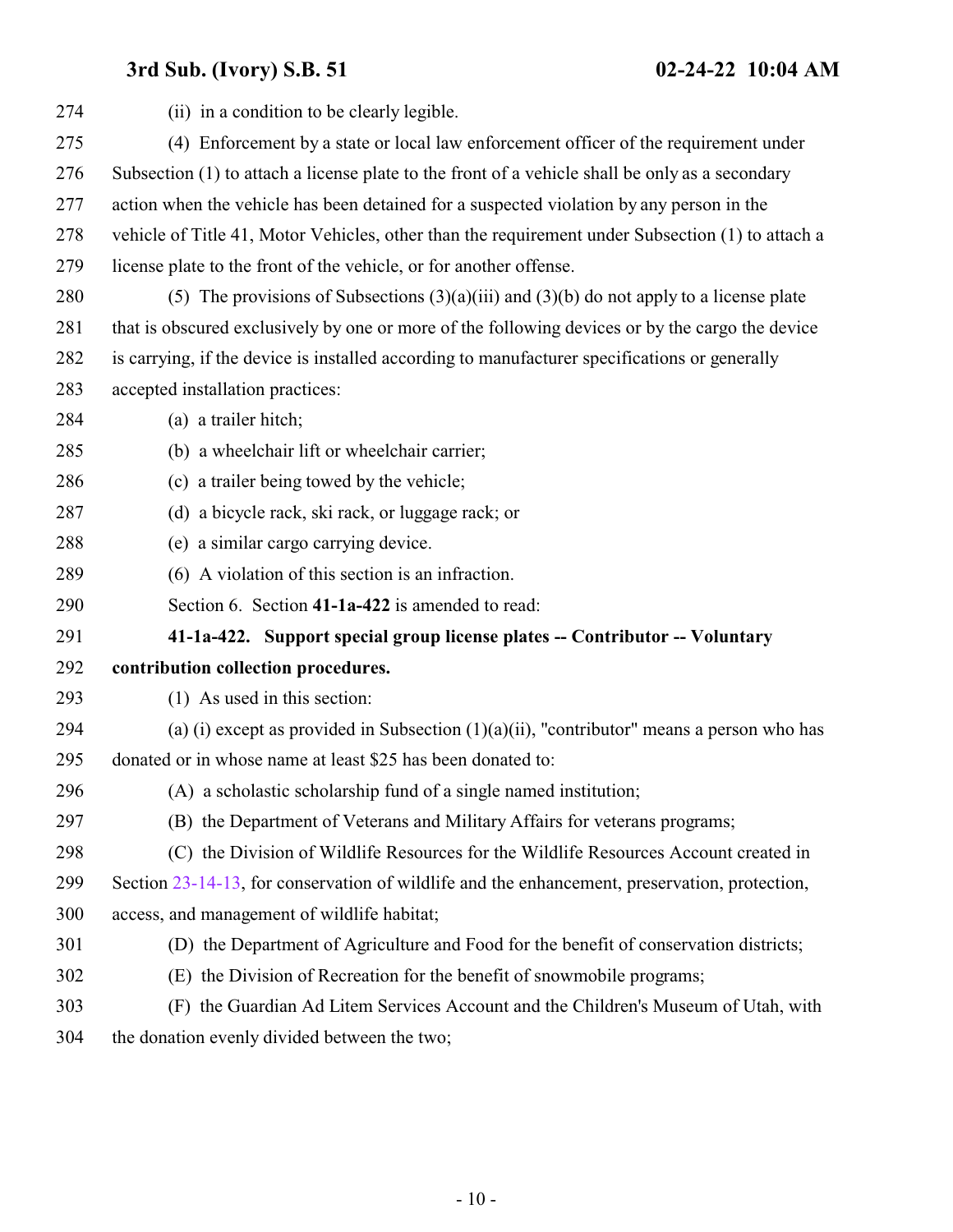| 305 | (G) the Boy Scouts of America for the benefit of a Utah Boy Scouts of America                 |
|-----|-----------------------------------------------------------------------------------------------|
| 306 | council as specified by the contributor;                                                      |
| 307 | (H) No More Homeless Pets in Utah for distribution to organizations or individuals            |
| 308 | that provide spay and neuter programs that subsidize the sterilization of domestic animals;   |
| 309 | (I) the Utah Alliance of Boys and Girls Clubs, Inc. to provide and enhance youth              |
| 310 | development programs;                                                                         |
| 311 | (J) the Utah Association of Public School Foundations to support public education;            |
| 312 | (K) the Utah Housing Opportunity Restricted Account created in Section 61-2-204 to            |
| 313 | assist people who have severe housing needs;                                                  |
| 314 | (L) the Public Safety Honoring Heroes Restricted Account created in Section 53-1-118          |
| 315 | to support the families of fallen Utah Highway Patrol troopers and other Department of Public |
| 316 | Safety employees;                                                                             |
| 317 | (M) the Division of State Parks for distribution to organizations that provide support        |
| 318 | for Zion National Park;                                                                       |
| 319 | (N) the Firefighter Support Restricted Account created in Section 53-7-109 to support         |
| 320 | firefighter organizations;                                                                    |
| 321 | (O) the Share the Road Bicycle Support Restricted Account created in Section                  |
| 322 | 72-2-127 to support bicycle operation and safety awareness programs;                          |
| 323 | (P) the Cancer Research Restricted Account created in Section 26-21a-302 to support           |
| 324 | cancer research programs;                                                                     |
| 325 | (Q) Autism Awareness Restricted Account created in Section 53F-9-401 to support               |
| 326 | autism awareness programs;                                                                    |
| 327 | (R) Humanitarian Service and Educational and Cultural Exchange Restricted Account             |
| 328 | created in Section 9-17-102 to support humanitarian service and educational and cultural      |
| 329 | programs;                                                                                     |
| 330 | (S) Upon renewal of a prostate cancer support special group license plate, to the Cancer      |
| 331 | Research Restricted Account created in Section 26-21a-302 to support cancer research          |
| 332 | programs;                                                                                     |
| 333 | (T) the Choose Life Adoption Support Restricted Account created in Section                    |
| 334 | 62A-4a-608 to support programs that promote adoption;                                         |
| 335 | (U) the National Professional Men's Basketball Team Support of Women and Children             |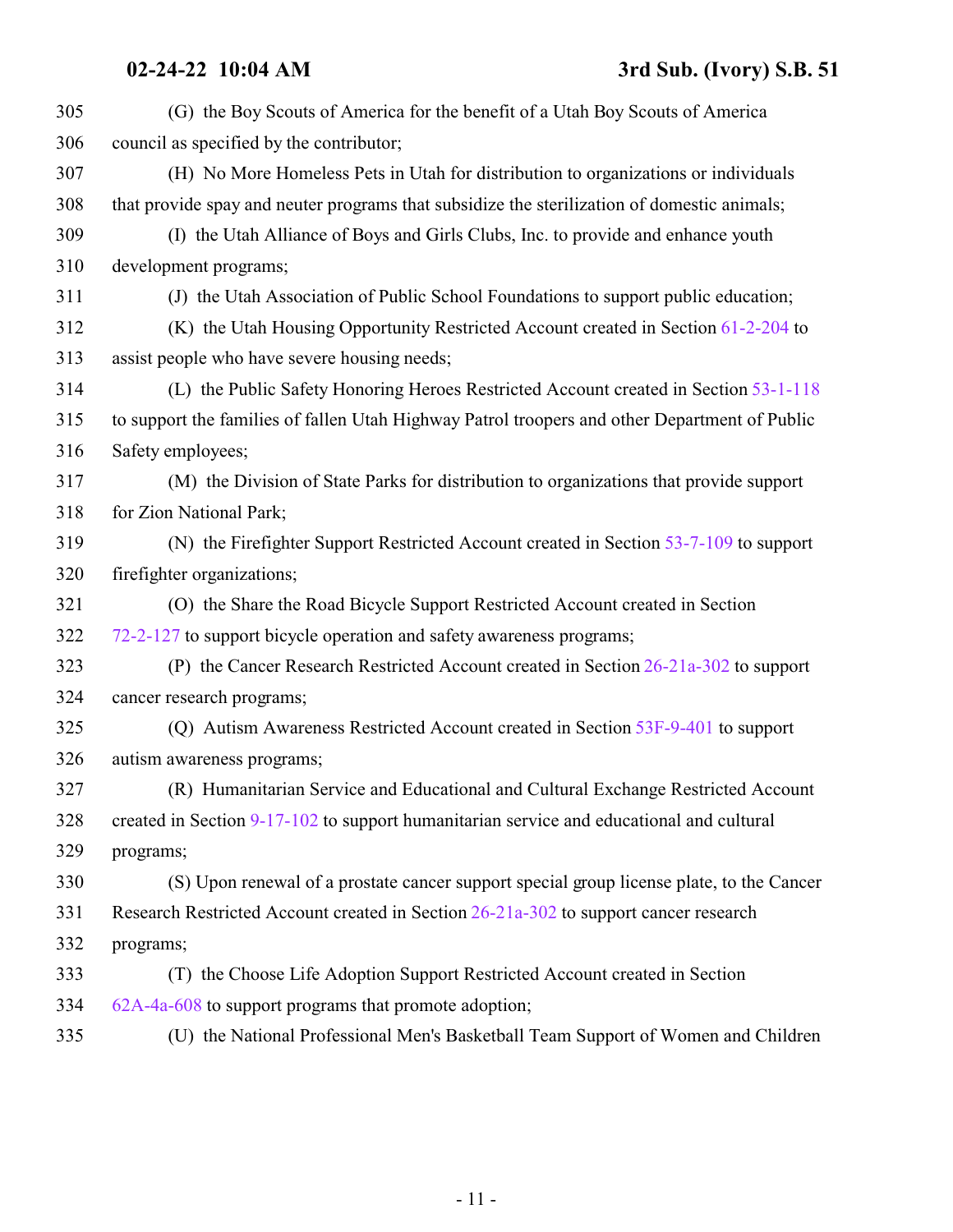| 336 | Issues Restricted Account created in Section 62A-1-202;                                      |
|-----|----------------------------------------------------------------------------------------------|
| 337 | (V) the Utah Law Enforcement Memorial Support Restricted Account created in                  |
| 338 | Section 53-1-120;                                                                            |
| 339 | (W) the Children with Cancer Support Restricted Account created in Section                   |
| 340 | 26-21a-304 for programs that provide assistance to children with cancer;                     |
| 341 | (X) the National Professional Men's Soccer Team Support of Building Communities              |
| 342 | Restricted Account created in Section 9-19-102;                                              |
| 343 | (Y) the Children with Heart Disease Support Restricted Account created in Section            |
| 344 | $26 - 58 - 102$ ;                                                                            |
| 345 | (Z) the Utah Intracurricular Student Organization Support for Agricultural Education         |
| 346 | and Leadership Restricted Account created in Section 4-42-102;                               |
| 347 | (AA) the Division of Wildlife Resources for the Support for State-Owned Shooting             |
| 348 | Ranges Restricted Account created in Section 23-14-13.5, for the creation of new, and        |
| 349 | operation and maintenance of existing, state-owned firearm shooting ranges;                  |
| 350 | (BB) the Utah State Historical Society to further the mission and purpose of the Utah        |
| 351 | <b>State Historical Society;</b>                                                             |
| 352 | (CC) the Motorcycle Safety Awareness Support Restricted Account created in Section           |
| 353 | $72 - 2 - 130;$                                                                              |
| 354 | (DD) the Transportation of Veterans to Memorials Support Restricted Account created          |
| 355 | in Section 71-14-102;                                                                        |
| 356 | (EE) clean air support causes, with half of the donation deposited into the Clean Air        |
| 357 | Support Restricted Account created in Section 19-1-109, and half of the donation deposited   |
| 358 | into the Clean Air Fund created in Section 59-10-1319;                                       |
| 359 | (FF) the Latino Community Support Restricted Account created in Section 13-1-16;             |
| 360 | (GG) the Allyson Gamble Organ Donation Contribution Fund created in Section                  |
| 361 | $26 - 18b - 101$ ; or                                                                        |
| 362 | (HH) public education on behalf of the Kiwanis International clubs, with the amount of       |
| 363 | the donation required to cover the costs of issuing, ordering, or reordering Kiwanis support |
| 364 | special group plates, as determined by the State Tax Commission, deposited into the Kiwanis  |
| 365 | Education Support Fund created in Section 53F-9-403, and all remaining donation amounts      |
| 366 | deposited into the Education Fund.                                                           |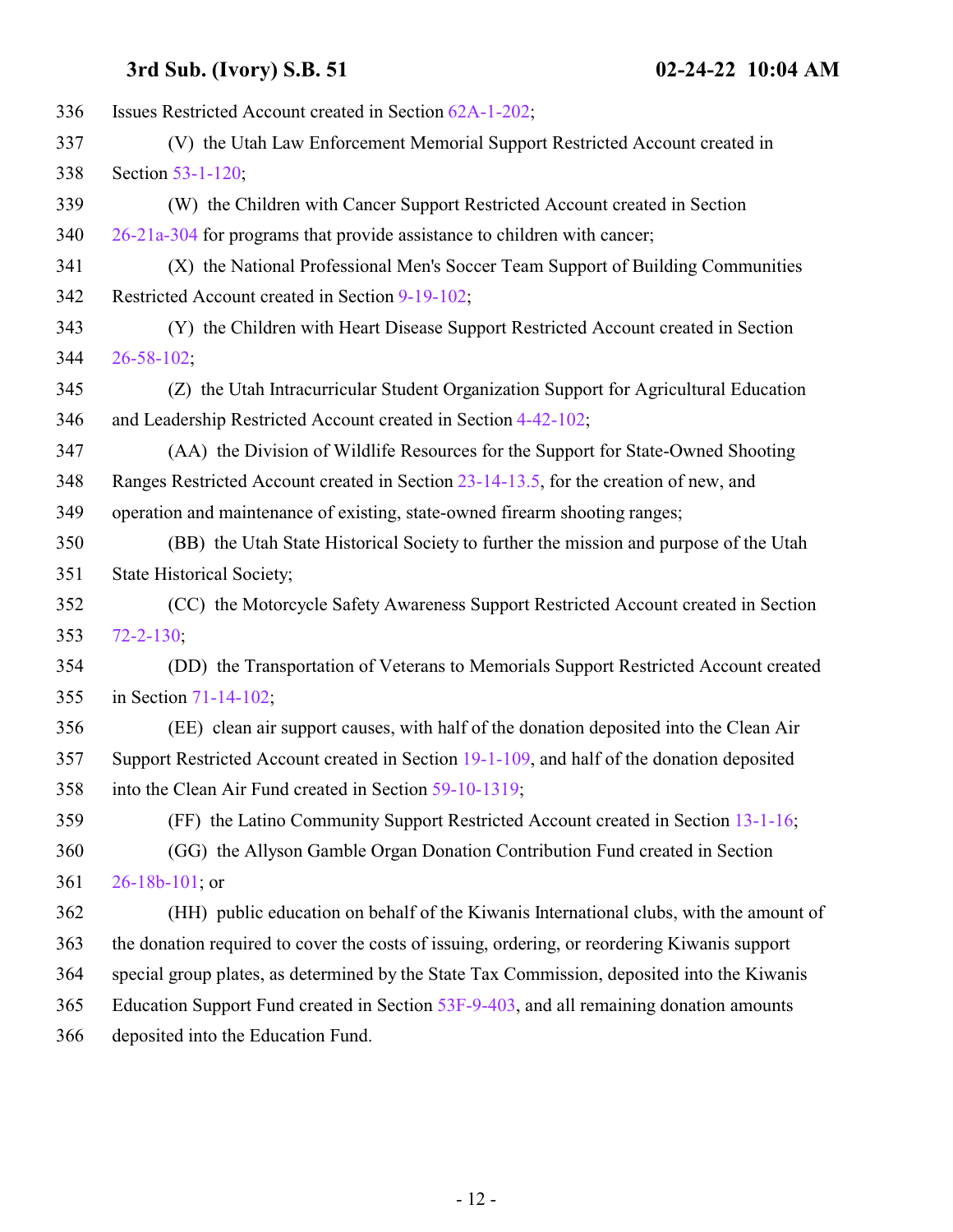## **02-24-22 10:04 AM 3rd Sub. (Ivory) S.B. 51**

| 367 | (ii) (A) For a veterans special group license plate described in Subsection                       |
|-----|---------------------------------------------------------------------------------------------------|
| 368 | $41-1a-421(1)(a)(v)$ or $41-1a-422(4)$ , "contributor" means a person who has donated or in whose |
| 369 | name at least a \$25 donation at the time of application and \$10 annual donation thereafter has  |
| 370 | been made.                                                                                        |
| 371 | (B) For a Utah Housing Opportunity special group license plate, "contributor" means a             |
| 372 | person who:                                                                                       |
| 373 | (I) has donated or in whose name at least \$30 has been donated at the time of                    |
| 374 | application and annually after the time of application; and                                       |
| 375 | (II) is a member of a trade organization for real estate licensees that has more than             |
| 376 | 15,000 Utah members.                                                                              |
| 377 | (C) For an Honoring Heroes special group license plate, "contributor" means a person              |
| 378 | who has donated or in whose name at least \$35 has been donated at the time of application and    |
| 379 | annually thereafter.                                                                              |
| 380 | (D) For a firefighter support special group license plate, "contributor" means a person           |
| 381 | who:                                                                                              |
| 382 | (I) has donated or in whose name at least \$15 has been donated at the time of                    |
| 383 | application and annually after the time of application; and                                       |
| 384 | (II) is a currently employed, volunteer, or retired firefighter.                                  |
| 385 | (E) For a cancer research special group license plate, "contributor" means a person who           |
| 386 | has donated or in whose name at least \$35 has been donated at the time of application and        |
| 387 | annually after the time of application.                                                           |
| 388 | (F) For a Utah Law Enforcement Memorial Support special group license plate,                      |
| 389 | "contributor" means a person who has donated or in whose name at least \$35 has been donated      |
| 390 | at the time of application and annually thereafter.                                               |
| 391 | (b) "Institution" means a state institution of higher education as defined under Section          |
| 392 | 53B-3-102 or a private institution of higher education in the state accredited by a regional or   |
| 393 | national accrediting agency recognized by the United States Department of Education.              |
| 394 | (2) (a) An applicant for original or renewal collegiate special group license plates under        |
| 395 | Subsection $(1)(a)(i)$ must be a contributor to the institution named in the application and      |
| 396 | present the original contribution verification form under Subsection $(2)(b)$ or make a           |
| 397 | contribution to the division at the time of application under Subsection (3).                     |
|     |                                                                                                   |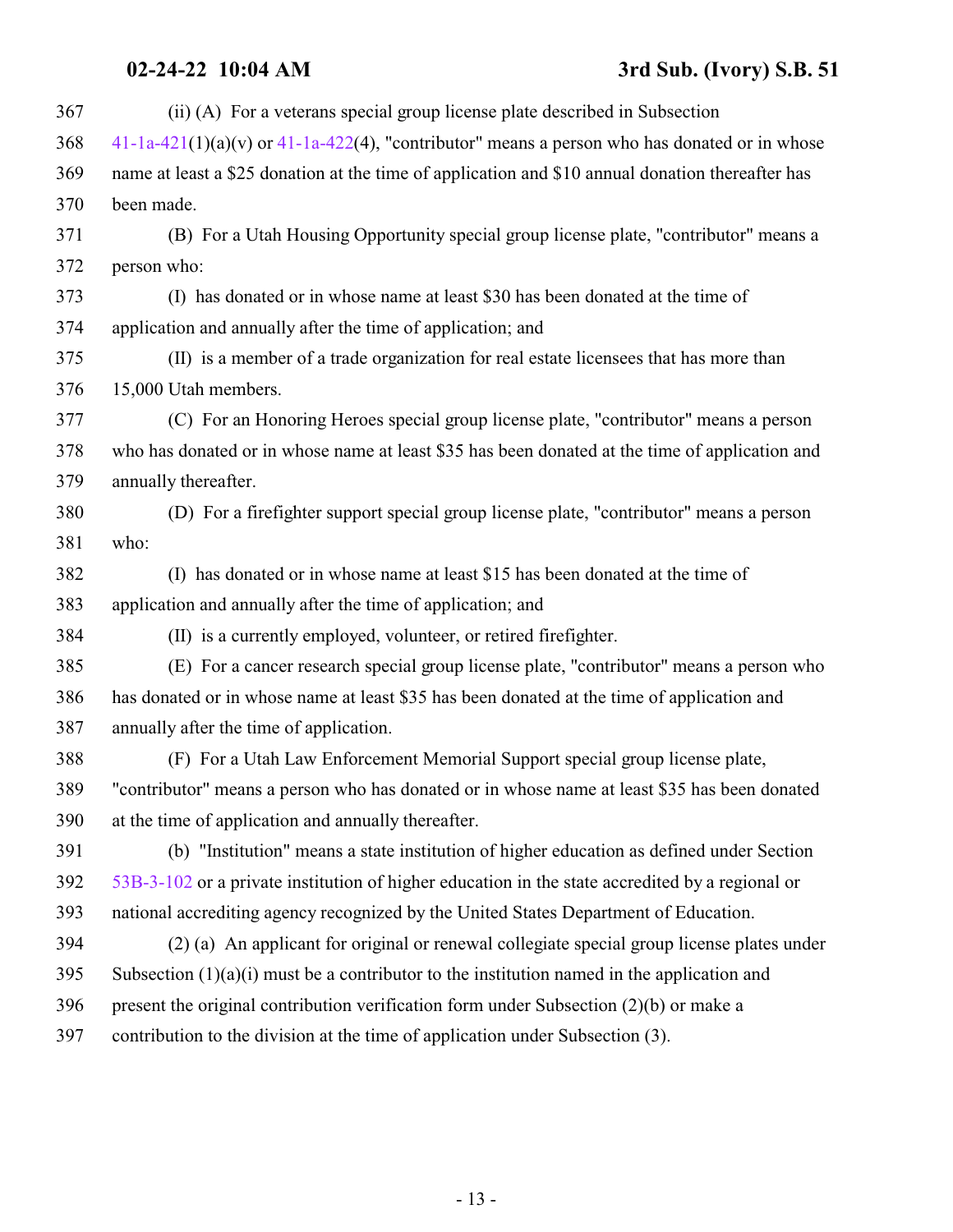| 398 | (b) An institution with a support special group license plate shall issue to a contributor           |
|-----|------------------------------------------------------------------------------------------------------|
| 399 | a verification form designed by the commission containing:                                           |
| 400 | (i) the name of the contributor;                                                                     |
| 401 | (ii) the institution to which a donation was made;                                                   |
| 402 | (iii) the date of the donation; and                                                                  |
| 403 | (iv) an attestation that the donation was for a scholastic scholarship.                              |
| 404 | (c) The state auditor may audit each institution to verify that the money collected by the           |
| 405 | institutions from contributors is used for scholastic scholarships.                                  |
| 406 | (d) After an applicant has been issued collegiate license plates or renewal decals, the              |
| 407 | commission shall charge the institution whose plate was issued, a fee determined in accordance       |
| 408 | with Section 63J-1-504 for management and administrative expenses incurred in issuing and            |
| 409 | renewing the collegiate license plates.                                                              |
| 410 | (e) If the contribution is made at the time of application, the contribution shall be                |
| 411 | collected, treated, and deposited as provided under Subsection (3).                                  |
| 412 | (3) (a) (i) $[An]$ Except as provided in Subsection (3)(a)(ii), an applicant for original or         |
| 413 | renewal support special group license plates under this section must be a contributor to the         |
| 414 | sponsoring organization associated with the license plate.                                           |
| 415 | (ii) An applicant for a historical special group license plate is not required to make a             |
| 416 | donation to the Utah State Historical Society if the historical special group license plate is for a |
| 417 | vintage vehicle that has a model year of 1980 or older.                                              |
| 418 | (b) This contribution shall be:                                                                      |
| 419 | (i) unless collected by the named institution under Subsection (2), collected by the                 |
| 420 | division;                                                                                            |
| 421 | (ii) considered a voluntary contribution for the funding of the activities specified under           |
| 422 | this section and not a motor vehicle registration fee;                                               |
| 423 | (iii) deposited into the appropriate account less actual administrative costs associated             |
| 424 | with issuing the license plates; and                                                                 |
| 425 | (iv) for a firefighter special group license plate, deposited into the appropriate account           |
| 426 | less:                                                                                                |
| 427 | (A) the costs of reordering firefighter special group license plate decals; and                      |
| 428 | (B) the costs of replacing recognition special group license plates with new license                 |
|     |                                                                                                      |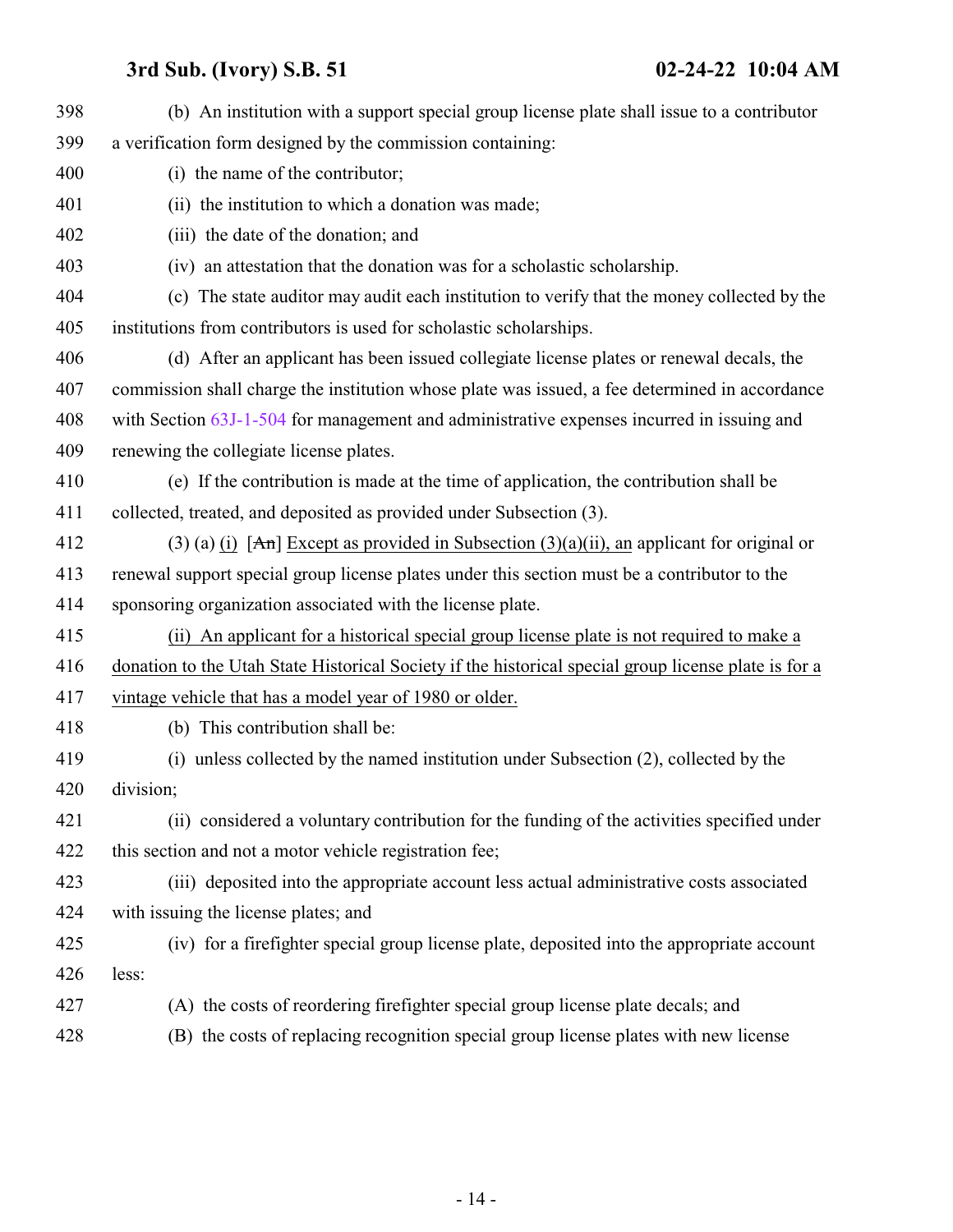<span id="page-14-0"></span> plates under Subsection [41-1a-1211](http://le.utah.gov/UtahCode/SectionLookup.jsp?section=41-1a-1211&session=2022GS)(13). (c) The donation described in Subsection (1)(a) must be made in the 12 months prior to registration or renewal of registration. (d) The donation described in Subsection (1)(a) shall be a one-time donation made to the division when issuing original: (i) snowmobile license plates; or (ii) conservation license plates. (4) Veterans license plates shall display one of the symbols representing the Army, Navy, Air Force, Marines, Coast Guard, or American Legion. Section 7. Section **41-1a-1201** is amended to read: **41-1a-1201. Disposition of fees.** (1) All fees received and collected under this part shall be transmitted daily to the state treasurer. (2) Except as provided in Subsections (3), (6), (7), (8), and (9) and Sections [41-1a-422](#page-9-0), [41-1a-1220](http://le.utah.gov/UtahCode/SectionLookup.jsp?section=41-1a-1220&session=2022GS), [41-1a-1221](http://le.utah.gov/UtahCode/SectionLookup.jsp?section=41-1a-1221&session=2022GS), and [41-1a-1223](http://le.utah.gov/UtahCode/SectionLookup.jsp?section=41-1a-1223&session=2022GS) all fees collected under this part shall be deposited  $\left[\frac{\text{im}}{\text{im}}\right]$  into the Transportation Fund. 445 (3) Funds generated under Subsections  $41-1a-1211(1)(b)(ii)$ ,  $(6)(b)(ii)$ , and  $(7)$  and Section [41-1a-1212](http://le.utah.gov/UtahCode/SectionLookup.jsp?section=41-1a-1212&session=2022GS) may be used by the commission to cover the costs incurred in issuing license plates under Part 4, License Plates and Registration Indicia. (4) In accordance with Section [63J-1-602.2](http://le.utah.gov/UtahCode/SectionLookup.jsp?section=63j-1-602.2&session=2022GS), all funds available to the commission for the purchase and distribution of license plates and decals are nonlapsing. (5) (a) Except as provided in Subsections (3) and (5)(b) and Section [41-1a-1205](http://le.utah.gov/UtahCode/SectionLookup.jsp?section=41-1a-1205&session=2022GS), the expenses of the commission in enforcing and administering this part shall be provided for by legislative appropriation from the revenues of the Transportation Fund. (b) Three dollars of the registration fees imposed under Subsections [41-1a-1206](#page-16-0)(2)(a) and (b) for each vehicle registered for a six-month registration period under Section [41-1a-215.5](http://le.utah.gov/UtahCode/SectionLookup.jsp?section=41-1a-215.5&session=2022GS) may be used by the commission to cover the costs incurred in enforcing and administering this part. (c) Fifty cents of the registration fee imposed under Subsection [41-1a-1206](#page-16-0)(1)(i) for each vintage vehicle that has a model year of 1981 or newer may be used by the commission to cover the costs incurred in enforcing and administering this part.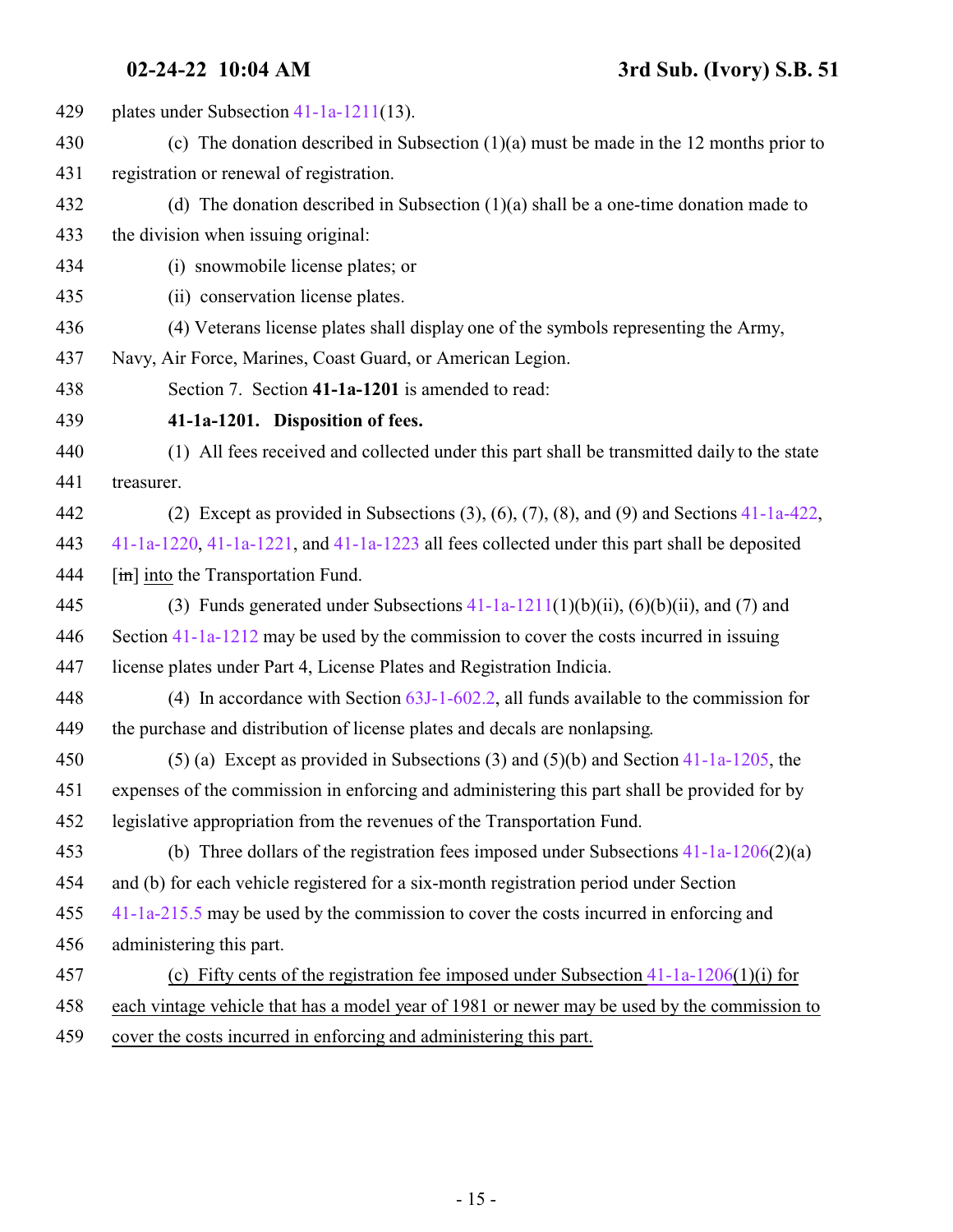| 460 | (6) (a) The following portions of the registration fees imposed under Section                                 |
|-----|---------------------------------------------------------------------------------------------------------------|
| 461 | $41-1a-1206$ for each vehicle shall be deposited $[\text{im}]$ into the Transportation Investment Fund of     |
| 462 | 2005 created under Section 72-2-124:                                                                          |
| 463 | (i) \$30 of the registration fees imposed under Subsections $41-1a-1206(1)(a)$ , $(1)(b)$ ,                   |
| 464 | $(1)(f)$ , $(4)$ , and $(7)$ ;                                                                                |
| 465 | (ii) \$21 of the registration fees imposed under Subsections $41-1a-1206(1)(c)(i)$ and                        |
| 466 | (1)(c)(ii);                                                                                                   |
| 467 | (iii) \$2.50 of the registration fee imposed under Subsection $41-1a-1206(1)(e)$ (ii);                        |
| 468 | (iv) \$23 of the registration fee imposed under Subsection $41-1a-1206(1)(d)(i)$ ;                            |
| 469 | (v) \$24.50 of the registration fee imposed under Subsection $41-1a-1206(1)(e)(i)$ ; and                      |
| 470 | (vi) \$1 of the registration fee imposed under Subsection $41-1a-1206(1)(d)(ii)$ .                            |
| 471 | (b) The following portions of the registration fees collected for each vehicle registered                     |
| 472 | for a six-month registration period under Section $41$ -1a-215.5 shall be deposited $\overline{[m]}$ into the |
| 473 | Transportation Investment Fund of 2005 created by Section 72-2-124:                                           |
| 474 | (i) \$23.25 of each registration fee collected under Subsection $41-1a-1206(2)(a)(i)$ ; and                   |
| 475 | (ii) \$23 of each registration fee collected under Subsection $41-1a-1206(2)(a)(ii)$ .                        |
| 476 | (7) (a) Ninety-four cents of each registration fee imposed under Subsections                                  |
| 477 | $41-1a-1206(1)(a)$ and (b) for each vehicle shall be deposited $\overline{[m]}$ into the Public Safety        |
| 478 | Restricted Account created in Section 53-3-106.                                                               |
| 479 | (b) Seventy-one cents of each registration fee imposed under Subsections                                      |
| 480 | $41-1a-1206(2)(a)$ and (b) for each vehicle registered for a six-month registration period under              |
| 481 | Section 41-1a-215.5 shall be deposited $\overline{[m]}$ into the Public Safety Restricted Account created in  |
| 482 | Section 53-3-106.                                                                                             |
| 483 | (8) (a) One dollar of each registration fee imposed under Subsections $41-1a-1206(1)(a)$                      |
| 484 | and (b) for each vehicle shall be deposited into the Motor Vehicle Safety Impact Restricted                   |
| 485 | Account created in Section 53-8-214.                                                                          |
| 486 | (b) One dollar of each registration fee imposed under Subsections $41-1a-1206(2)(a)$                          |
| 487 | and (b) for each vehicle registered for a six-month registration period under Section                         |
| 488 | 41-1a-215.5 shall be deposited into the Motor Vehicle Safety Impact Restricted Account                        |
| 489 | created in Section 53-8-214.                                                                                  |
| 490 | (9) Fifty cents of each registration fee imposed under Subsection $41-1a-1206(1)(a)$ for                      |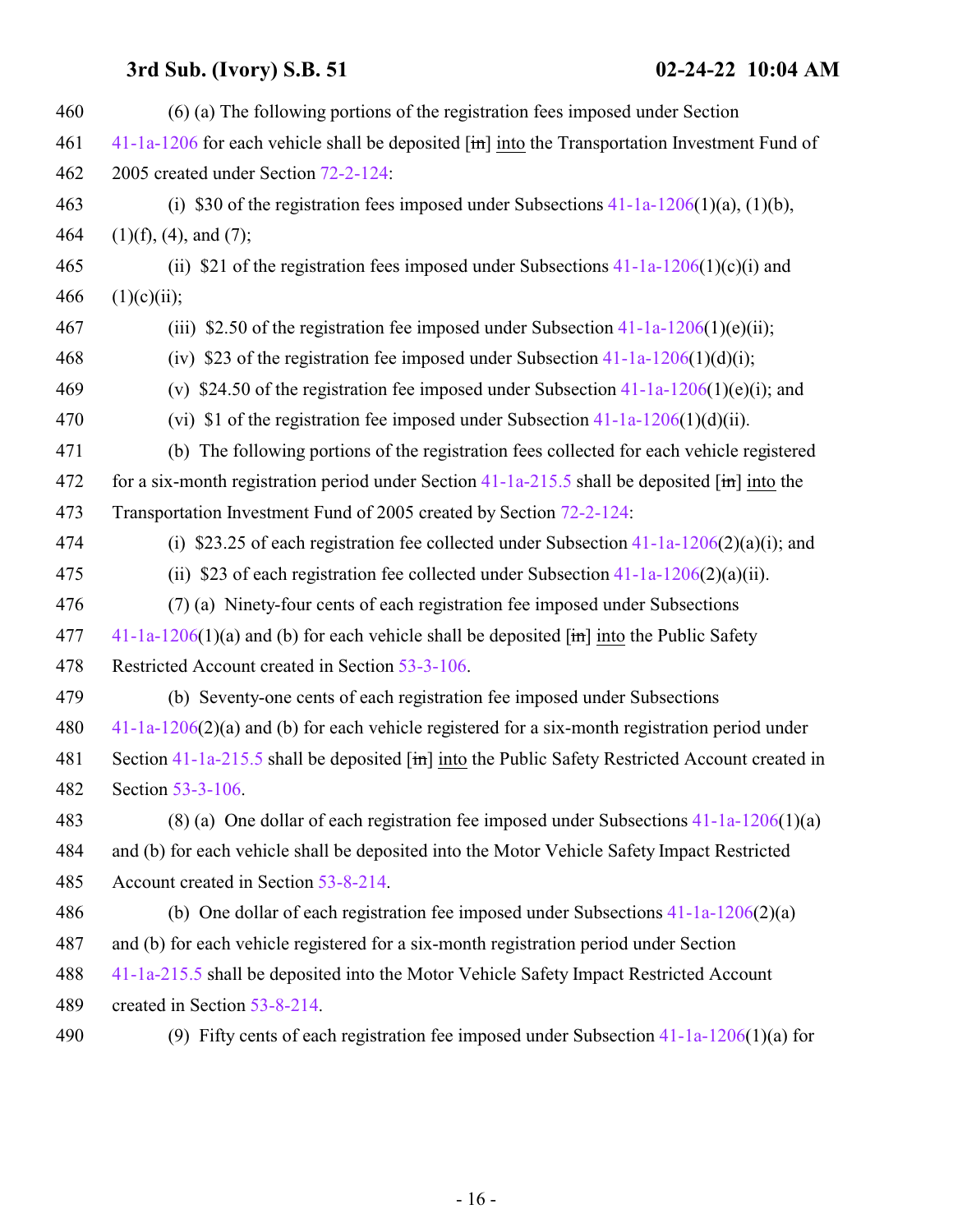<span id="page-16-0"></span>

| 491 | each motorcycle shall be deposited $\left[\frac{\text{in}}{\text{in}}\right]$ into the Spinal Cord and Brain Injury Rehabilitation |
|-----|------------------------------------------------------------------------------------------------------------------------------------|
| 492 | Fund created in Section 26-54-102.                                                                                                 |
| 493 | Section 8. Section 41-1a-1206 is amended to read:                                                                                  |
| 494 | 41-1a-1206. Registration fees -- Fees by gross laden weight.                                                                       |
| 495 | (1) Except as provided in Subsections $(2)$ and $(3)$ , at the time application is made for                                        |
| 496 | registration or renewal of registration of a vehicle or combination of vehicles under this                                         |
| 497 | chapter, a registration fee shall be paid to the division as follows:                                                              |
| 498 | (a) \$46.00 for each motorcycle;                                                                                                   |
| 499 | (b) \$44 for each motor vehicle of 12,000 pounds or less gross laden weight, excluding                                             |
| 500 | motorcycles;                                                                                                                       |
| 501 | (c) unless the semitrailer or trailer is exempt from registration under Section 41-1a-202                                          |
| 502 | or is registered under Section 41-1a-301:                                                                                          |
| 503 | (i) \$31 for each trailer or semitrailer over 750 pounds gross unladen weight; or                                                  |
| 504 | (ii) \$28.50 for each commercial trailer or commercial semitrailer of 750 pounds or less                                           |
| 505 | gross unladen weight;                                                                                                              |
| 506 | (d) (i) \$53 for each farm truck over 12,000 pounds, but not exceeding 14,000 pounds                                               |
| 507 | gross laden weight; plus                                                                                                           |
| 508 | (ii) \$9 for each 2,000 pounds over 14,000 pounds gross laden weight;                                                              |
| 509 | (e) (i) \$69.50 for each motor vehicle or combination of motor vehicles, excluding farm                                            |
| 510 | trucks, over 12,000 pounds, but not exceeding 14,000 pounds gross laden weight; plus                                               |
| 511 | (ii) \$19 for each 2,000 pounds over 14,000 pounds gross laden weight;                                                             |
| 512 | (f) (i) \$69.50 for each park model recreational vehicle over 12,000 pounds, but not                                               |
| 513 | exceeding 14,000 pounds gross laden weight; plus                                                                                   |
| 514 | (ii) $$19$ for each 2,000 pounds over $14,000$ pounds gross laden weight;                                                          |
| 515 | (g) \$45 for each vintage vehicle that $f$ is less than 40 years old; and has a model year of                                      |
| 516 | 1981 or newer;                                                                                                                     |
| 517 | (h) in addition to the fee described in Subsection $(1)(b)$ :                                                                      |
| 518 | (i) for each electric motor vehicle:                                                                                               |
| 519 | (A) \$90 during calendar year 2020; and                                                                                            |
| 520 | (B) \$120 beginning January 1, 2021, and thereafter;                                                                               |
| 521 | (ii) for each hybrid electric motor vehicle:                                                                                       |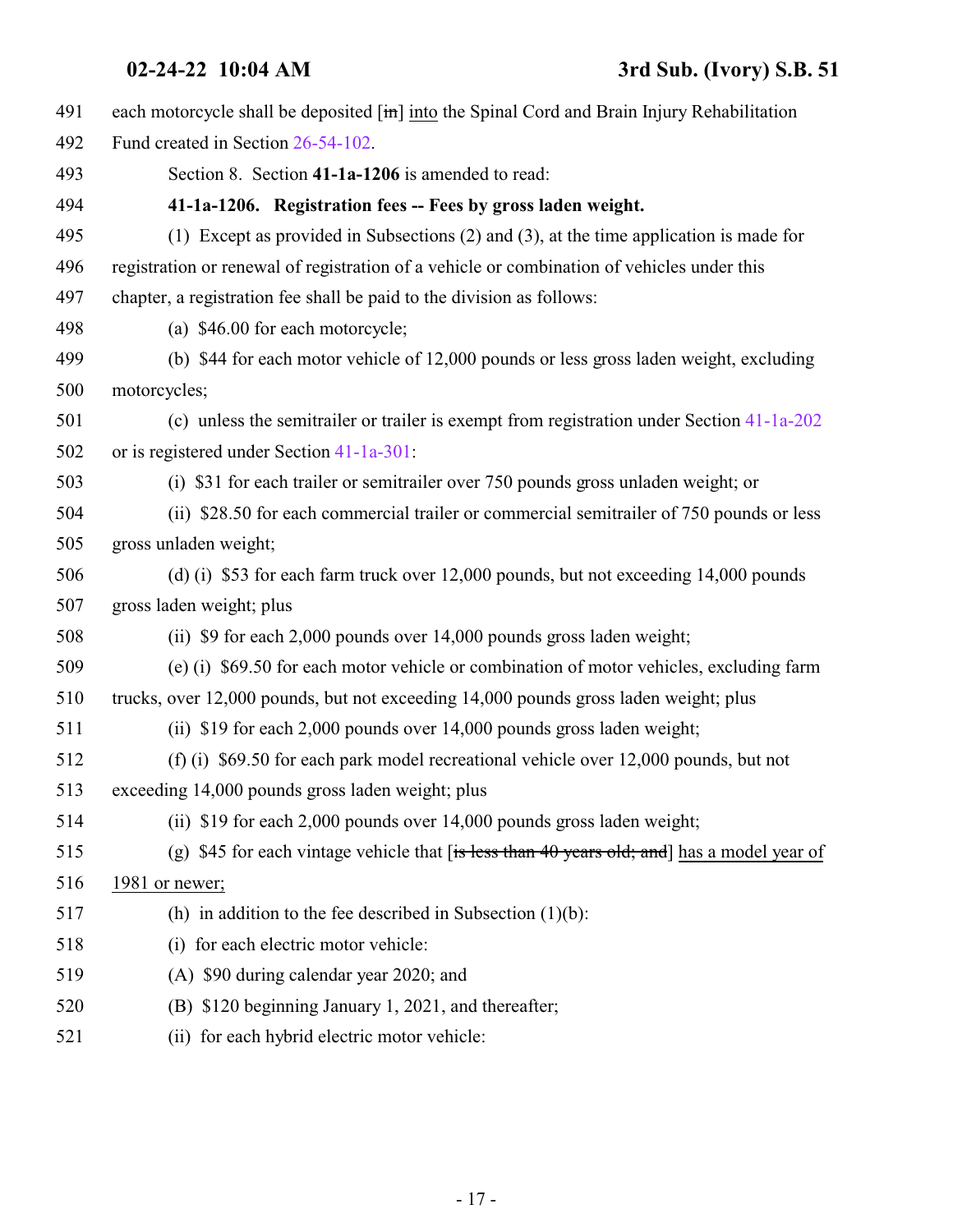| 522 | (A) \$15 during calendar year 2020; and                                                           |
|-----|---------------------------------------------------------------------------------------------------|
| 523 | (B) \$20 beginning January 1, 2021, and thereafter;                                               |
| 524 | (iii) for each plug-in hybrid electric motor vehicle:                                             |
| 525 | (A) \$39 during calendar year 2020; and                                                           |
| 526 | (B) \$52 beginning January 1, 2021, and thereafter; and                                           |
| 527 | (iv) for any motor vehicle not described in Subsections $(1)(h)(i)$ through (iii) that is         |
| 528 | fueled exclusively by a source other than motor fuel, diesel fuel, natural gas, or propane:       |
| 529 | (A) \$90 during calendar year 2020; and                                                           |
| 530 | (B) \$120 beginning January 1, 2021, and thereafter[.]; and                                       |
| 531 | (i) in addition to the fee described in Subsection $(1)(g)$ , for a vintage vehicle that has a    |
| 532 | model year of 1981 or newer, 50 cents.                                                            |
| 533 | (2) (a) At the time application is made for registration or renewal of registration of a          |
| 534 | vehicle under this chapter for a six-month registration period under Section 41-1a-215.5, a       |
| 535 | registration fee shall be paid to the division as follows:                                        |
| 536 | (i) \$34.50 for each motorcycle; and                                                              |
| 537 | (ii) \$33.50 for each motor vehicle of 12,000 pounds or less gross laden weight,                  |
| 538 | excluding motorcycles.                                                                            |
| 539 | (b) In addition to the fee described in Subsection $(2)(a)(ii)$ , for registration or renewal     |
| 540 | of registration of a vehicle under this chapter for a six-month registration period under Section |
| 541 | 41-1a-215.5 a registration fee shall be paid to the division as follows:                          |
| 542 | (i) for each electric motor vehicle:                                                              |
| 543 | (A) \$69.75 during calendar year 2020; and                                                        |
| 544 | (B) \$93 beginning January 1, 2021, and thereafter;                                               |
| 545 | (ii) for each hybrid electric motor vehicle:                                                      |
| 546 | (A) \$11.25 during calendar year 2020; and                                                        |
| 547 | \$15 beginning January 1, 2021, and thereafter;<br>(B)                                            |
| 548 | for each plug-in hybrid electric motor vehicle:<br>(iii)                                          |
| 549 | \$30 during calendar year 2020; and<br>(A)                                                        |
| 550 | \$40 beginning January 1, 2021, and thereafter; and<br>(B)                                        |
| 551 | (iv) for each motor vehicle not described in Subsections $(2)(b)(i)$ through (iii) that is        |

fueled by a source other than motor fuel, diesel fuel, natural gas, or propane: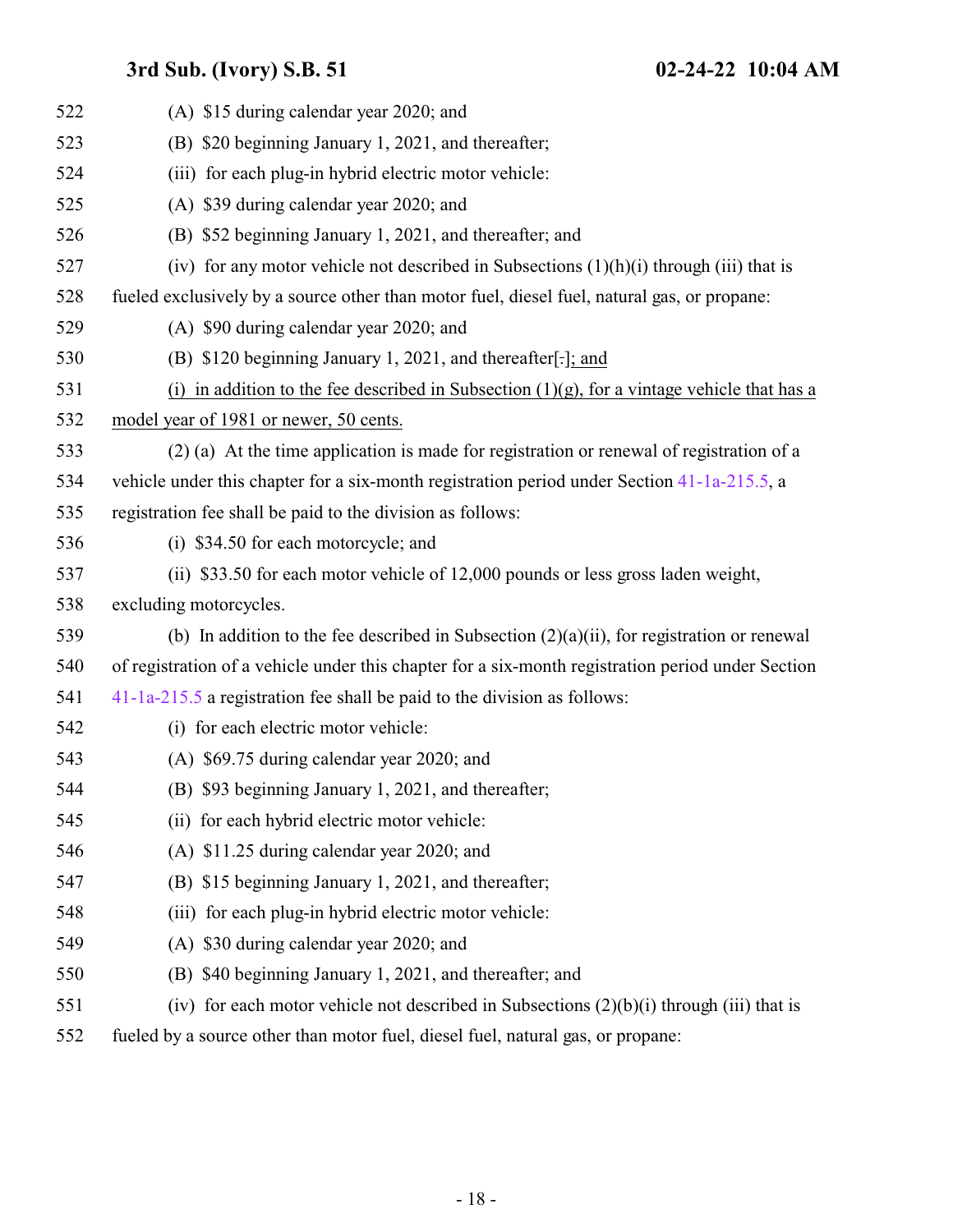**02-24-22 10:04 AM 3rd Sub. (Ivory) S.B. 51**

| 553 | (A) \$69.75 during calendar year 2020; and                                                                             |
|-----|------------------------------------------------------------------------------------------------------------------------|
| 554 | (B) \$93 beginning January 1, 2021, and thereafter.                                                                    |
| 555 | (3) (a) (i) Beginning on January 1, 2019, the commission shall, on January 1, annually                                 |
| 556 | adjust the registration fees described in Subsections $(1)(a)$ , $(1)(b)$ , $(1)(c)(i)$ , $(1)(c)(ii)$ , $(1)(d)(i)$ , |
| 557 | $(1)(e)(i)$ , $(1)(f)(i)$ , $(1)(g)$ , $(2)(a)$ , $(4)(a)$ , and $(7)$ , by taking the registration fee rate for the   |
| 558 | previous year and adding an amount equal to the greater of:                                                            |
| 559 | (A) an amount calculated by multiplying the registration fee of the previous year by the                               |
| 560 | actual percentage change during the previous fiscal year in the Consumer Price Index; and                              |
| 561 | (B) 0.                                                                                                                 |
| 562 | (ii) Beginning on January 1, 2022, the commission shall, on January 1, annually adjust                                 |
| 563 | the registration fees described in Subsections $(1)(h)(i)(B)$ , $(1)(h)(ii)(B)$ , $(1)(h)(iii)(B)$ ,                   |
| 564 | $(1)(h)(iv)(B)$ , $(2)(b)(i)(B)$ , $(2)(b)(ii)(B)$ , $(2)(b)(iii)(B)$ , and $(2)(b)(iv)(B)$ by taking the              |
| 565 | registration fee rate for the previous year and adding an amount equal to the greater of:                              |
| 566 | (A) an amount calculated by multiplying the registration fee of the previous year by the                               |
| 567 | actual percentage change during the previous fiscal year in the Consumer Price Index; and                              |
| 568 | $(B)$ 0.                                                                                                               |
| 569 | (b) The amounts calculated as described in Subsection $(3)(a)$ shall be rounded up to the                              |
| 570 | nearest 25 cents.                                                                                                      |
| 571 | (4) (a) The initial registration fee for a vintage vehicle that $\left[$ is 40 years old $\right]$ has a               |
| 572 | model year of 1980 or older is \$40.                                                                                   |
| 573 | (b) A vintage vehicle that $[$ is 40 years old] has a model year of 1980 or older is exempt                            |
| 574 | from the renewal of registration fees under Subsection (1).                                                            |
| 575 | (c) A vehicle with a Purple Heart special group license plate issued in accordance with                                |
| 576 | Section 41-1a-421 is exempt from the registration fees under Subsection (1).                                           |
| 577 | (d) A camper is exempt from the registration fees under Subsection (1).                                                |
| 578 | (5) If a motor vehicle is operated in combination with a semitrailer or trailer, each                                  |
| 579 | motor vehicle shall register for the total gross laden weight of all units of the combination if the                   |
| 580 | total gross laden weight of the combination exceeds 12,000 pounds.                                                     |
| 581 | (6) (a) Registration fee categories under this section are based on the gross laden                                    |
| 582 | weight declared in the licensee's application for registration.                                                        |
| 583 | (b) Gross laden weight shall be computed in units of 2,000 pounds. A fractional part                                   |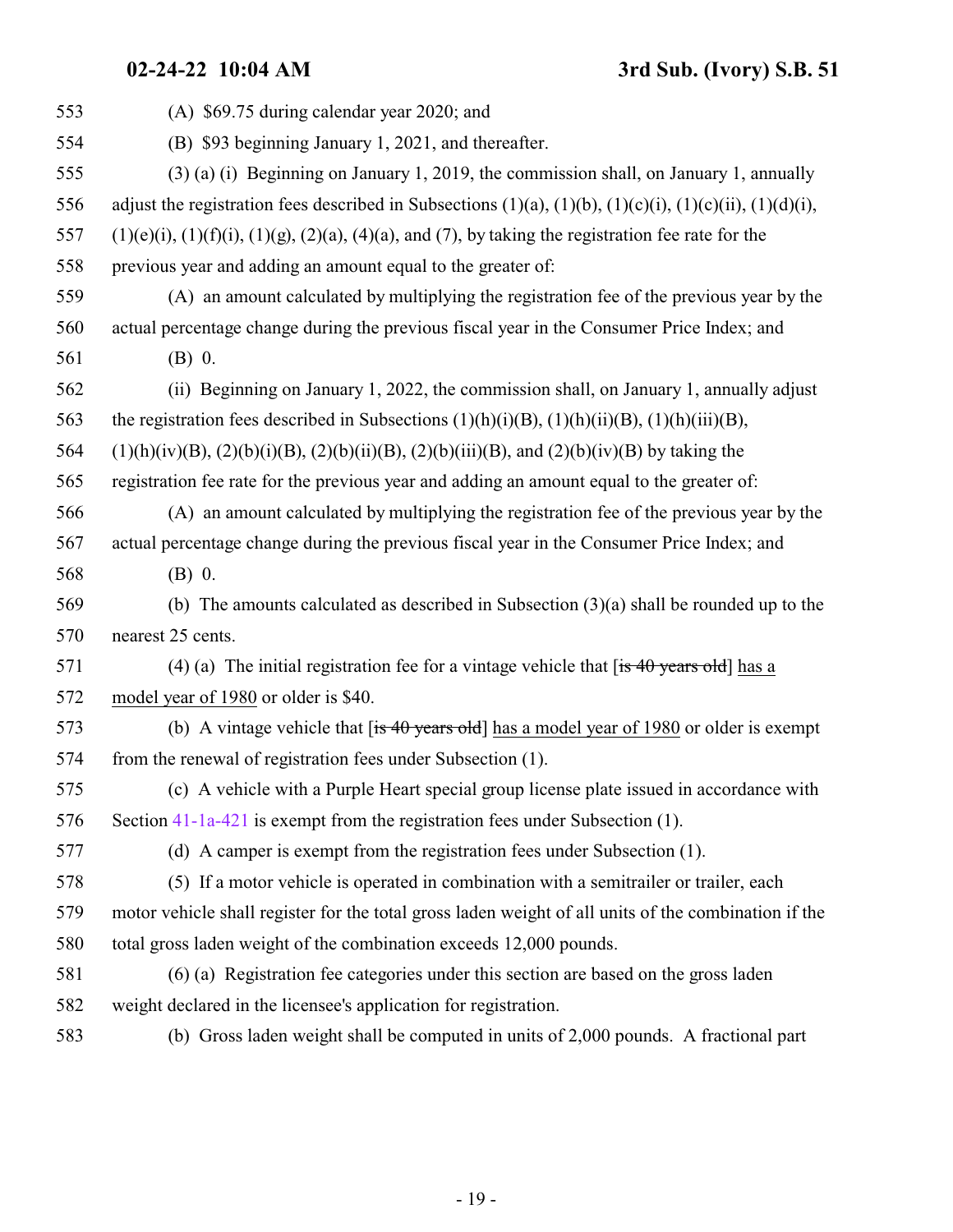<span id="page-19-0"></span> of 2,000 pounds is a full unit. (7) The owner of a commercial trailer or commercial semitrailer may, as an alternative to registering under Subsection (1)(c), apply for and obtain a special registration and license plate for a fee of \$130. (8) Except as provided in Section [41-6a-1642](#page-22-0), a truck may not be registered as a farm truck unless: (a) the truck meets the definition of a farm truck under Section [41-1a-102](http://le.utah.gov/UtahCode/SectionLookup.jsp?section=41-1a-102&session=2022GS); and (b) (i) the truck has a gross vehicle weight rating of more than 12,000 pounds; or (ii) the truck has a gross vehicle weight rating of 12,000 pounds or less and the owner submits to the division a certificate of emissions inspection or a waiver in compliance with Section [41-6a-1642](#page-22-0). (9) A violation of Subsection (8) is an infraction that shall be punished by a fine of not less than \$200. (10) Trucks used exclusively to pump cement, bore wells, or perform crane services with a crane lift capacity of five or more tons, are exempt from 50% of the amount of the fees required for those vehicles under this section. Section 9. Section **41-3-105** is amended to read: **41-3-105. Administrator's powers and duties -- Administrator and investigators to be law enforcement officers.** (1) The administrator may make rules to carry out the purposes of this chapter and Sections [41-1a-1001](http://le.utah.gov/UtahCode/SectionLookup.jsp?section=41-1a-1001&session=2022GS) through [41-1a-1006](http://le.utah.gov/UtahCode/SectionLookup.jsp?section=41-1a-1006&session=2022GS) according to the procedures and requirements of Title 63G, Chapter 3, Utah Administrative Rulemaking Act. (2) (a) The administrator may employ clerks, deputies, and assistants necessary to discharge the duties under this chapter and may designate the duties of those clerks, deputies, and assistants. (b) The administrator, assistant administrator, and all investigators shall be law enforcement officers certified by peace officer standards and training as required by Section [53-13-103](http://le.utah.gov/UtahCode/SectionLookup.jsp?section=53-13-103&session=2022GS). (3) (a) The administrator may investigate any suspected or alleged violation of: (i) this chapter; (ii) Title 41, Chapter 1a, Motor Vehicle Act;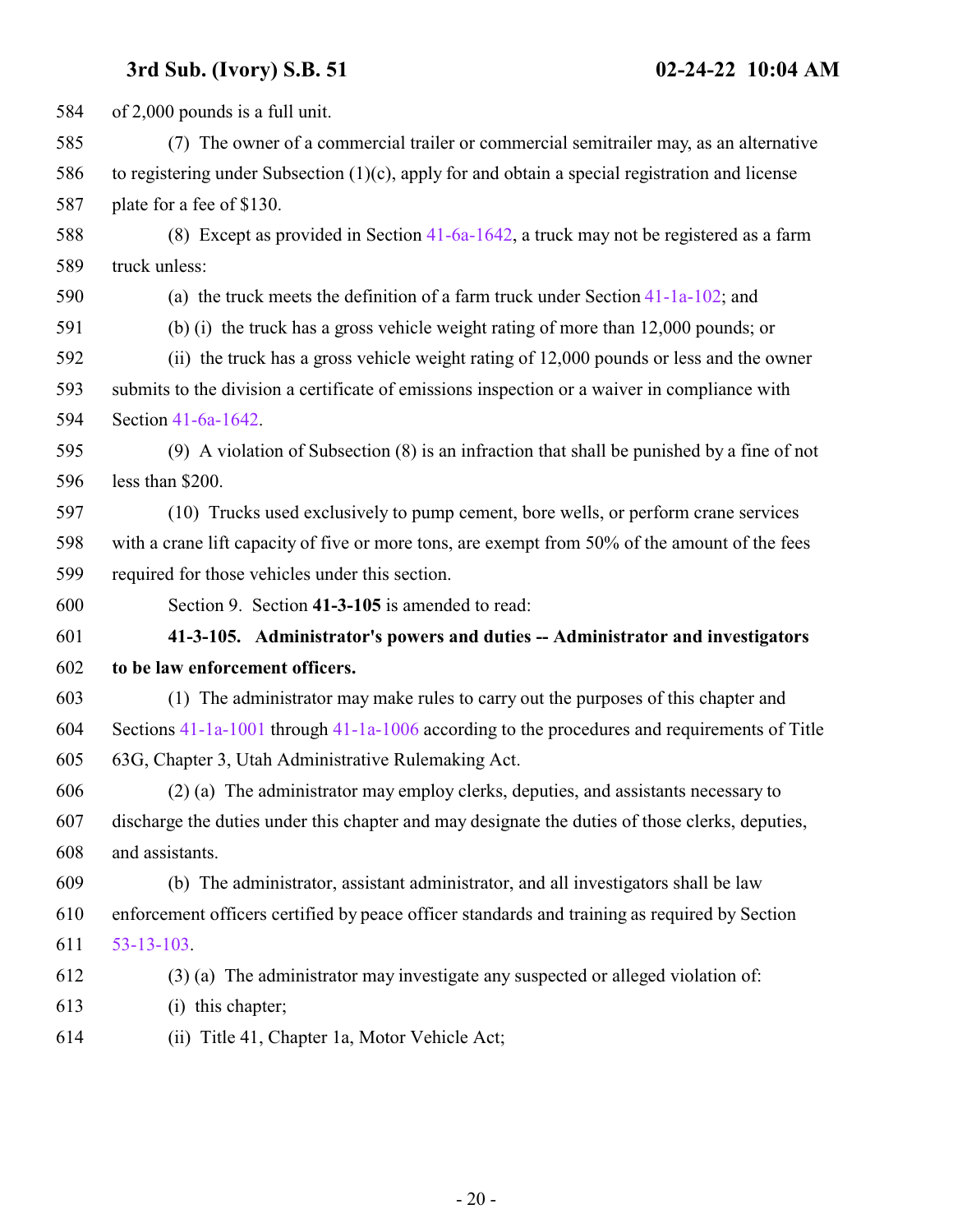| 615 | (iii) any law concerning motor vehicle fraud; or                                               |
|-----|------------------------------------------------------------------------------------------------|
| 616 | (iv) any rule made by the administrator.                                                       |
| 617 | (b) The administrator may bring an action in the name of the state against any person to       |
| 618 | enjoin a violation found under Subsection $(3)(a)$ .                                           |
| 619 | (4) (a) The administrator may prescribe forms to be used for applications for licenses.        |
| 620 | (b) The administrator may require information from the applicant concerning the                |
| 621 | applicant's fitness to be licensed.                                                            |
| 622 | (c) Each application for a license shall contain:                                              |
| 623 | (i) if the applicant is an individual, the name and residence address of the applicant and     |
| 624 | the trade name, if any, under which the applicant intends to conduct business;                 |
| 625 | (ii) if the applicant is a partnership, the name and residence address of each partner,        |
| 626 | whether limited or general, and the name under which the partnership business will be          |
| 627 | conducted;                                                                                     |
| 628 | (iii) if the applicant is a corporation, the name of the corporation, and the name and         |
| 629 | residence address of each of its principal officers and directors;                             |
| 630 | (iv) a complete description of the principal place of business, including:                     |
| 631 | (A) the municipality, with the street and number, if any;                                      |
| 632 | (B) if located outside of any municipality, a general description so that the location can     |
| 633 | be determined; and                                                                             |
| 634 | (C) any other places of business operated and maintained by the applicant in                   |
| 635 | conjunction with the principal place of business;                                              |
| 636 | (v) if the application is for a new motor vehicle dealer's license, the name of each           |
| 637 | motor vehicle the applicant has been enfranchised to sell or exchange, the name and address of |
| 638 | the manufacturer or distributor who has enfranchised the applicant, and the name and address   |
| 639 | of each individual who will act as a salesperson under authority of the license;               |
| 640 | (vi) at least five years of business history;                                                  |
| 641 | (vii) the federal tax identification number issued to the dealer;                              |
| 642 | (viii) the sales and use tax license number issued to the dealer under Title 59, Chapter       |
| 643 | 12, Sales and Use Tax Act; and                                                                 |
| 644 | (ix) if the application is for a direct-sale manufacturer's license:                           |
| 645 | (A) the name of each line-make the applicant will sell, display for sale, or offer for sale    |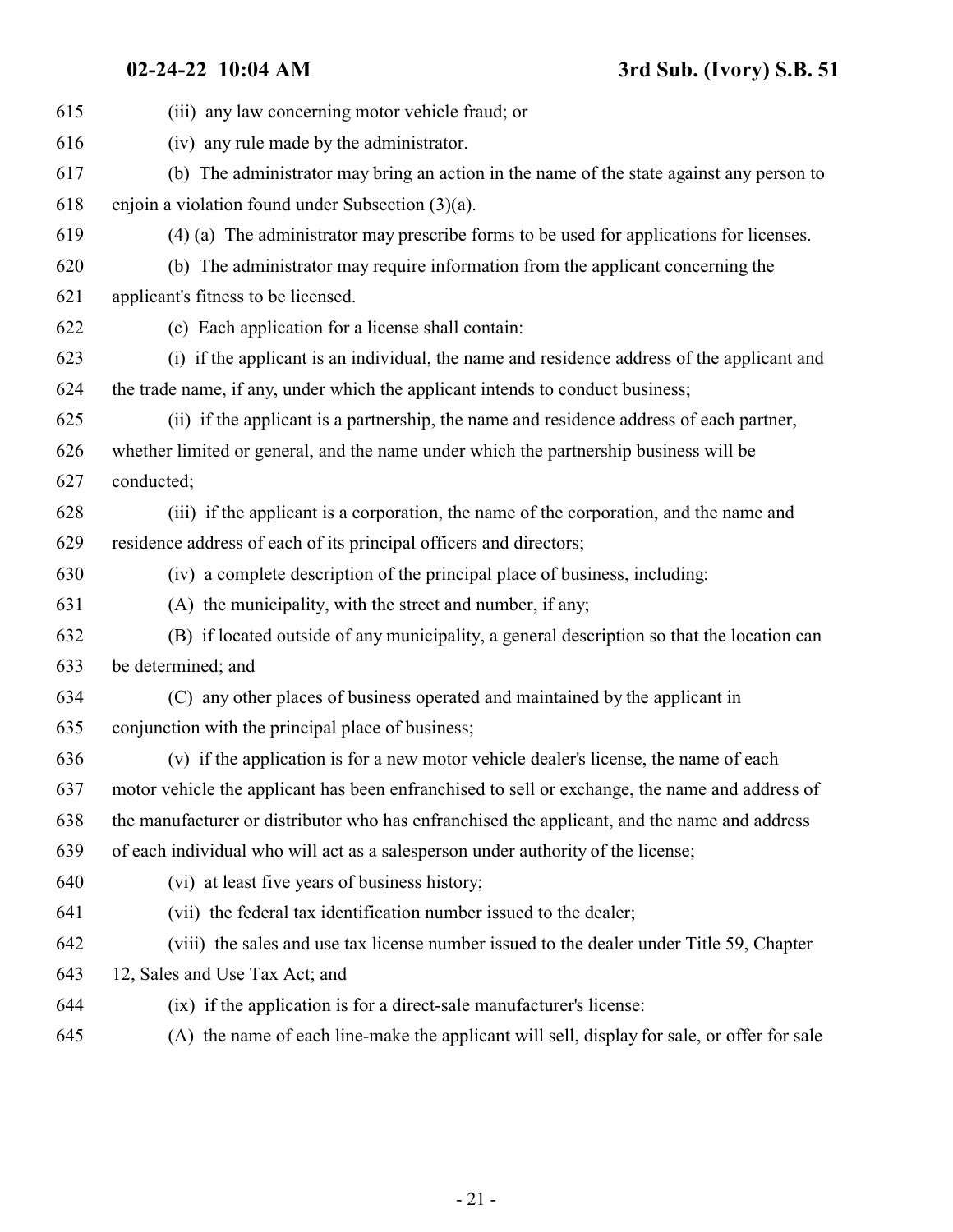or exchange;

 (B) the name and address of each individual who will act as a direct-sale manufacturer salesperson under authority of the license;

 (C) a complete description of the direct-sale manufacturer's authorized service center, including the address and any other place of business the applicant operates and maintains in conjunction with the authorized service center;

 (D) a sworn statement that the applicant complies with each qualification for a direct-sale manufacturer under this chapter;

 (E) a sworn statement that if at any time the applicant fails to comply with a qualification for a direct-sale manufacturer under this chapter, the applicant will inform the division in writing within 10 business days after the day on which the noncompliance occurs; and

 (F) an acknowledgment that if the applicant fails to comply with a qualification for a direct-sale manufacturer under this chapter, the administrator will deny, suspend, or revoke the applicant's direct-sale manufacturer license in accordance with Section [41-3-209](http://le.utah.gov/UtahCode/SectionLookup.jsp?section=41-3-209&session=2022GS).

 (5) The administrator may adopt a seal with the words "Motor Vehicle Enforcement Administrator, State of Utah," to authenticate the acts of the administrator's office.

 (6) (a) The administrator may require that a licensee erect or post signs or devices on the licensee's principal place of business and any other sites, equipment, or locations operated and maintained by the licensee in conjunction with the licensee's business.

 (b) The signs or devices shall state the licensee's name, principal place of business, type and number of licenses, and any other information that the administrator considers necessary to identify the licensee.

 (c) The administrator may make rules in accordance with Title 63G, Chapter 3, Utah Administrative Rulemaking Act, determining allowable size and shape of signs or devices, lettering and other details of signs or devices, and location of signs or devices.

 (7) (a) The administrator shall provide for quarterly meetings of the advisory board and may call special meetings.

 (b) Notices of all meetings shall be sent to each member not fewer than five days before the meeting.

(8) The administrator, the officers and inspectors of the division designated by the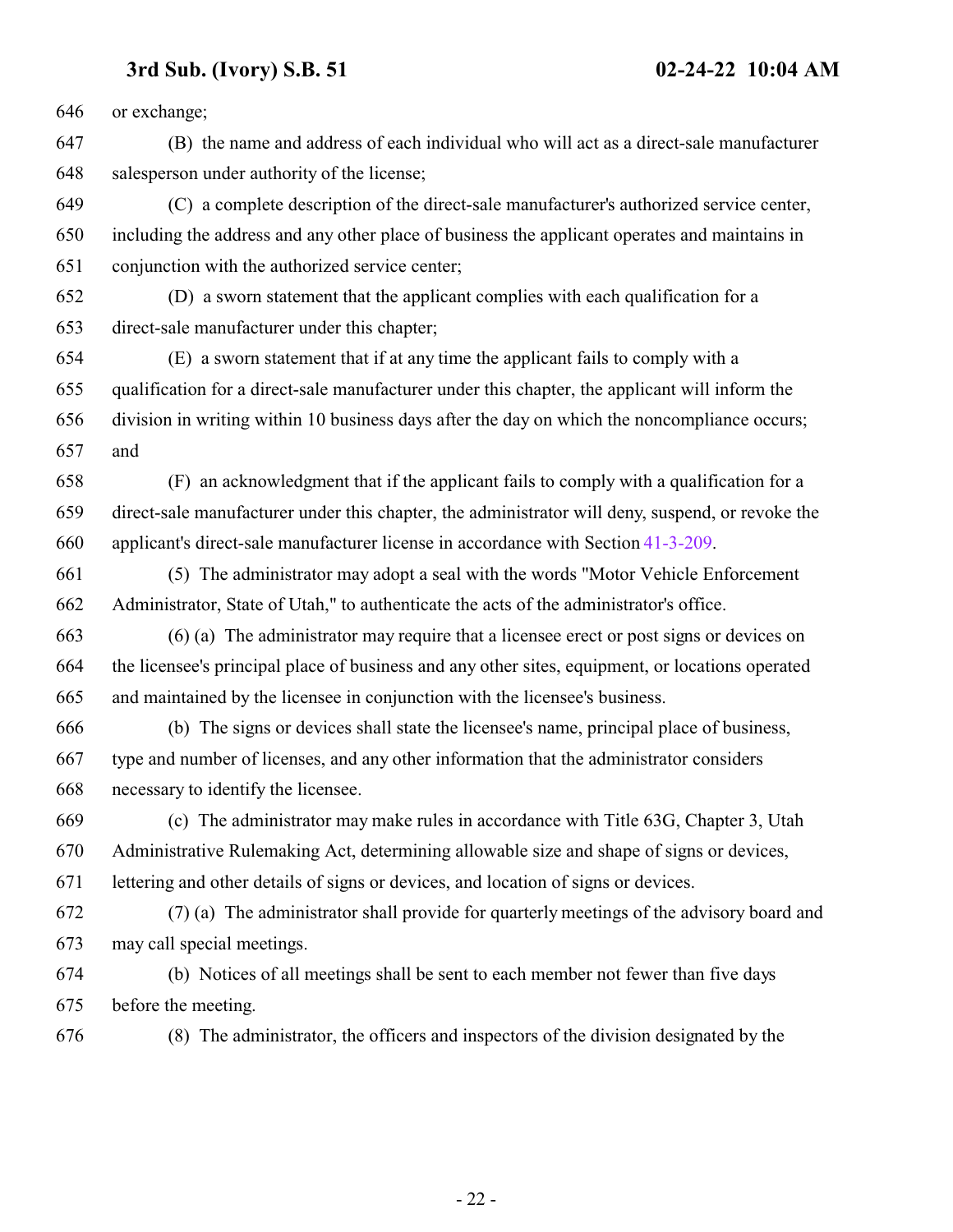<span id="page-22-0"></span>

| 677 | commission, and peace officers shall:                                                             |
|-----|---------------------------------------------------------------------------------------------------|
| 678 | (a) make arrests upon view and without warrant for any violation committed in their               |
| 679 | presence of any of the provisions of this chapter, or Title 41, Chapter 1a, Motor Vehicle Act;    |
| 680 | (b) when on duty, upon reasonable belief that a motor vehicle, trailer, or semitrailer is         |
| 681 | being operated in violation of any provision of Title 41, Chapter 1a, Motor Vehicle Act, require  |
| 682 | the driver of the vehicle to stop, exhibit the person's driver license and the registration card  |
| 683 | issued for the vehicle, and submit to an inspection of the vehicle, the license plates, and       |
| 684 | registration card;                                                                                |
| 685 | (c) serve all warrants relating to the enforcement of the laws regulating the operation of        |
| 686 | motor vehicles, trailers, and semitrailers;                                                       |
| 687 | (d) investigate traffic accidents and secure testimony of any witnesses or persons                |
| 688 | involved; and                                                                                     |
| 689 | (e) investigate reported thefts of motor vehicles, trailers, and semitrailers.                    |
| 690 | (9) The administrator shall provide security for an area within the commission                    |
| 691 | designated as a secure area under Section 76-8-311.1.                                             |
| 692 | (10) [The administrator may contract with a public prosecutor to provide additional]              |
| 693 | The Office of the Attorney General shall provide prosecution of this chapter.                     |
| 694 | Section 10. Section 41-6a-1642 is amended to read:                                                |
| 695 | 41-6a-1642. Emissions inspection -- County program.                                               |
| 696 | (1) The legislative body of each county required under federal law to utilize a motor             |
| 697 | vehicle emissions inspection and maintenance program or in which an emissions inspection          |
| 698 | and maintenance program is necessary to attain or maintain any national ambient air quality       |
| 699 | standard shall require:                                                                           |
| 700 | (a) a certificate of emissions inspection, a waiver, or other evidence the motor vehicle          |
| 701 | is exempt from emissions inspection and maintenance program requirements be presented:            |
| 702 | (i) as a condition of registration or renewal of registration; and                                |
| 703 | (ii) at other times as the county legislative body may require to enforce inspection              |
| 704 | requirements for individual motor vehicles, except that the county legislative body may not       |
| 705 | routinely require a certificate of emissions inspection, or waiver of the certificate, more often |
| 706 | than required under Subsection (9); and                                                           |
| 707 | (b) compliance with this section for a motor vehicle registered or principally operated           |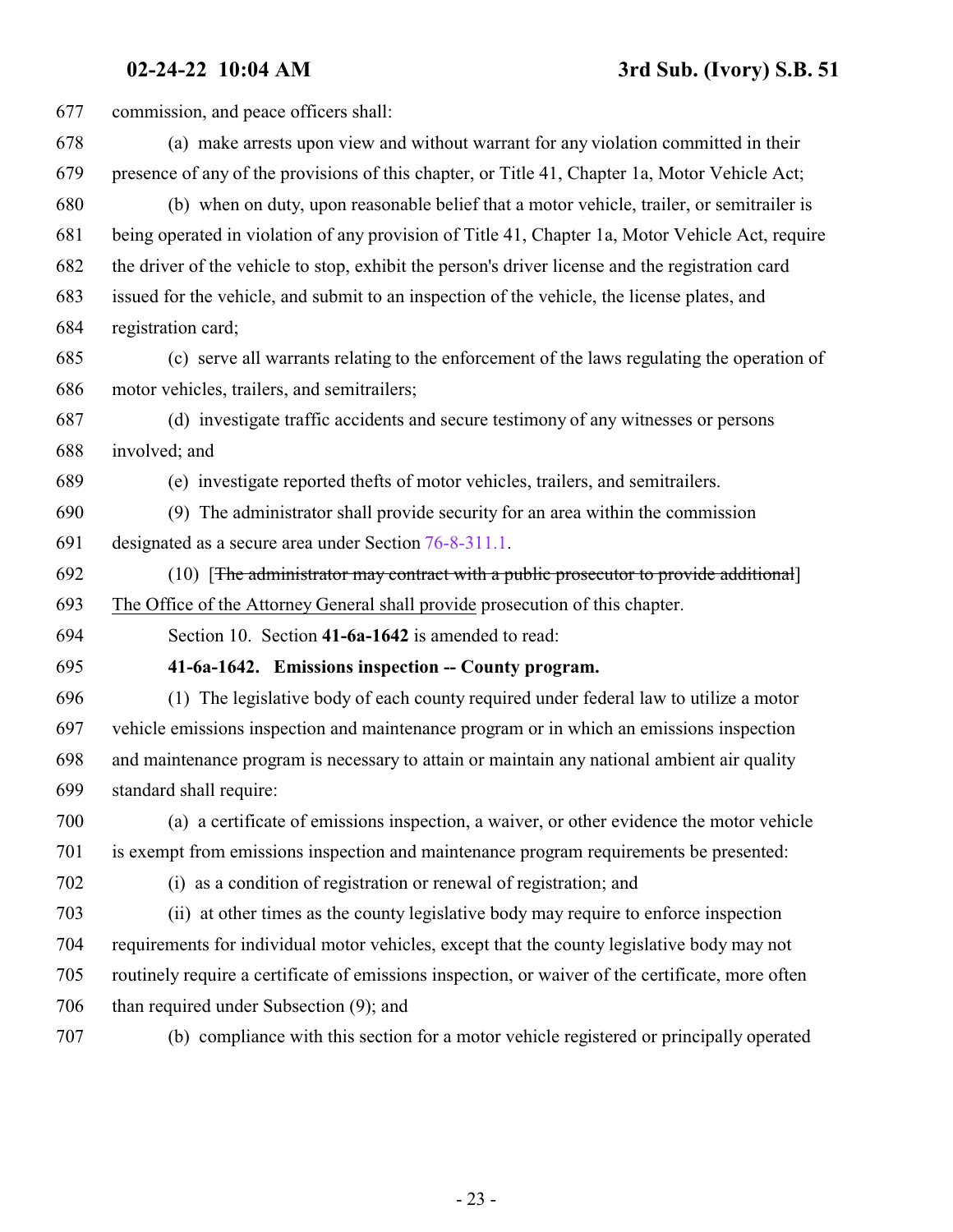| 708 | in the county and owned by or being used by a department, division, instrumentality, agency, or |
|-----|-------------------------------------------------------------------------------------------------|
| 709 | employee of:                                                                                    |
| 710 | (i) the federal government;                                                                     |
| 711 | (ii) the state and any of its agencies; or                                                      |
| 712 | (iii) a political subdivision of the state, including school districts.                         |
| 713 | (2) A vehicle owner subject to Subsection (1) shall obtain a motor vehicle emissions            |
| 714 | inspection and maintenance program certificate of emissions inspection as described in          |
| 715 | Subsection (1), but the program may not deny vehicle registration based solely on the presence  |
| 716 | of a defeat device covered in the Volkswagen partial consent decrees or a United States         |
| 717 | Environmental Protection Agency-approved vehicle modification in the following vehicles:        |
| 718 | (a) a 2.0-liter diesel engine motor vehicle in which its lifetime nitrogen oxide                |
| 719 | emissions are mitigated in the state pursuant to a partial consent decree, including:           |
| 720 | (i) Volkswagen Jetta, model years 2009, 2010, 2011, 2012, 2013, 2014, and 2015;                 |
| 721 | (ii) Volkswagen Jetta Sportwagen, model years 2009, 2010, 2011, 2012, 2013, and                 |
| 722 | 2014;                                                                                           |
| 723 | (iii) Volkswagen Golf, model years 2010, 2011, 2012, 2013, 2014, and 2015;                      |
| 724 | (iv) Volkswagen Golf Sportwagen, model year 2015;                                               |
| 725 | (v) Volkswagen Passat, model years $2012$ , $2013$ , $2014$ , and $2015$ ;                      |
| 726 | (vi) Volkswagen Beetle, model years 2013, 2014, and 2015;                                       |
| 727 | (vii) Volkswagen Beetle Convertible, model years 2013, 2014, and 2015; and                      |
| 728 | (viii) Audi A3, model years 2010, 2011, 2012, 2013, and 2015; and                               |
| 729 | (b) a 3.0-liter diesel engine motor vehicle in which its lifetime nitrogen oxide                |
| 730 | emissions are mitigated in the state to a settlement, including:                                |
| 731 | (i) Volkswagen Touareg, model years 2009, 2010, 2011, 2012, 2013, 2014, 2015, and               |
| 732 | 2016;                                                                                           |
| 733 | (ii) Audi Q7, model years 2009, 2010, 2011, 2012, 2013, 2014, 2015, and 2016;                   |
| 734 | (iii) Audi A6 Quattro, model years 2014, 2015, and 2016;                                        |
| 735 | $(iv)$ Audi A7 Quattro, model years 2014, 2015, and 2016;                                       |
| 736 | (v) Audi A8, model years 2014, 2015, and 2016;                                                  |
| 737 | (vi) Audi A8L, model years $2014$ , $2015$ , and $2016$ ;                                       |
| 738 | (vii) Audi Q5, model years 2014, 2015, and 2016; and                                            |
|     |                                                                                                 |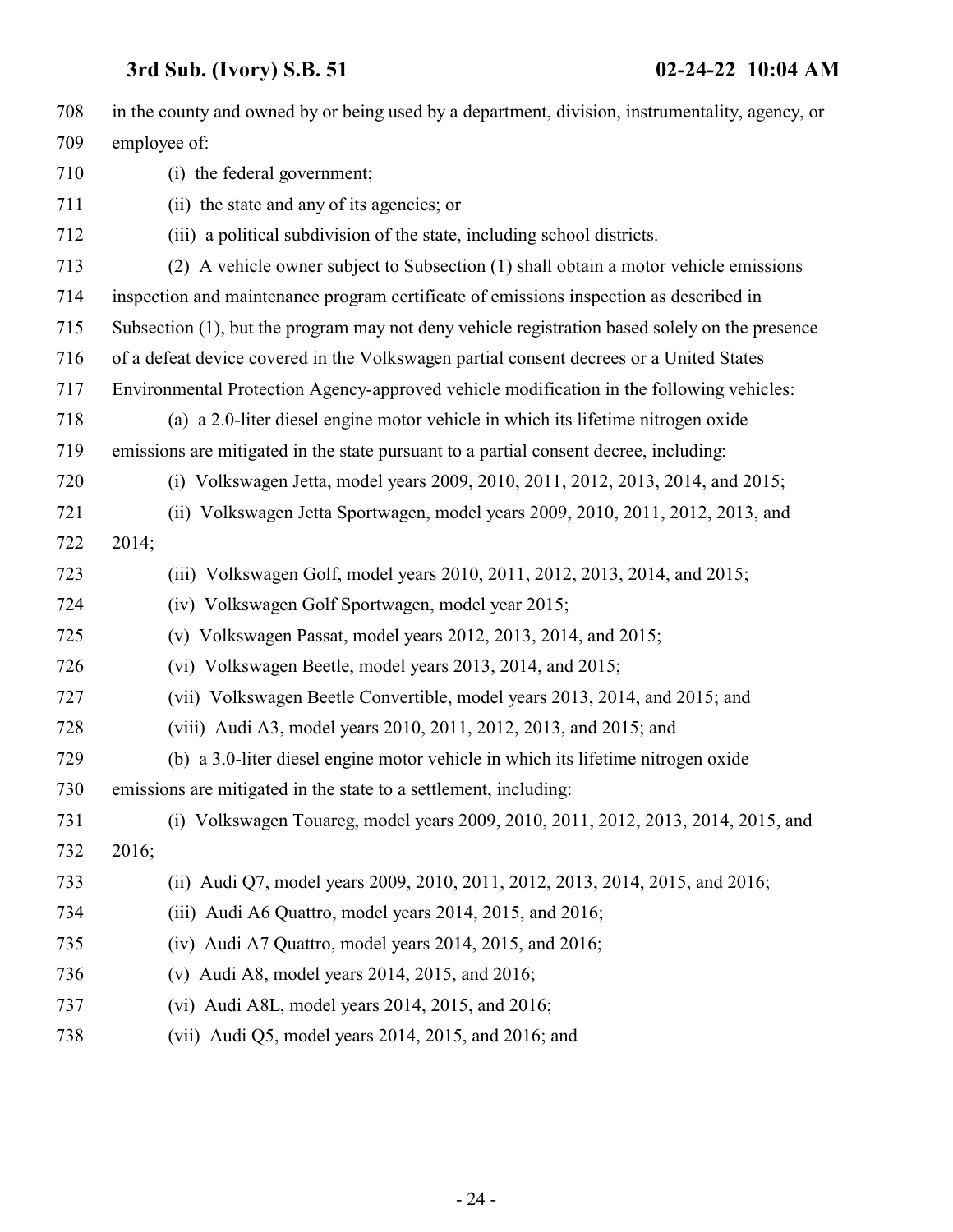## **02-24-22 10:04 AM 3rd Sub. (Ivory) S.B. 51**

| 739 | (viii) Porsche Cayenne Diesel, model years 2013, 2014, 2015, and 2016.                             |
|-----|----------------------------------------------------------------------------------------------------|
| 740 | $(3)$ (a) The legislative body of a county identified in Subsection $(1)$ , in consultation        |
| 741 | with the Air Quality Board created under Section 19-1-106, shall make regulations or               |
| 742 | ordinances regarding:                                                                              |
| 743 | (i) emissions standards;                                                                           |
| 744 | (ii) test procedures;                                                                              |
| 745 | (iii) inspections stations;                                                                        |
| 746 | (iv) repair requirements and dollar limits for correction of deficiencies; and                     |
| 747 | (v) certificates of emissions inspections.                                                         |
| 748 | (b) In accordance with Subsection $(3)(a)$ , a county legislative body:                            |
| 749 | (i) shall make regulations or ordinances to attain or maintain ambient air quality                 |
| 750 | standards in the county, consistent with the state implementation plan and federal                 |
| 751 | requirements;                                                                                      |
| 752 | (ii) may allow for a phase-in of the program by geographical area; and                             |
| 753 | (iii) shall comply with the analyzer design and certification requirements contained in            |
| 754 | the state implementation plan prepared under Title 19, Chapter 2, Air Conservation Act.            |
| 755 | (c) The county legislative body and the Air Quality Board shall give preference to an              |
| 756 | inspection and maintenance program that:                                                           |
| 757 | (i) is decentralized, to the extent the decentralized program will attain and maintain             |
| 758 | ambient air quality standards and meet federal requirements;                                       |
| 759 | (ii) is the most cost effective means to achieve and maintain the maximum benefit with             |
| 760 | regard to ambient air quality standards and to meet federal air quality requirements as related to |
| 761 | vehicle emissions; and                                                                             |
| 762 | (iii) provides a reasonable phase-out period for replacement of air pollution emission             |
| 763 | testing equipment made obsolete by the program.                                                    |
| 764 | (d) The provisions of Subsection $(3)(c)(iii)$ apply only to the extent the phase-out:             |
| 765 | (i) may be accomplished in accordance with applicable federal requirements; and                    |
| 766 | (ii) does not otherwise interfere with the attainment and maintenance of ambient air               |
| 767 | quality standards.                                                                                 |
| 768 | (4) The following vehicles are exempt from an emissions inspection program and the                 |
| 769 | provisions of this section:                                                                        |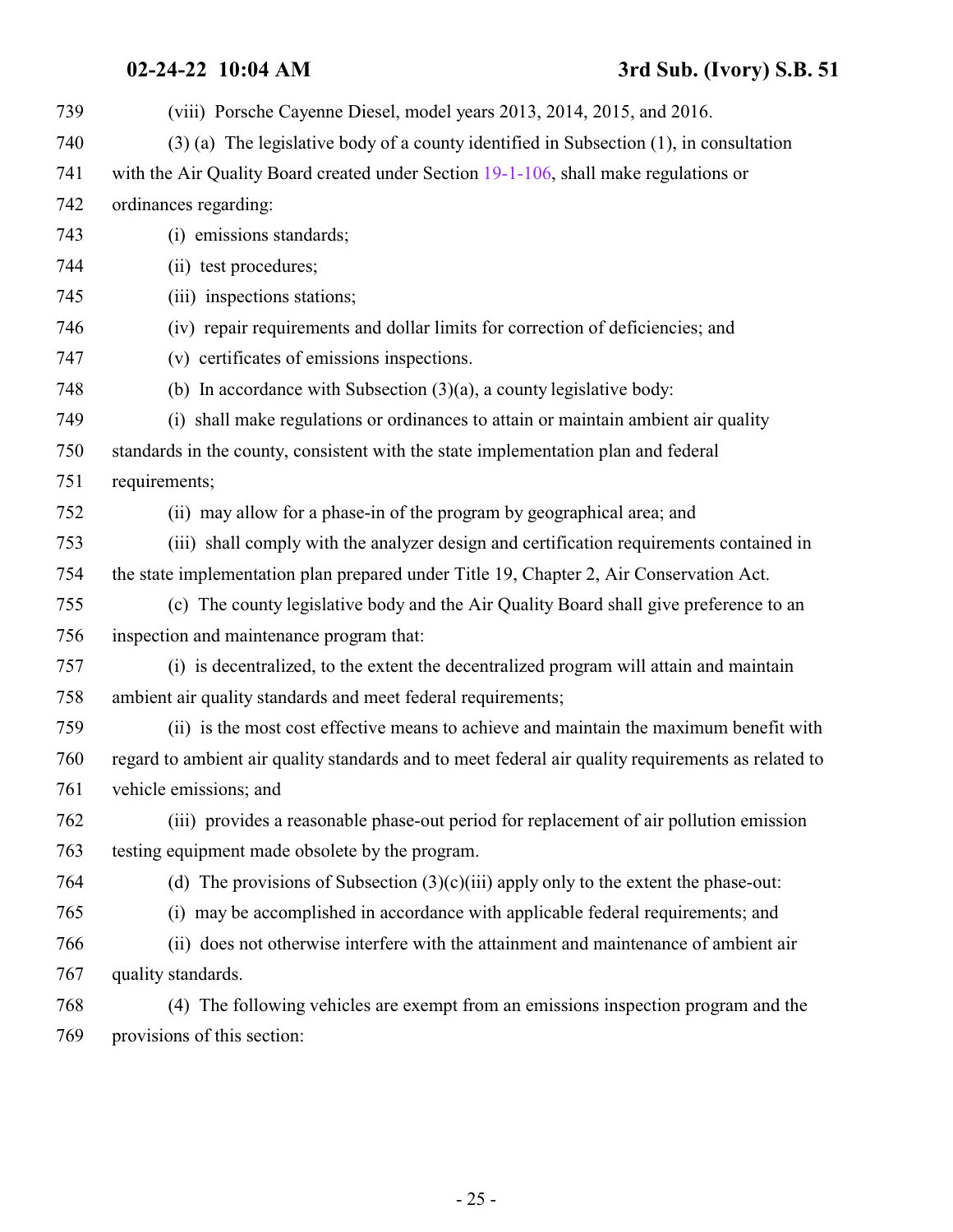| 770 | (a) an implement of husbandry as defined in Section $41-1a-102$ ;                               |
|-----|-------------------------------------------------------------------------------------------------|
| 771 | (b) a motor vehicle that:                                                                       |
| 772 | (i) meets the definition of a farm truck under Section $41-1a-102$ ; and                        |
| 773 | (ii) has a gross vehicle weight rating of 12,001 pounds or more;                                |
| 774 | (c) a vintage vehicle as defined in Section $41-21-1$ [;]:                                      |
| 775 | (i) if the vintage vehicle has a model year of 1980 or older; or                                |
| 776 | (ii) for a vintage vehicle that has a model year of 1981 or newer, if the owner provides        |
| 777 | proof of vehicle insurance that is a type specific to a vehicle collector;                      |
| 778 | (d) a custom vehicle as defined in Section $41-6a-1507$ ;                                       |
| 779 | (e) to the extent allowed under the current federally approved state implementation             |
| 780 | plan, in accordance with the federal Clean Air Act, 42 U.S.C. Sec. 7401, et seq., a motor       |
| 781 | vehicle that is less than two years old on January 1 based on the age of the vehicle as         |
| 782 | determined by the model year identified by the manufacturer;                                    |
| 783 | (f) a pickup truck, as defined in Section $41-1a-102$ , with a gross vehicle weight rating      |
| 784 | of 12,000 pounds or less, if the registered owner of the pickup truck provides a signed         |
| 785 | statement to the legislative body stating the truck is used:                                    |
| 786 | (i) by the owner or operator of a farm located on property that qualifies as land in            |
| 787 | agricultural use under Sections 59-2-502 and 59-2-503; and                                      |
| 788 | (ii) exclusively for the following purposes in operating the farm:                              |
| 789 | (A) for the transportation of farm products, including livestock and its products,              |
| 790 | poultry and its products, floricultural and horticultural products; and                         |
| 791 | (B) in the transportation of farm supplies, including tile, fence, and every other thing or     |
| 792 | commodity used in agricultural, floricultural, horticultural, livestock, and poultry production |
| 793 | and maintenance;                                                                                |
| 794 | (g) a motorcycle as defined in Section $41-1a-102$ ;                                            |
| 795 | (h) an electric motor vehicle as defined in Section $41-1a-102$ ; and                           |
| 796 | (i) a motor vehicle with a model year of 1967 or older.                                         |
| 797 | (5) The county shall issue to the registered owner who signs and submits a signed               |
| 798 | statement under Subsection $(4)(f)$ a certificate of exemption from emissions inspection        |
| 799 | requirements for purposes of registering the exempt vehicle.                                    |
| 800 | (6) A legislative body of a county described in Subsection (1) may exempt from an               |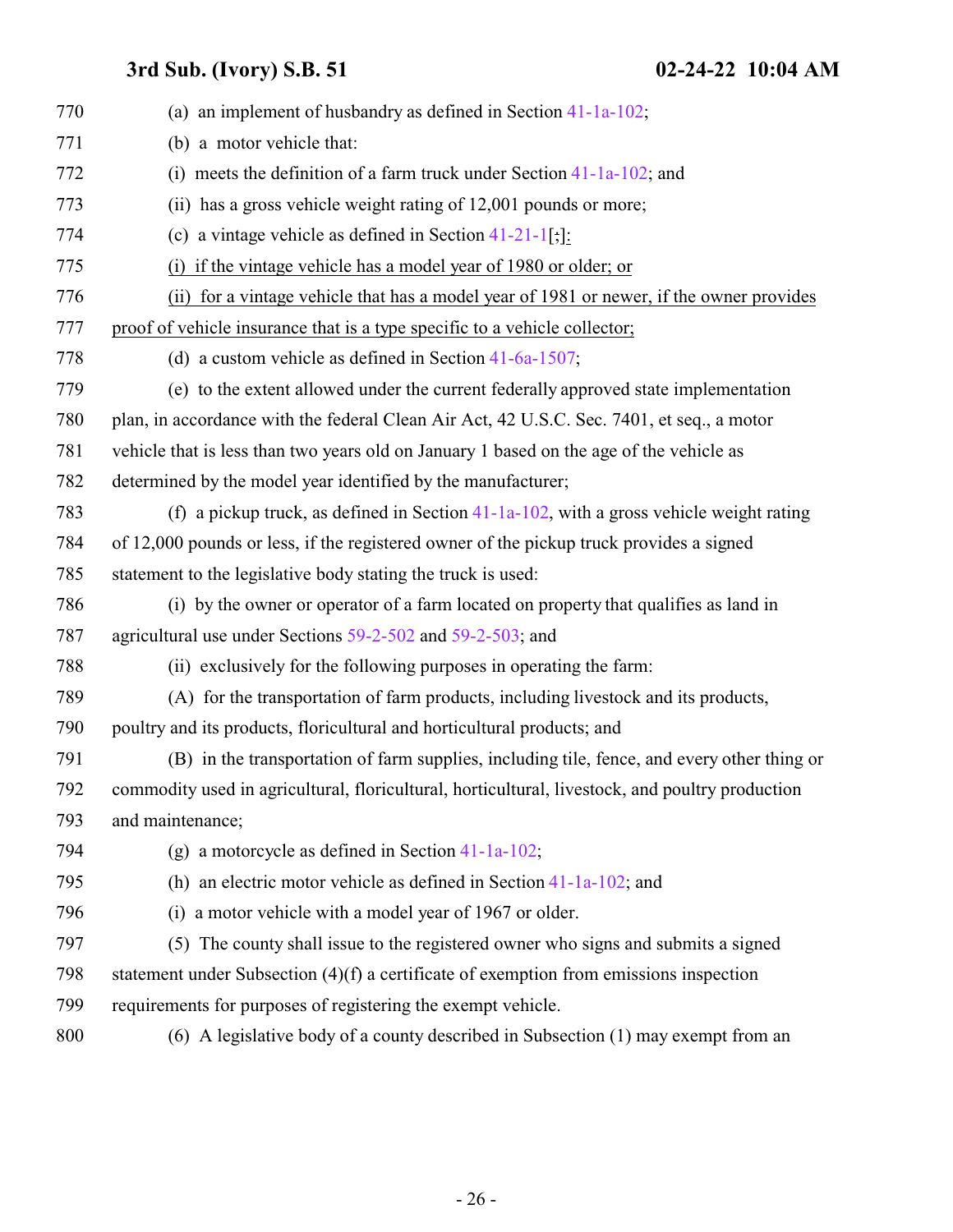emissions inspection program a diesel-powered motor vehicle with a: (a) gross vehicle weight rating of more than 14,000 pounds; or (b) model year of 1997 or older. (7) The legislative body of a county required under federal law to utilize a motor vehicle emissions inspection program shall require: (a) a computerized emissions inspection for a diesel-powered motor vehicle that has: (i) a model year of 2007 or newer; (ii) a gross vehicle weight rating of 14,000 pounds or less; and (iii) a model year that is five years old or older; and (b) a visual inspection of emissions equipment for a diesel-powered motor vehicle: (i) with a gross vehicle weight rating of 14,000 pounds or less; (ii) that has a model year of 1998 or newer; and (iii) that has a model year that is five years old or older. (8) (a) Subject to Subsection (8)(c), the legislative body of each county required under federal law to utilize a motor vehicle emissions inspection and maintenance program or in which an emissions inspection and maintenance program is necessary to attain or maintain any national ambient air quality standard may require each college or university located in a county subject to this section to require its students and employees who park a motor vehicle not registered in a county subject to this section to provide proof of compliance with an emissions inspection accepted by the county legislative body if the motor vehicle is parked on the college 821 or university campus or property. (b) College or university parking areas that are metered or for which payment is required per use are not subject to the requirements of this Subsection (8). (c) The legislative body of a county shall make the reasons for implementing the provisions of this Subsection (8) part of the record at the time that the county legislative body takes its official action to implement the provisions of this Subsection (8). (9) (a) An emissions inspection station shall issue a certificate of emissions inspection for each motor vehicle that meets the inspection and maintenance program requirements established in [rules] regulations or ordinances made under Subsection (3). (b) The frequency of the emissions inspection shall be determined based on the age of the vehicle as determined by model year and shall be required annually subject to the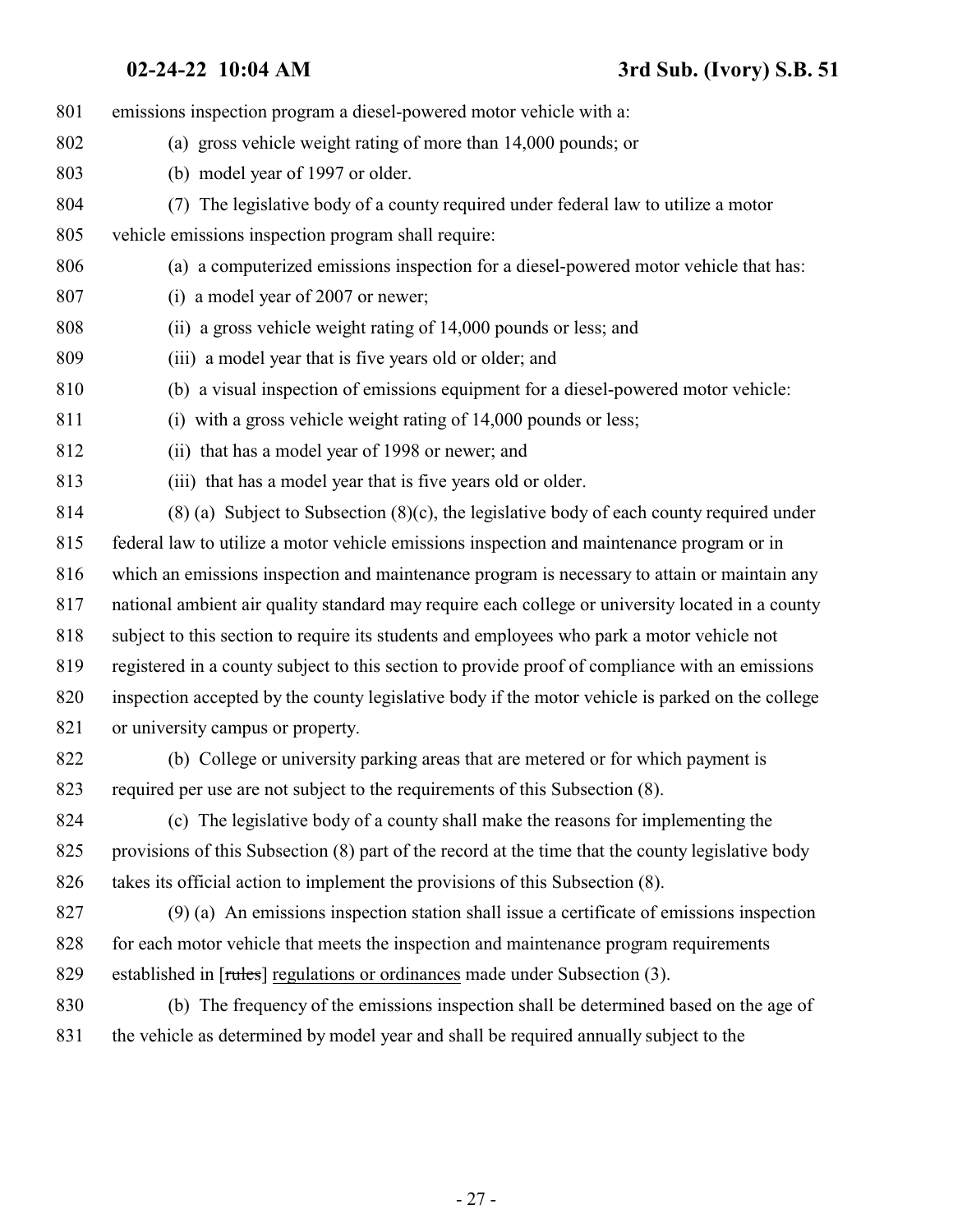832 provisions of Subsection (9)(c).

- (c) (i) To the extent allowed under the current federally approved state implementation plan, in accordance with the federal Clean Air Act, 42 U.S.C. Sec. 7401 et seq., the legislative body of a county identified in Subsection (1) shall only require the emissions inspection every two years for each vehicle.
- 837 (ii) The provisions of Subsection  $(9)(c)(i)$  apply only to a vehicle that is less than six years old on January 1.
- (iii) For a county required to implement a new vehicle emissions inspection and maintenance program on or after December 1, 2012, under Subsection (1), but for which no current federally approved state implementation plan exists, a vehicle shall be tested at a frequency determined by the county legislative body, in consultation with the Air Quality 843 Board created under Section [19-1-106](http://le.utah.gov/UtahCode/SectionLookup.jsp?section=19-1-106&session=2022GS), that is necessary to comply with federal law or attain or maintain any national ambient air quality standard.
- (iv) If a county legislative body establishes or changes the frequency of a vehicle 846 emissions inspection and maintenance program under Subsection  $(9)(c)(iii)$ , the establishment or change shall take effect on January 1 if the State Tax Commission receives notice meeting 848 the requirements of Subsection  $(9)(c)(v)$  from the county before October 1.

849 (v) The notice described in Subsection  $(9)(c)(iv)$  shall:

- (A) state that the county will establish or change the frequency of the vehicle emissions inspection and maintenance program under this section;
- (B) include a copy of the ordinance establishing or changing the frequency; and
- (C) if the county establishes or changes the frequency under this section, state how frequently the emissions testing will be required.
- (d) If an emissions inspection is only required every two years for a vehicle under 856 Subsection  $(9)(c)$ , the inspection shall be required for the vehicle in:
- 

(i) odd-numbered years for vehicles with odd-numbered model years; or

(ii) in even-numbered years for vehicles with even-numbered model years.

- (10) (a) Except as provided in Subsections (9)(b), (c), and (d), the emissions inspection required under this section may be made no more than two months before the renewal of registration.
- (b) (i) If the title of a used motor vehicle is being transferred, the owner may use an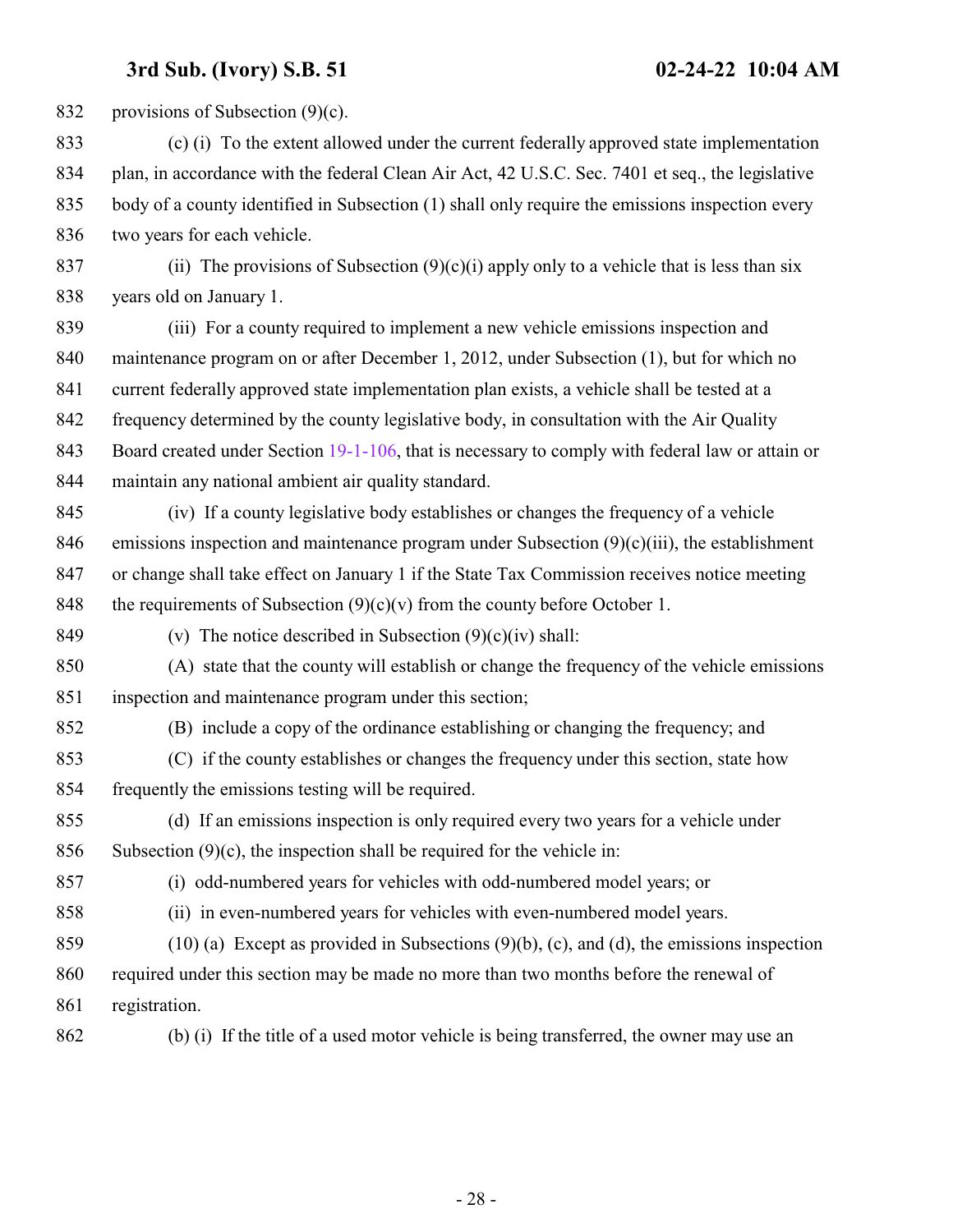emissions inspection certificate issued for the motor vehicle during the previous 11 months to satisfy the requirement under this section.

 (ii) If the transferor is a licensed and bonded used motor vehicle dealer, the owner may use an emissions inspection certificate issued for the motor vehicle in a licensed and bonded motor vehicle dealer's name during the previous 11 months to satisfy the requirement under 868 this section.

 (c) If the title of a leased vehicle is being transferred to the lessee of the vehicle, the lessee may use an emissions inspection certificate issued during the previous 11 months to satisfy the requirement under this section.

 (d) If the motor vehicle is part of a fleet of 101 or more vehicles, the owner may not use an emissions inspection made more than 11 months before the renewal of registration to satisfy the requirement under this section.

 (e) If the application for renewal of registration is for a six-month registration period under Section [41-1a-215.5](http://le.utah.gov/UtahCode/SectionLookup.jsp?section=41-1a-215.5&session=2022GS), the owner may use an emissions inspection certificate issued during the previous eight months to satisfy the requirement under this section.

 (11) (a) A county identified in Subsection (1) shall collect information about and monitor the program.

 (b) A county identified in Subsection (1) shall supply this information to an appropriate legislative committee, as designated by the Legislative Management Committee, at times determined by the designated committee to identify program needs, including funding needs.

 (12) If approved by the county legislative body, a county that had an established emissions inspection fee as of January 1, 2002, may increase the established fee that an emissions inspection station may charge by \$2.50 for each year that is exempted from emissions inspections under Subsection (9)(c) up to a \$7.50 increase.

 (13) (a) Except as provided in Subsection [41-1a-1223](http://le.utah.gov/UtahCode/SectionLookup.jsp?section=41-1a-1223&session=2022GS)(1)(c), a county identified in Subsection (1) may impose a local emissions compliance fee on each motor vehicle registration within the county in accordance with the procedures and requirements of Section [41-1a-1223](http://le.utah.gov/UtahCode/SectionLookup.jsp?section=41-1a-1223&session=2022GS).

 (b) A county that imposes a local emissions compliance fee may use revenues generated from the fee for the establishment and enforcement of an emissions inspection and maintenance program in accordance with the requirements of this section.

(c) A county that imposes a local emissions compliance fee may use revenues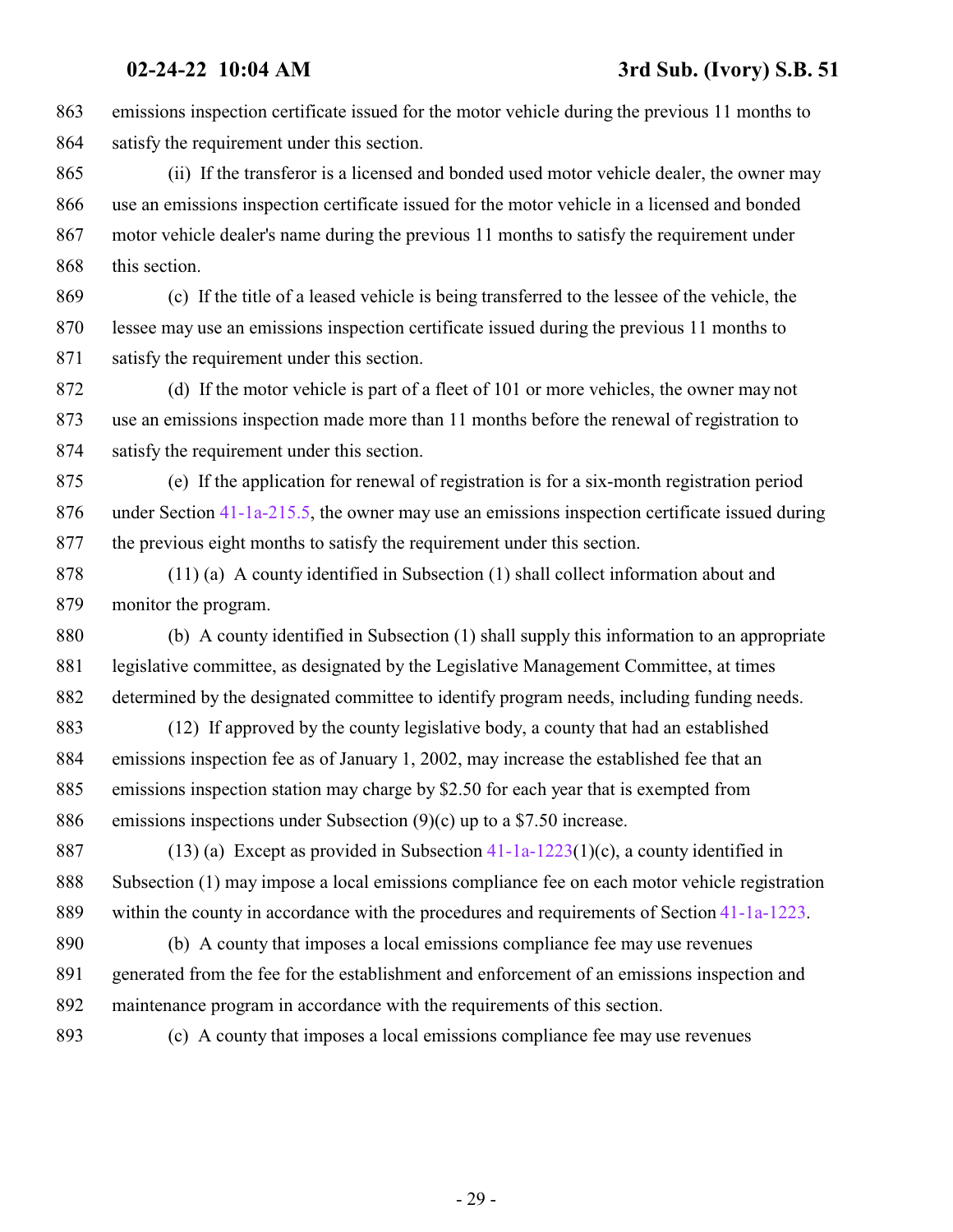<span id="page-29-0"></span>

| generated from the fee to promote programs to maintain a local, state, or national ambient air |
|------------------------------------------------------------------------------------------------|
| quality standard.                                                                              |
| Section 11. Section 41-21-1 is amended to read:                                                |
| 41-21-1. Definitions.                                                                          |
| (1) "Autocycle" means the same as that term is defined in Section 53-3-102.                    |
| (2) "Motorcycle" means:                                                                        |
| (a) a motor vehicle having a saddle for the use of the rider and designed to travel on not     |
| more than three wheels in contact with the ground; or                                          |
| (b) an autocycle.                                                                              |
| (3) (a) "Street rod" means a motor vehicle or motorcycle that:                                 |
| $(i)$ (A) was manufactured in 1948 or before; or                                               |
| (B) (I) was manufactured after 1948 to resemble a vehicle that was manufactured in             |
| 1948 or before; and                                                                            |
| (II) (Aa) has been altered from the manufacturer's original design; or                         |
| (Bb) has a body constructed from non-original materials; and                                   |
| (ii) is primarily a collector's item that is used for:                                         |
| (A) club activities;                                                                           |
| (B) exhibitions;                                                                               |
| $(C)$ tours;                                                                                   |
| (D) parades;                                                                                   |
| (E) occasional transportation; and                                                             |
| (F) other similar uses.                                                                        |
| (b) "Street rod" does not include a motor vehicle or motorcycle that is used for general,      |
| daily transportation.                                                                          |
| (4) (a) "Vintage travel trailer" means a travel trailer, camping trailer, or fifth wheel       |
| trailer that is:                                                                               |
| (i) 30 years old or older, from the current year; and                                          |
| (ii) primarily a collector's item that is used for:                                            |
| (A) participation in club activities;                                                          |
| (B) exhibitions;                                                                               |
| $(C)$ tours;                                                                                   |
|                                                                                                |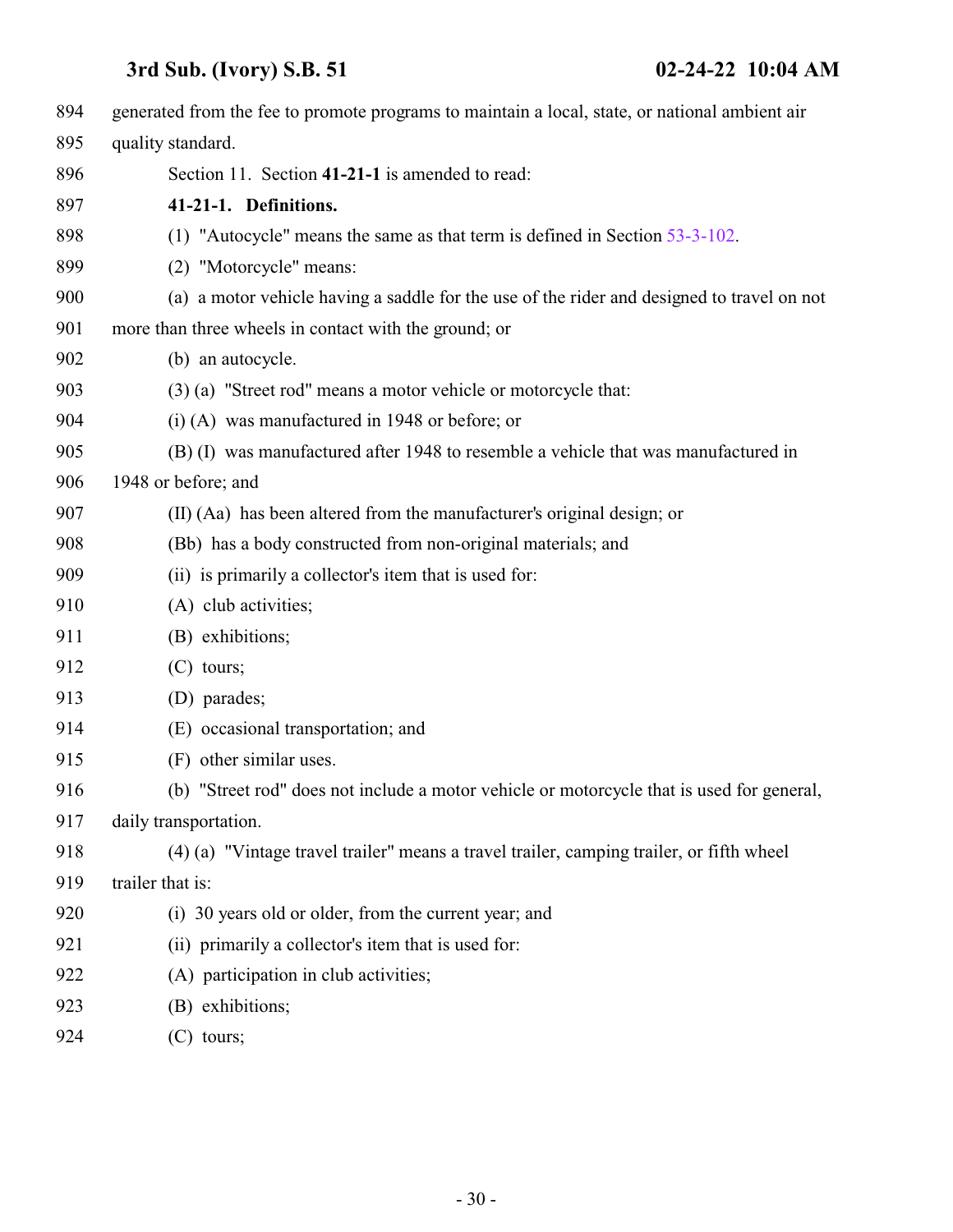<span id="page-30-0"></span>

| 925 | (D) parades;                                                                                   |
|-----|------------------------------------------------------------------------------------------------|
| 926 | (E) occasional recreational or vacation use; and                                               |
| 927 | (F) other similar uses.                                                                        |
| 928 | (b) "Vintage travel trailer" does not include a travel trailer, camping trailer, or fifth      |
| 929 | wheel trailer that is used for the general, daily transportation of persons or property.       |
| 930 | (5) (a) "Vintage vehicle" means a motor vehicle or motorcycle that:                            |
| 931 | (i) is 30 years old or older from the current year;                                            |
| 932 | (ii) displays:                                                                                 |
| 933 | $(A)$ a unique vehicle type special group license plate issued in accordance with Section      |
| 934 | 41-1a-418; $[and]$ or                                                                          |
| 935 | (B) for a vehicle that has a model year of 1980 or older, a historical support special         |
| 936 | group plate; and                                                                               |
| 937 | (iii) is primarily a collector's item that is used for:                                        |
| 938 | (A) participation in club activities;                                                          |
| 939 | (B) exhibitions;                                                                               |
| 940 | $(C)$ tours;                                                                                   |
| 941 | (D) parades;                                                                                   |
| 942 | (E) occasional transportation; and                                                             |
| 943 | (F) other similar uses.                                                                        |
| 944 | (b) "Vintage vehicle" does not include a motor vehicle or motorcycle that is used for          |
| 945 | general, daily transportation.                                                                 |
| 946 | (c) "Vintage vehicle" includes a:                                                              |
| 947 | (i) street rod; and                                                                            |
| 948 | (ii) vintage travel trailer.                                                                   |
| 949 | Section 12. Section 53-1-106.2 is enacted to read:                                             |
| 950 | 53-1-106.2. Towing dispatch pilot program.                                                     |
| 951 | (1) The department shall evaluate the availability of vendors, products, and technology        |
| 952 | capable of increasing efficiency, effectiveness, and transparency in the dispatching of towing |
| 953 | providers and management of towing rotations in counties of the first or second class as       |
| 954 | classified under Section 17-50-501 that experience high demand for tow truck services.         |
| 955 | The department shall evaluate vendors, products, and technology for:<br>(2)                    |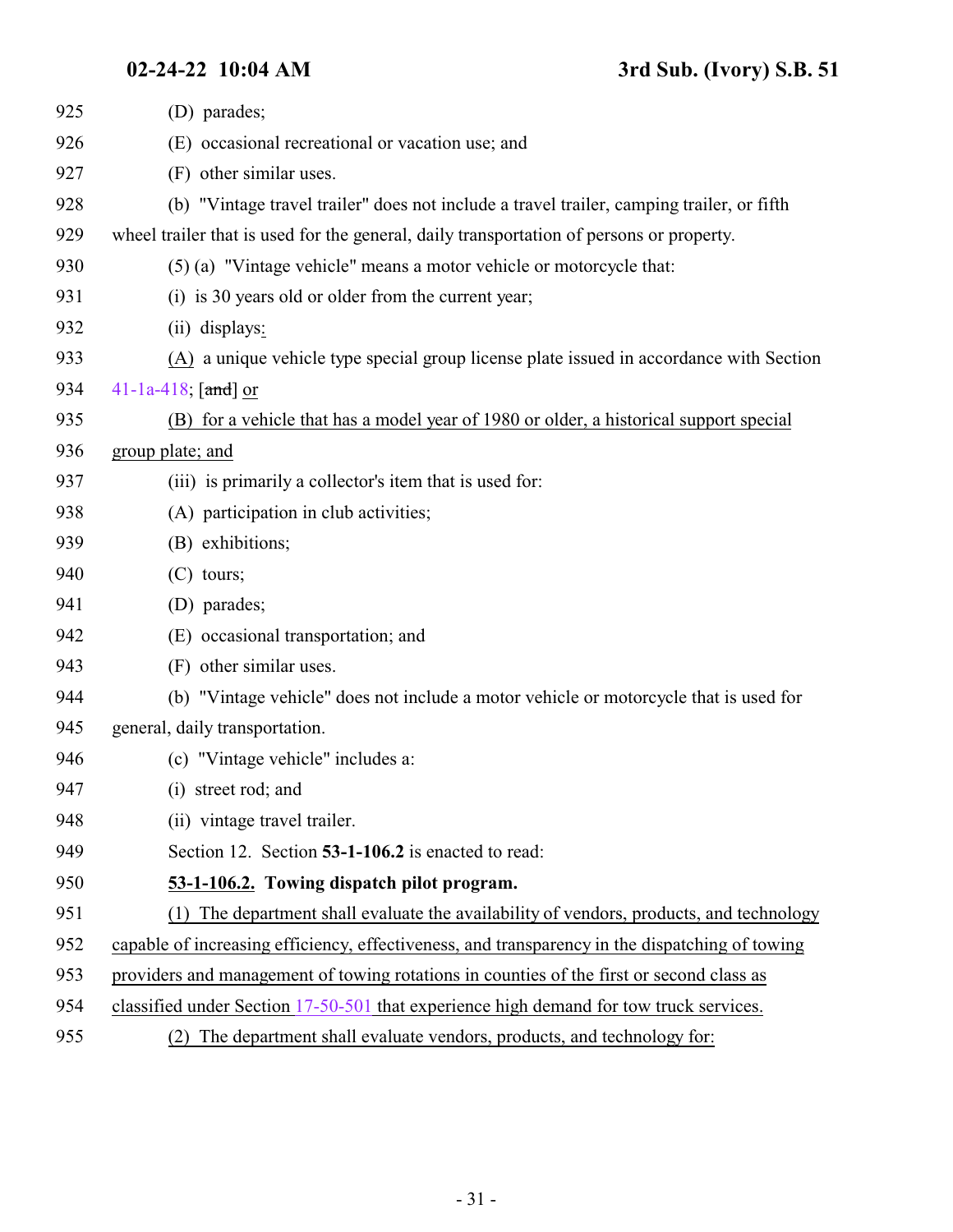<span id="page-31-0"></span>

| 956 | (a) the following requirements and capabilities:                                               |
|-----|------------------------------------------------------------------------------------------------|
| 957 | (i) decreasing delays associated with requesting and dispatching a tow truck motor             |
| 958 | carrier from an established tow rotation;                                                      |
| 959 | (ii) increasing information, transparency, and data collection associated with tow             |
| 960 | rotation operations, including dispatching, response time, completion, clearance, and storage; |
| 961 | and                                                                                            |
| 962 | (iii) increasing responder and traffic safety by reducing secondary crashes, responder         |
| 963 | time on scene, and the impacts of traffic accidents on traffic flow and safety; and            |
| 964 | (b) costs and distribution of costs for the implementation of product programs,                |
| 965 | equipment, technology, and other requirements.                                                 |
| 966 | (3) Based on the information and findings of the request for information described in          |
| 967 | this section, the department may:                                                              |
| 968 | (a) issue a request for proposals to establish a public-private partnership pilot program      |
| 969 | to achieve the goals described in Subsection (2); and                                          |
| 970 | (b) establish a pilot program to contract with a vendor to provide towing dispatch             |
| 971 | management as described in this section.                                                       |
| 972 | (4) A vendor selected pursuant to Subsection (3) to provide towing dispatch                    |
| 973 | management services as described in this section may not also provide towing, storage,         |
| 974 | impounding, or other services related to the operation of a towing provider.                   |
| 975 | Section 13. Section 53-3-105 is amended to read:                                               |
| 976 | 53-3-105. Fees for licenses, renewals, extensions, reinstatements, rescheduling,               |
| 977 | and identification cards.                                                                      |
| 978 | The following fees apply under this chapter:                                                   |
| 979 | (1) An original class D license application under Section $53-3-205$ is \$52.                  |
| 980 | (2) An original provisional license application for a class D license under Section            |
| 981 | 53-3-205 is \$39.                                                                              |
| 982 | (3) An original limited term license application under Section 53-3-205 is \$32.               |
| 983 | (4) An original application for a motorcycle endorsement under Section $53-3-205$ is           |
| 984 | \$18.                                                                                          |
| 985 | (5) An original application for a taxicab endorsement under Section 53-3-205 is \$14.          |
| 986 | (6) A learner permit application under Section $53-3-210.5$ is \$19.                           |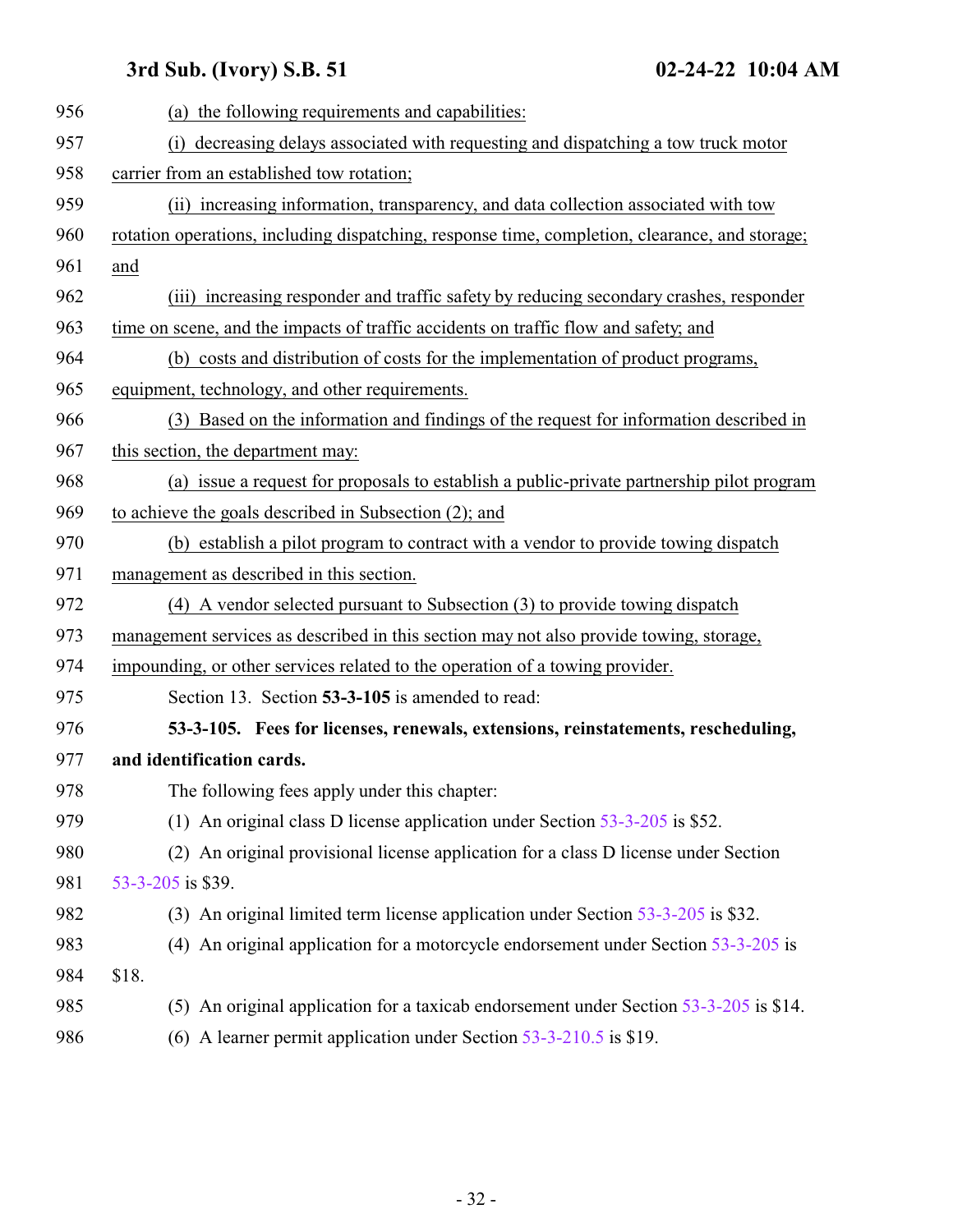| 987  | (7) A renewal of a class D license under Section 53-3-214 is \$52 unless Subsection        |
|------|--------------------------------------------------------------------------------------------|
| 988  | $(12)$ applies.                                                                            |
| 989  | (8) A renewal of a provisional license application for a class D license under Section     |
| 990  | 53-3-214 is \$52.                                                                          |
| 991  | (9) A renewal of a limited term license application under Section $53-3-214$ is \$32.      |
| 992  | (10) A renewal of a motorcycle endorsement under Section 53-3-214 is \$18.                 |
| 993  | (11) A renewal of a taxicab endorsement under Section $53-3-214$ is \$14.                  |
| 994  | (12) A renewal of a class D license for an individual 65 and older under Section           |
| 995  | 53-3-214 is \$27.                                                                          |
| 996  | (13) An extension of a class D license under Section $53-3-214$ is \$42 unless Subsection  |
| 997  | $(17)$ applies.                                                                            |
| 998  | (14) An extension of a provisional license application for a class D license under         |
| 999  | Section 53-3-214 is \$42.                                                                  |
| 1000 | (15) An extension of a motorcycle endorsement under Section $53-3-214$ is \$18.            |
| 1001 | (16) An extension of a taxicab endorsement under Section $53-3-214$ is \$14.               |
| 1002 | (17) An extension of a class D license for an individual 65 and older under Section        |
| 1003 | 53-3-214 is \$22.                                                                          |
| 1004 | (18) An original or renewal application for a commercial class A, B, or C license or an    |
| 1005 | original or renewal of a provisional commercial class A or B license under Part 4, Uniform |
| 1006 | Commercial Driver License Act, is \$52.                                                    |
| 1007 | (19) A commercial class A, B, or C license skills test is \$78.                            |
| 1008 | (20) Each original CDL endorsement for passengers, hazardous material, double or           |
| 1009 | triple trailers, or tankers is \$9.                                                        |
| 1010 | (21) An original CDL endorsement for a school bus under Part 4, Uniform Commercial         |
| 1011 | Driver License Act, is \$9.                                                                |
| 1012 | (22) A renewal of a CDL endorsement under Part 4, Uniform Commercial Driver                |
| 1013 | License Act, is \$9.                                                                       |
| 1014 | (23) (a) A retake of a CDL knowledge test provided for in Section 53-3-205 is \$26.        |
| 1015 | (b) A retake of a CDL skills test provided for in Section $53-3-205$ is \$52.              |
| 1016 | (24) A retake of a CDL endorsement test provided for in Section 53-3-205 is \$9.           |
| 1017 | (25) A duplicate class A, B, C, or D license certificate under Section 53-3-215 is \$23.   |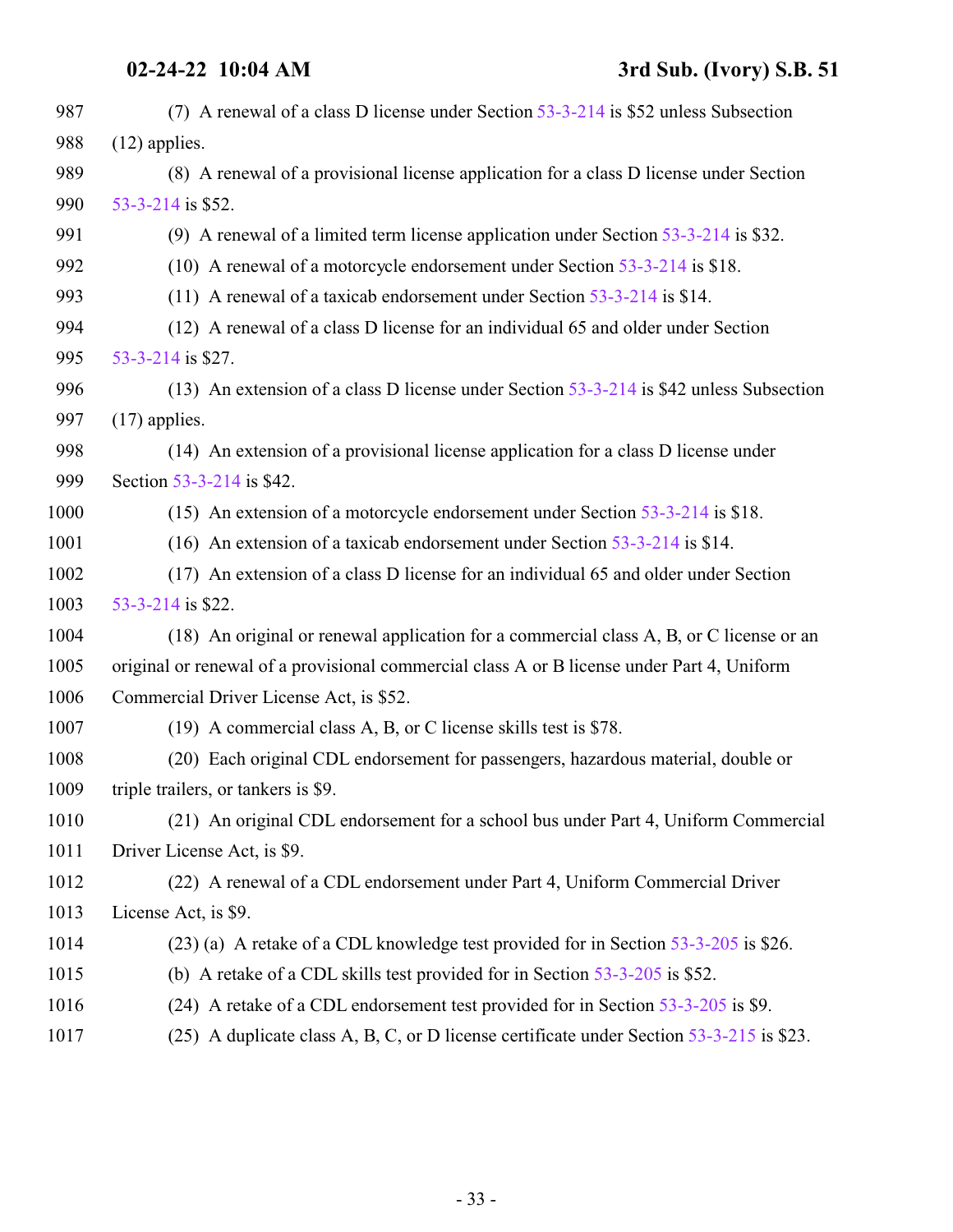| 1018 | $(26)$ (a) A license reinstatement application under Section 53-3-205 is \$40.                   |
|------|--------------------------------------------------------------------------------------------------|
| 1019 | (b) A license reinstatement application under Section $53-3-205$ for an alcohol, drug, or        |
| 1020 | combination of alcohol and any drug-related offense is \$45 in addition to the fee under         |
| 1021 | Subsection $(26)(a)$ .                                                                           |
| 1022 | (27) (a) An administrative fee for license reinstatement after an alcohol, drug, or              |
| 1023 | combination of alcohol and any drug-related offense under Section 41-6a-520, 53-3-223, or        |
| 1024 | 53-3-231 or an alcohol, drug, or combination of alcohol and any drug-related offense under       |
| 1025 | Part 4, Uniform Commercial Driver License Act, is \$255.                                         |
| 1026 | (b) This administrative fee is in addition to the fees under Subsection $(26)$ .                 |
| 1027 | (28) (a) An administrative fee for providing the driving record of a driver under                |
| 1028 | Section 53-3-104 or 53-3-420 is \$8.                                                             |
| 1029 | (b) The division may not charge for a report furnished under Section $53-3-104$ to a             |
| 1030 | municipal, county, state, or federal agency.                                                     |
| 1031 | (29) A rescheduling fee under Section $53-3-205$ or $53-3-407$ is \$25.                          |
| 1032 | $(30)$ (a) Except as provided under Subsections $(30)(b)$ and $(c)$ , an identification card     |
| 1033 | application under Section 53-3-808 is \$23.                                                      |
| 1034 | (b) An identification card application under Section $53-3-808$ for a person with a              |
| 1035 | disability, as defined in 42 U.S.C. Sec. 12102, is \$17.                                         |
| 1036 | (c) A fee may not be charged for an identification card application if the individual            |
| 1037 | applying:                                                                                        |
| 1038 | (i) (A) has not been issued a Utah driver license;                                               |
| 1039 | (B) is indigent; and                                                                             |
| 1040 | (C) is at least 18 years $[\text{of age}]$ old; or                                               |
| 1041 | (ii) submits written verification that the individual is homeless, as defined in Section         |
| 1042 | 26-18-411, a person who is homeless, as defined in Section 35A-5-302, or a child or youth who    |
| 1043 | is homeless, as defined in 42 U.S.C. Sec. 11434a(2), from:                                       |
| 1044 | (A) a homeless shelter, as defined in Section $\left[10\text{-}9a\text{-}526\right]$ 35A-16-305; |
| 1045 | (B) a permanent housing, permanent, supportive, or transitional facility, as defined in          |
| 1046 | Section 35A-5-302;                                                                               |
| 1047 | (C) the Department of Workforce Services; or                                                     |
| 1048 | (D) a local educational agency liaison for homeless children and youth designated                |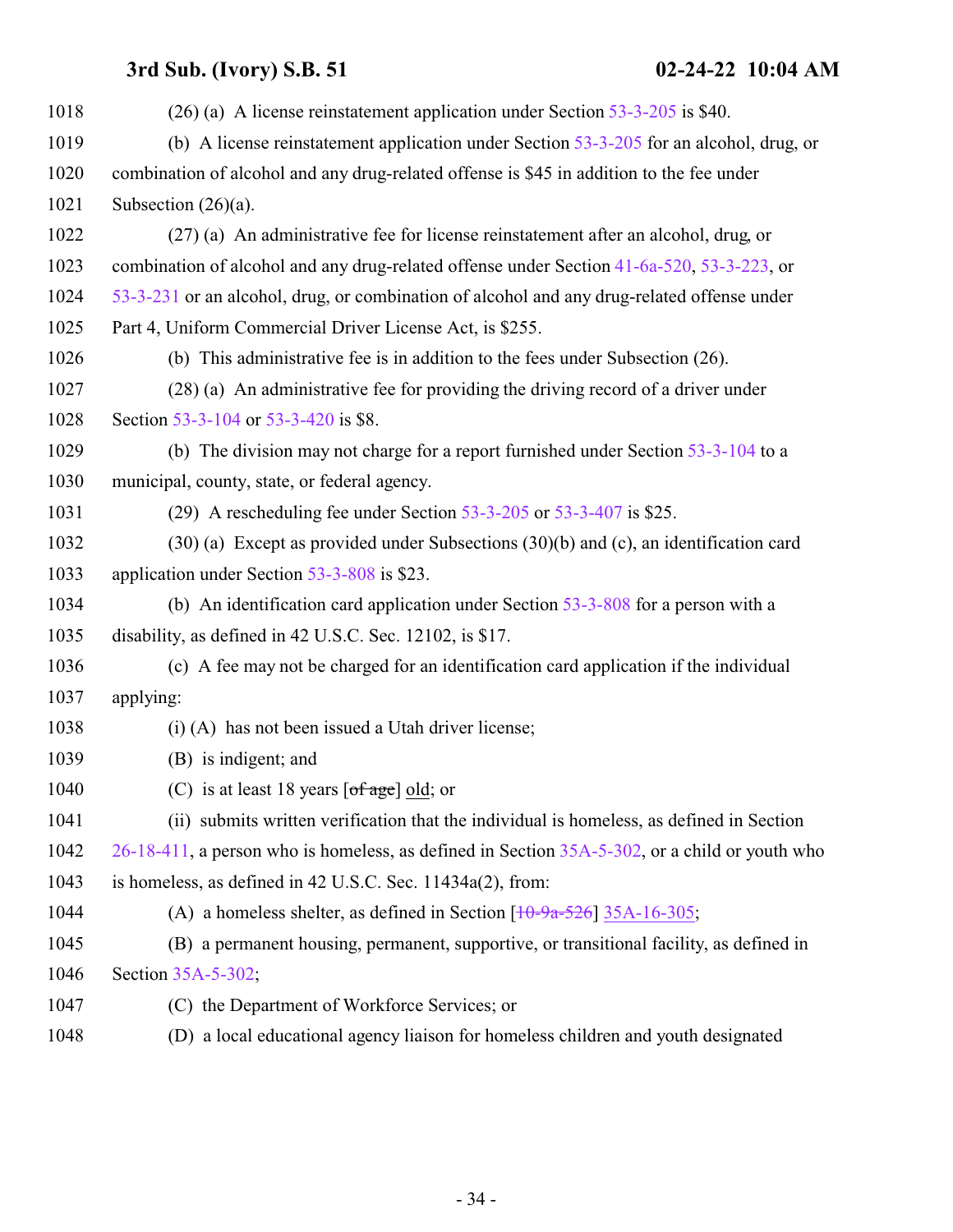| 1049 | under 42 U.S.C. Sec. $11432(g)(1)(J)(ii)$ .                                                          |
|------|------------------------------------------------------------------------------------------------------|
| 1050 | $(31)$ (a) An extension of a regular identification card under Subsection 53-3-807(4) for            |
| 1051 | a person with a disability, as defined in 42 U.S.C. Sec. 12102, is \$17.                             |
| 1052 | (b) The fee described in Subsection $(31)(a)$ is waived if the applicant submits written             |
| 1053 | verification that the individual is homeless, as defined in Section $26-18-411$ , or a person who is |
| 1054 | homeless, as defined in Section 35A-5-302, or a child or youth who is homeless, as defined in        |
| 1055 | 42 U.S.C. Sec. 11434a(2), from:                                                                      |
| 1056 | (i) a homeless shelter, as defined in Section $\left[10\text{-}9a\text{-}526\right]$ 35A-16-305;     |
| 1057 | (ii) a permanent housing, permanent, supportive, or transitional facility, as defined in             |
| 1058 | Section 35A-5-302;                                                                                   |
| 1059 | (iii) the Department of Workforce Services;                                                          |
| 1060 | (iv) a homeless service provider as verified by the Department of Workforce Services                 |
| 1061 | as described in Section $26-2-12.6$ ; or                                                             |
| 1062 | (v) a local educational agency liaison for homeless children and youth designated under              |
| 1063 | 42 U.S.C. Sec. $11432(g)(1)(J)(ii)$ .                                                                |
| 1064 | $(32)$ (a) An extension of a regular identification card under Subsection 53-3-807(5) is             |
| 1065 | \$23.                                                                                                |
| 1066 | (b) The fee described in Subsection $(32)(a)$ is waived if the applicant submits written             |
| 1067 | verification that the individual is homeless, as defined in Section $26-18-411$ , or a person who is |
| 1068 | homeless, as defined in Section 35A-5-302, from:                                                     |
| 1069 | (i) a homeless shelter, as defined in Section $\left[10\text{-}9a\text{-}526\right]$ 35A-16-305;     |
| 1070 | (ii) a permanent housing, permanent, supportive, or transitional facility, as defined in             |
| 1071 | Section 35A-5-302;                                                                                   |
| 1072 | (iii) the Department of Workforce Services; or                                                       |
| 1073 | (iv) a homeless service provider as verified by the Department of Workforce Services                 |
| 1074 | as described in Section 26-2-12.6.                                                                   |
| 1075 | (33) In addition to any license application fees collected under this chapter, the division          |
| 1076 | shall impose on individuals submitting fingerprints in accordance with Section 53-3-205.5 the        |
| 1077 | fees that the Bureau of Criminal Identification is authorized to collect for the services the        |
| 1078 | Bureau of Criminal Identification provides under Section 53-3-205.5.                                 |
| 1079 | (34) An original mobility vehicle permit application under Section 41-6a-1118 is \$30.               |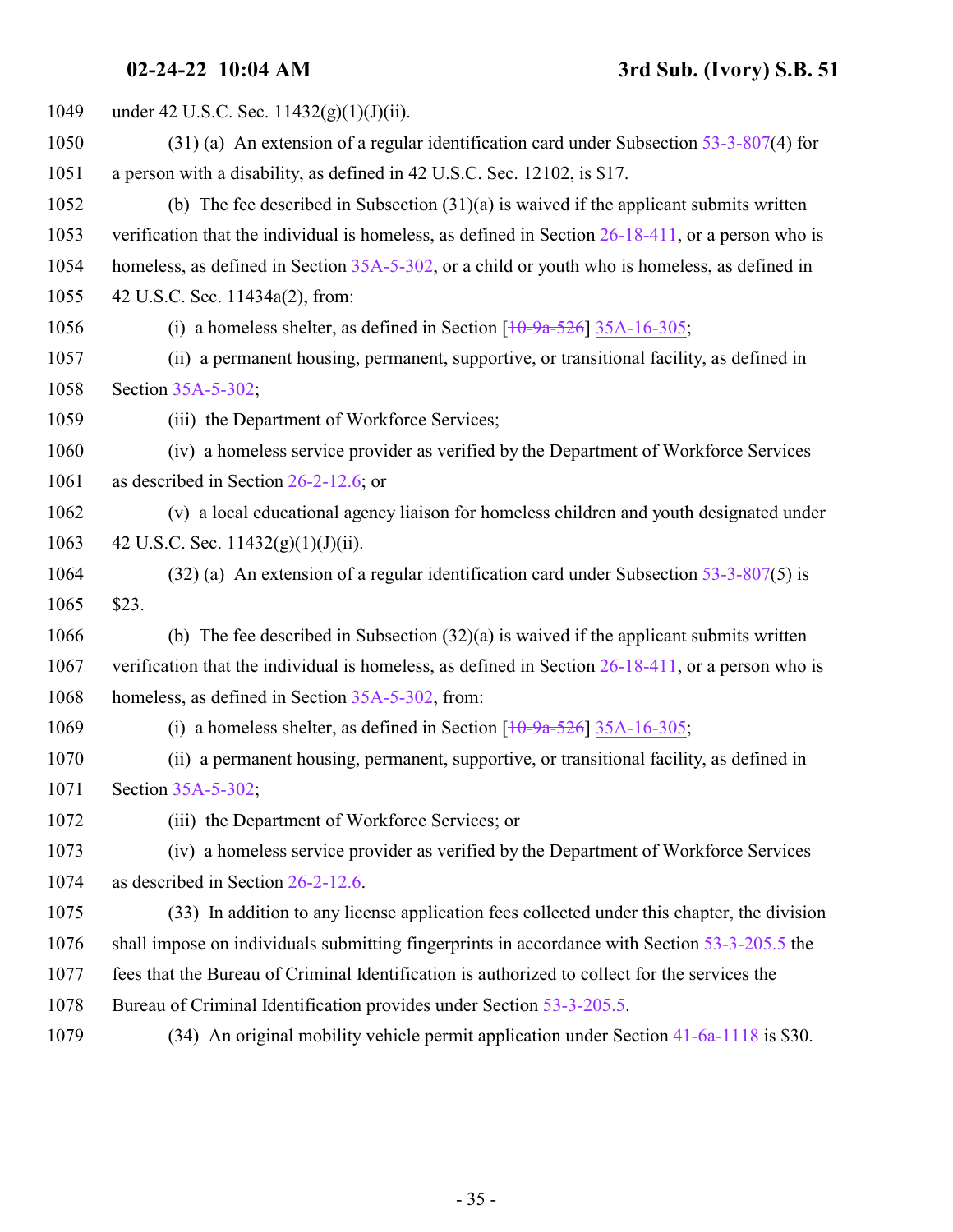<span id="page-35-0"></span> (35) A renewal of a mobility vehicle permit under Section [41-6a-1118](http://le.utah.gov/UtahCode/SectionLookup.jsp?section=41-6a-1118&session=2022GS) is \$30. (36) A duplicate mobility vehicle permit under Section [41-6a-1118](http://le.utah.gov/UtahCode/SectionLookup.jsp?section=41-6a-1118&session=2022GS) is \$12. Section 14. Section **53-3-219** is amended to read: **53-3-219. Suspension of minor's driving privileges.** (1) The division shall immediately suspend all driving privileges of any person upon receipt of an order suspending driving privileges under Section [32B-4-409](http://le.utah.gov/UtahCode/SectionLookup.jsp?section=32b-4-409&session=2022GS), Section [32B-4-410](http://le.utah.gov/UtahCode/SectionLookup.jsp?section=32b-4-410&session=2022GS), Subsection [76-9-701](http://le.utah.gov/UtahCode/SectionLookup.jsp?section=76-9-701&session=2022GS)(1), or Section [80-6-707](http://le.utah.gov/UtahCode/SectionLookup.jsp?section=80-6-707&session=2022GS). (2) (a) (i) Upon receipt of the first order suspending a person's driving privileges under Section [32B-4-409](http://le.utah.gov/UtahCode/SectionLookup.jsp?section=32b-4-409&session=2022GS), Section [32B-4-410](http://le.utah.gov/UtahCode/SectionLookup.jsp?section=32b-4-410&session=2022GS), Subsection [76-9-701](http://le.utah.gov/UtahCode/SectionLookup.jsp?section=76-9-701&session=2022GS)(1), or Section [80-6-707](http://le.utah.gov/UtahCode/SectionLookup.jsp?section=80-6-707&session=2022GS), the division shall: (A) impose a suspension for a period of one year; (B) if the person has not been issued an operator license, deny the person's application for a license or learner's permit for a period of one year; or (C) if the person is under the age of eligibility for a driver license, deny the person's application for a license or learner's permit beginning on the date of conviction and continuing for one year beginning on the date of eligibility for a driver license. (ii) Upon receipt of the first order suspending a person's driving privileges under this 1097 section, the division shall reduce the suspension period under Subsection  $(2)(a)(i)(A)$ ,  $(B)$ , or (C) if ordered by the court in accordance with Subsection [32B-4-409](http://le.utah.gov/UtahCode/SectionLookup.jsp?section=32b-4-409&session=2022GS)(5)(b), [32B-4-410](http://le.utah.gov/UtahCode/SectionLookup.jsp?section=32b-4-410&session=2022GS)(4)(b), [76-9-701](http://le.utah.gov/UtahCode/SectionLookup.jsp?section=76-9-701&session=2022GS)(4)(b), or  $80-6-707(3)$ (a). (b) (i) Upon receipt of a second or subsequent order suspending a person's driving privileges under Section [32B-4-409](http://le.utah.gov/UtahCode/SectionLookup.jsp?section=32b-4-409&session=2022GS), Section [32B-4-410](http://le.utah.gov/UtahCode/SectionLookup.jsp?section=32b-4-410&session=2022GS), Subsection [76-9-701](http://le.utah.gov/UtahCode/SectionLookup.jsp?section=76-9-701&session=2022GS)(1), or 1102 Subsection  $[80-4-707]$  $[80-4-707]$  [80-6-707](http://le.utah.gov/UtahCode/SectionLookup.jsp?section=80-6-707&session=2022GS)(3)(b), the division shall: (A) impose a suspension for a period of two years; (B) if the person has not been issued an operator license or is under the age of eligibility for a driver license, deny the person's application for a license or learner's permit for a period of two years; or (C) if the person is under the age of eligibility for a driver license, deny the person's application for a license or learner's permit beginning on the date of conviction and continuing 1109 for two years beginning on the date of eligibility for a driver license. (ii) Upon receipt of the second or subsequent order suspending a person's driving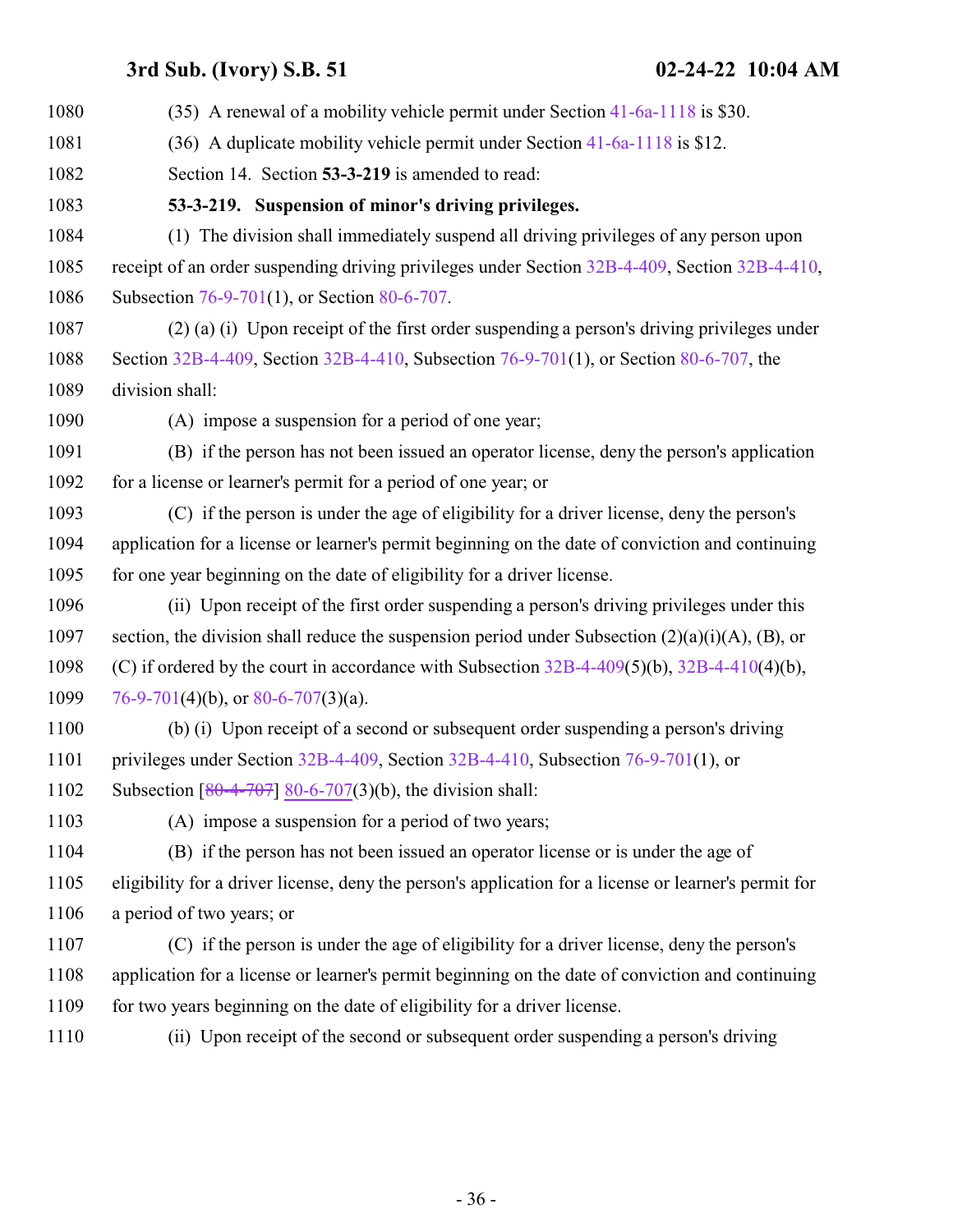### <span id="page-36-0"></span>**02-24-22 10:04 AM 3rd Sub. (Ivory) S.B. 51**

| 1111 | privileges under Section 32B-4-409, Section 32B-4-410, Subsection 76-9-701(1), or Section        |
|------|--------------------------------------------------------------------------------------------------|
| 1112 | 80-6-707, the division shall reduce the suspension period if ordered by the court in accordance  |
| 1113 | with Subsection 32B-4-409(5)(c), 32B-4-410(4)(c), 76-9-701(4)(c), or 80-6-707(3)(b).             |
| 1114 | (3) The Driver License Division shall subtract from any suspension or revocation                 |
| 1115 | period for a conviction of a violation of Section 32B-4-409 the number of days for which a       |
| 1116 | license was previously suspended under Section 53-3-231, if the previous sanction was based      |
| 1117 | on the same occurrence upon which the record of conviction is based.                             |
| 1118 | (4) After reinstatement of the license described in Subsection (1), a report authorized          |
| 1119 | under Section 53-3-104 may not contain evidence of the suspension of a minor's license under     |
| 1120 | this section if the minor has not been convicted of any other offense for which the suspension   |
| 1121 | under Subsection (1) may be extended.                                                            |
| 1122 | Section 15. Section 59-12-2220 is amended to read:                                               |
| 1123 | 59-12-2220. County option sales and use tax to fund a system for public transit --               |
| 1124 | <b>Base -- Rate.</b>                                                                             |
| 1125 | (1) Subject to the other provisions of this part and subject to the requirements of this         |
| 1126 | section, beginning on July 1, 2019, the following counties may impose a sales and use tax        |
| 1127 | under this section:                                                                              |
| 1128 | (a) a county legislative body may impose the sales and use tax on the transactions               |
| 1129 | described in Subsection $59-12-103(1)$ located within the county, including the cities and towns |
| 1130 | within the county if:                                                                            |
| 1131 | (i) the entire boundary of a county is annexed into a large public transit district; and         |
| 1132 | (ii) the maximum amount of sales and use tax authorizations allowed pursuant to                  |
| 1133 | Section 59-12-2203 and authorized under the following sections has been imposed:                 |
| 1134 | (A) Section 59-12-2213;                                                                          |
| 1135 | (B) Section 59-12-2214;                                                                          |
| 1136 | (C) Section 59-12-2215;                                                                          |
| 1137 | (D) Section 59-12-2216;                                                                          |
| 1138 | (E) Section 59-12-2217;                                                                          |
| 1139 | Section 59-12-2218; and<br>(F)                                                                   |
| 1140 | (G) Section 59-12-2219;                                                                          |
| 1141 | (b) if the county is not annexed into a large public transit district, the county legislative    |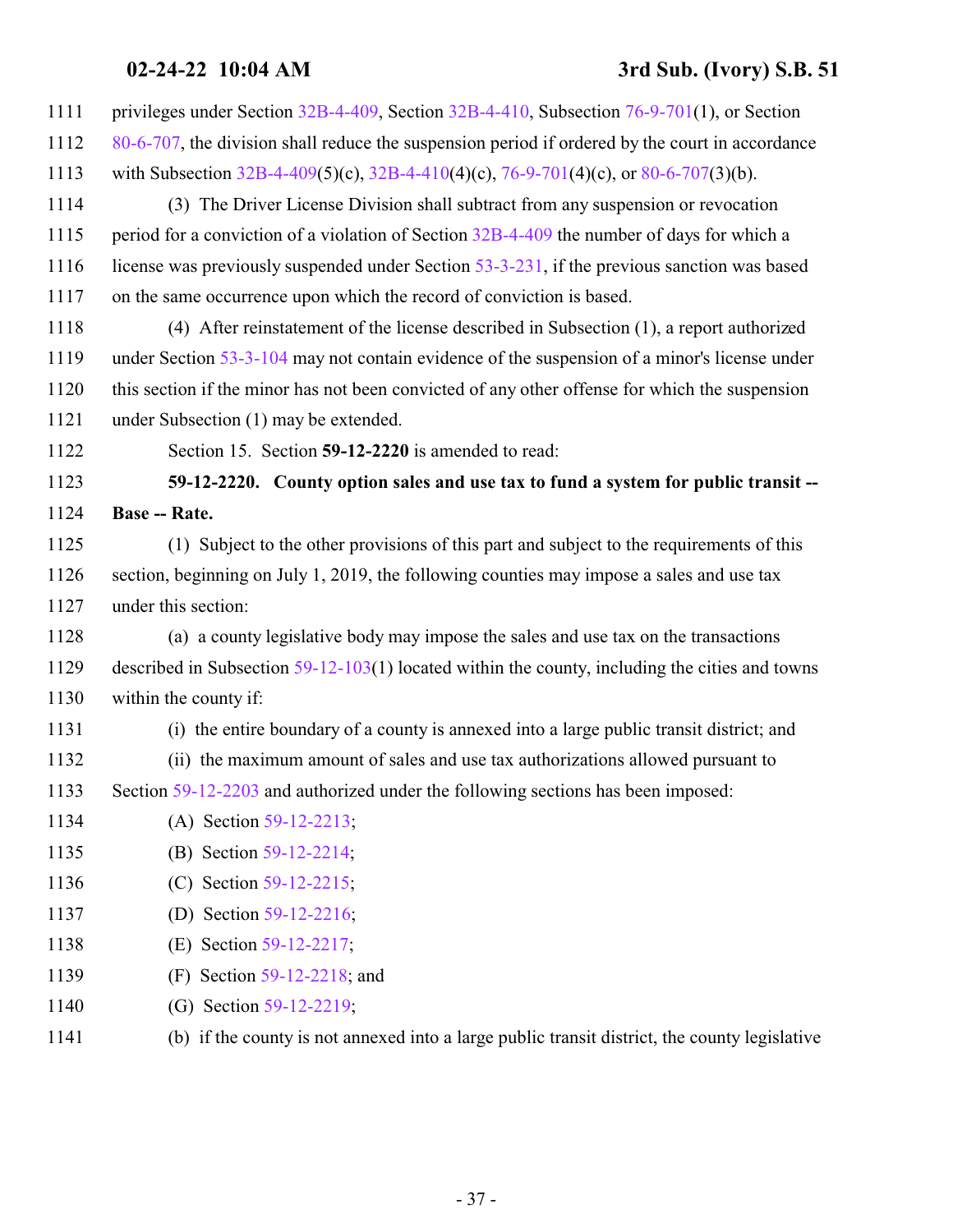| 1142 | body may impose the sales and use tax on the transactions described in Subsection                   |
|------|-----------------------------------------------------------------------------------------------------|
| 1143 | $59-12-103(1)$ located within the county, including the cities and towns within the county if:      |
| 1144 | (i) the county is an eligible political subdivision as defined in Section $59-12-2219$ ; or         |
| 1145 | (ii) a city or town within the boundary of the county is an eligible political subdivision          |
| 1146 | as defined in Section $59-12-2219$ ; or                                                             |
| 1147 | (c) a county legislative body of a county not described in Subsection $(1)(a)$ may impose           |
| 1148 | the sales and use tax on the transactions described in Subsection $59-12-103(1)$ located within     |
| 1149 | the county, including the cities and towns within the county, if there is a public transit district |
| 1150 | within the boundary of the county.                                                                  |
| 1151 | (2) For purposes of Subsection (1) and subject to the other provisions of this section, a           |
| 1152 | county legislative body that imposes a sales and use tax under this section may impose the tax      |
| 1153 | at a rate of .2%.                                                                                   |
| 1154 | (3) A county imposing a sales and use tax under this section shall expend the revenues              |
| 1155 | collected from the sales and use tax for capital expenses and service delivery expenses of:         |
| 1156 | (a) a public transit district;                                                                      |
| 1157 | (b) an eligible political subdivision, as that term is defined in Section $59-12-2219$ ; or         |
| 1158 | (c) another entity providing a service for public transit or a transit facility within the          |
| 1159 | county as those terms are defined in Section 17B-2a-802.                                            |
| 1160 | (4) Notwithstanding Section $59-12-2208$ , a county legislative body may, but is not                |
| 1161 | required to, submit an opinion question to the county's registered voters in accordance with        |
| 1162 | Section 59-12-2208 to impose a sales and use tax under this section.                                |
| 1163 | (5) (a) Notwithstanding any other provision in this section, if a county wishes to                  |
| 1164 | impose a sales and use tax under this section, the county legislative body shall pass the           |
| 1165 | ordinance to impose a sales and use tax under this section on or before June 30, 2023.              |
| 1166 | (b) The county legislative body may not pass an ordinance to impose a sales and use                 |
| 1167 | tax under this section on or after July 1, 2023.                                                    |
| 1168 | (c) Notwithstanding the deadline described in Subsection $(5)(a)$ , any sales and use tax           |
| 1169 | imposed under this section on or before June 30, 2023, may remain in effect.                        |
| 1170 | (6) (a) Revenue collected from a sales and use tax under this section may not be used               |
| 1171 | to supplant existing General Fund appropriations that a county has budgeted for transportation      |
| 1172 | or public transit as of the date the tax becomes effective for a county.                            |
|      |                                                                                                     |
|      |                                                                                                     |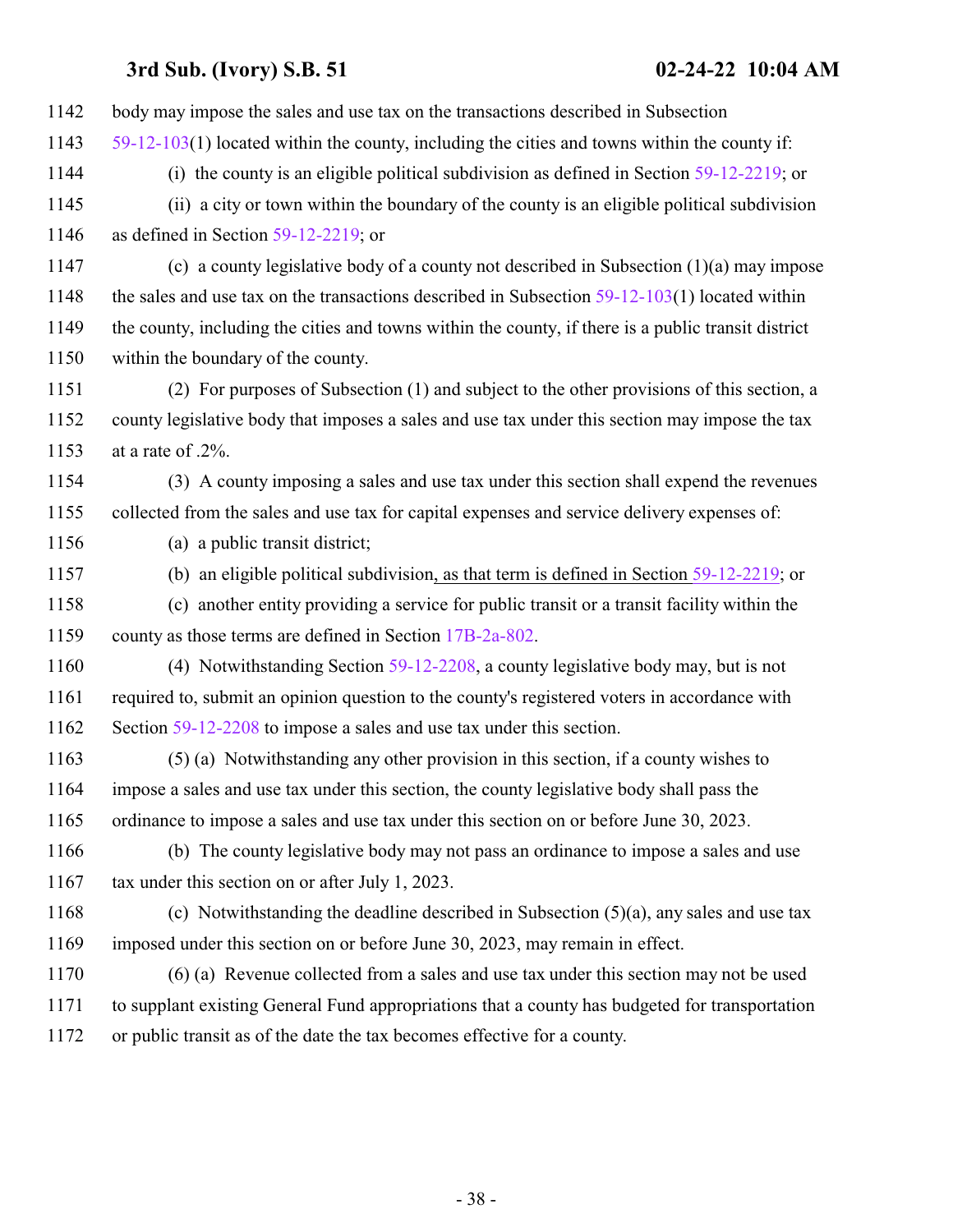- <span id="page-38-0"></span> (b) The limitation under Subsection (6)(a) does not apply to a designated transportation or public transit capital or reserve account a county may have established prior to the date the tax becomes effective. Section 16. Section **63B-31-103** is amended to read: **63B-31-103. Transportation bonds -- Maximum amount -- Use for State Infrastructure Bank Fund loans.** (1) (a) Subject to the restriction in Subsection (1)(c), the total amount of bonds issued under this section may not exceed \$30,000,000. (b) When the Department of Transportation certifies to the commission the amount of bond proceeds that the commission needs to provide funding for the purposes described in Subsection (2), the commission may issue and sell general obligation bonds in an amount equal to the certified amount plus costs of issuance. (c) The commission may not issue general obligation bonds authorized under this section if the issuance for general obligation bonds would result in the total current outstanding general obligation debt of the state exceeding 50% of the limitation described in the Utah Constitution, Article XIV, Section 1. (2) (a) Proceeds from the bonds issued under this section shall be provided to the Department of Transportation to transfer to the State Infrastructure Bank Fund created in 1191 Section [72-2-202](http://le.utah.gov/UtahCode/SectionLookup.jsp?section=72-2-202&session=2022GS) to be used to issue loans pursuant to Title 72, Chapter 2, Part 2, State Infrastructure Bank Fund. (b) Any distribution from the State Infrastructure Bank Fund shall be contingent upon a commitment from the borrower that revenue is available to repay the loan from the State Infrastructure Bank Fund which shall be paid in whole or in part from revenue distributions 1196 described in Subsection  $72-2-121(4)$ [ $\text{fm}$ ](k). (c) Notwithstanding Subsection [72-2-204](http://le.utah.gov/UtahCode/SectionLookup.jsp?section=72-2-204&session=2022GS)(2), a loan or assistance made with proceeds 1198 from bonds issued under this section shall bear an interest rate not to exceed .5% above the bond market interest rate available to the state for an issuance under this section. Section 17. Section **63I-1-272** is amended to read:
- <span id="page-38-1"></span>**63I-1-272. Repeal dates, Title 72.**
- 1202 (1) Subsection  $72-2-121$   $[(10)(9)$ , which creates transportation advisory committees, is repealed July 1, 2022.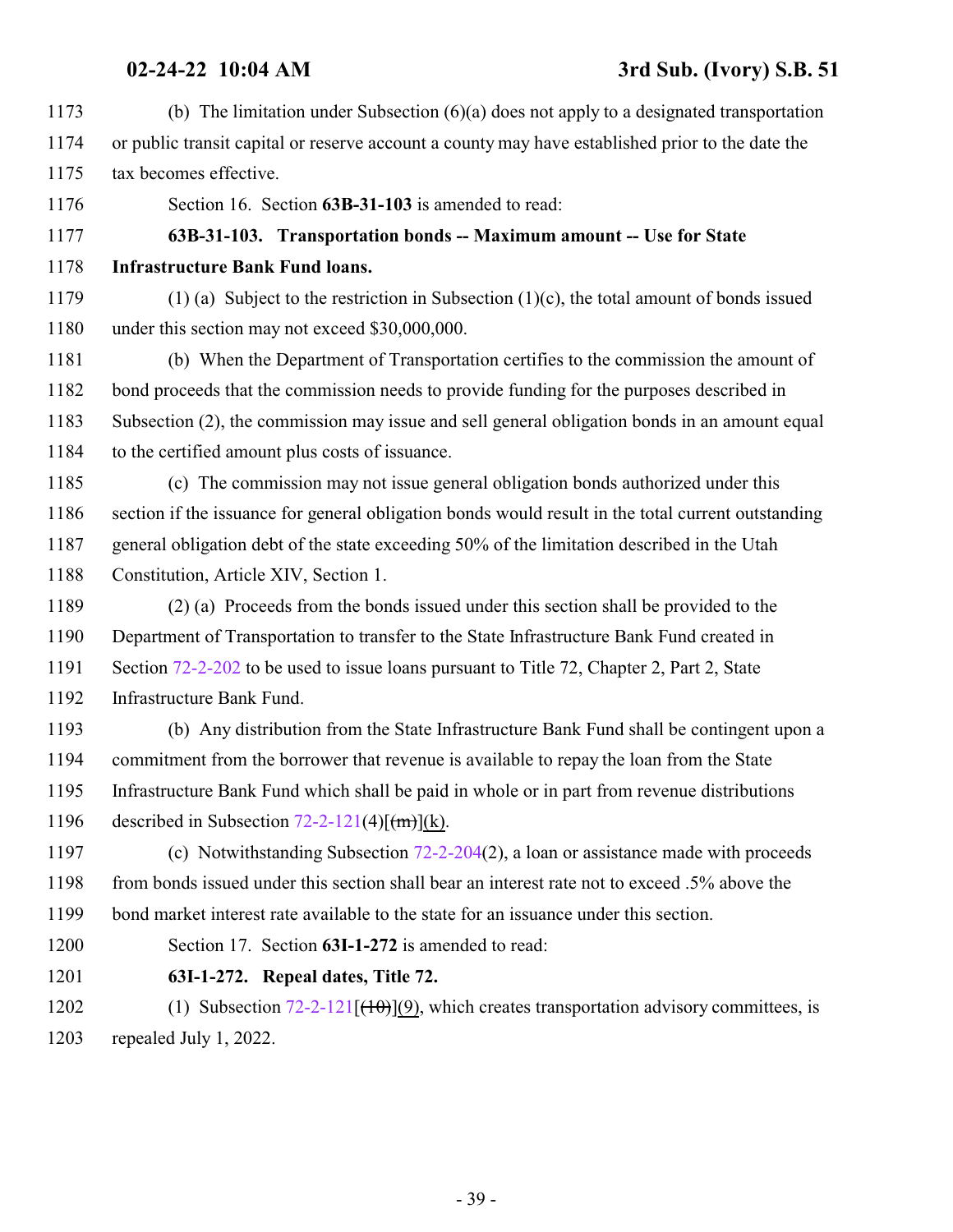<span id="page-39-1"></span><span id="page-39-0"></span>

| 1204 | (2) Title 72, Chapter 4, Part 3, Utah State Scenic Byway Program, is repealed January           |
|------|-------------------------------------------------------------------------------------------------|
| 1205 | 2, 2025.                                                                                        |
| 1206 | Section 18. Section 63I-2-272 is amended to read:                                               |
| 1207 | 63I-2-272. Repeal dates -- Title 72.                                                            |
| 1208 | $(1)$ Subsections 72-1-213(2) and (3)(a)(i), related to the Road Usage Charge Advisory          |
| 1209 | Committee, are repealed January 1, 2022.                                                        |
| 1210 | $[26]$ Section 72-1-216.1 is repealed January 1, 2023.                                          |
| 1211 | Section 19. Section 72-1-213.1 is amended to read:                                              |
| 1212 | 72-1-213.1. Road usage charge program.                                                          |
| 1213 | (1) As used in this section:                                                                    |
| 1214 | (a) "Account manager" means an entity under contract with the department to                     |
| 1215 | administer and manage the road usage charge program.                                            |
| 1216 | (b) "Alternative fuel vehicle" means the same as that term is defined in Section                |
| 1217 | $41-1a-102$ .                                                                                   |
| 1218 | (c) "Payment period" means the interval during which an owner is required to report             |
| 1219 | mileage and pay the appropriate road usage charge according to the terms of the program.        |
| 1220 | (d) "Program" means the road usage charge program established and described in this             |
| 1221 | section.                                                                                        |
| 1222 | (2) There is established a road usage charge program as described in this section.              |
| 1223 | (3) (a) The department shall implement and oversee the administration of the program,           |
| 1224 | which shall begin on January 1, 2020.                                                           |
| 1225 | (b) To implement and administer the program, the department may contract with an                |
| 1226 | account manager.                                                                                |
| 1227 | $(4)$ (a) The owner or lessee of an alternative fuel vehicle may apply for enrollment of        |
| 1228 | the alternative fuel vehicle in the program.                                                    |
| 1229 | (b) If an application for enrollment into the program is approved by the department, the        |
| 1230 | owner or lessee of an alternative fuel vehicle may participate in the program in lieu of paying |
| 1231 | the fee described in Subsection $41-1a-1206(1)(h)$ or $(2)(b)$ .                                |
| 1232 | $(5)$ (a) In accordance with Title 63G, Chapter 3, Utah Administrative Rulemaking Act,          |
| 1233 | and consistent with this section, the department:                                               |
| 1234 | (i) shall make rules to establish:                                                              |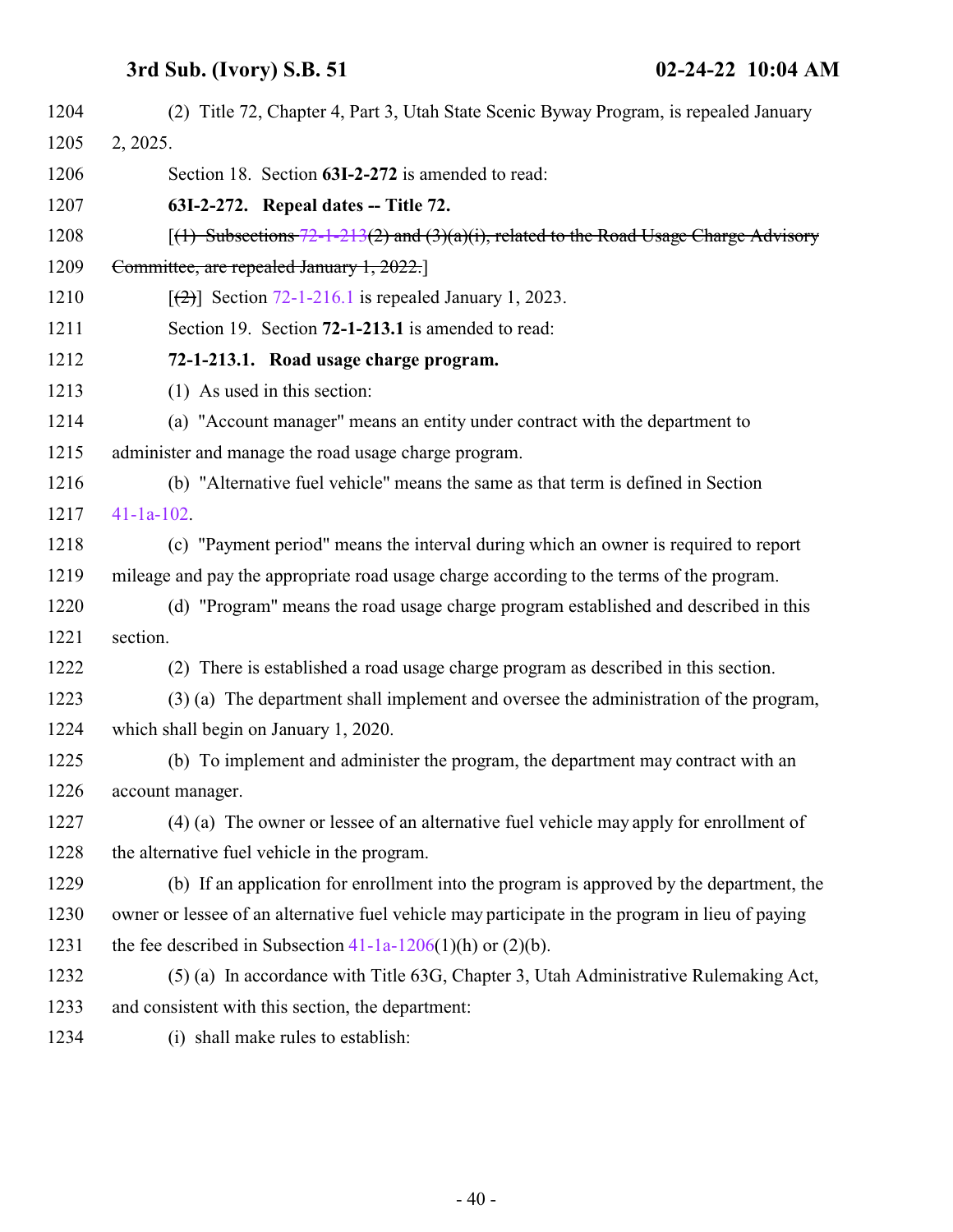| 1235 | (A) processes and terms for enrollment into and withdrawal or removal from the                    |
|------|---------------------------------------------------------------------------------------------------|
| 1236 | program;                                                                                          |
| 1237 | (B) payment periods and other payment methods and procedures for the program;                     |
| 1238 | (C) standards for mileage reporting mechanisms for an owner or lessee of an                       |
| 1239 | alternative fuel vehicle to report mileage as part of participation in the program;               |
| 1240 | (D) standards for program functions for mileage recording, payment processing,                    |
| 1241 | account management, and other similar aspects of the program;                                     |
| 1242 | (E) contractual terms between an owner or lessee of an alternative fuel vehicle owner             |
| 1243 | and an account manager for participation in the program;                                          |
| 1244 | (F) contractual terms between the department and an account manager, including                    |
| 1245 | authority for an account manager to enforce the terms of the program;                             |
| 1246 | (G) procedures to provide security and protection of personal information and data                |
| 1247 | connected to the program, and penalties for account managers for violating privacy protection     |
| 1248 | rules;                                                                                            |
| 1249 | (H) penalty procedures for a program participant's failure to pay a road usage charge or          |
| 1250 | tampering with a device necessary for the program; and                                            |
| 1251 | (I) department oversight of an account manager, including privacy protection of                   |
| 1252 | personal information and access and auditing capability of financial and other records related to |
| 1253 | administration of the program; and                                                                |
| 1254 | (ii) may make rules to establish:                                                                 |
| 1255 | (A) an enrollment cap for certain alternative fuel vehicle types to participate in the            |
| 1256 | program;                                                                                          |
| 1257 | (B) a process for collection of an unpaid road usage charge or penalty; or                        |
| 1258 | (C) integration of the program with other similar programs, such as tolling.                      |
| 1259 | (b) The department shall make recommendations to and consult with the commission                  |
| 1260 | regarding road usage mileage rates for each type of alternative fuel vehicle.                     |
| 1261 | (6) In accordance with Title 63G, Chapter 3, Utah Administrative Rulemaking Act, and              |
| 1262 | consistent with this section, the commission shall, after consultation with the department, make  |
| 1263 | rules to establish the road usage charge mileage rate for each type of alternative fuel vehicle.  |
| 1264 | (7) Revenue generated by the road usage charge program and relevant penalties shall               |
| 1265 | be deposited into the Road Usage Charge Program Special Revenue Fund.                             |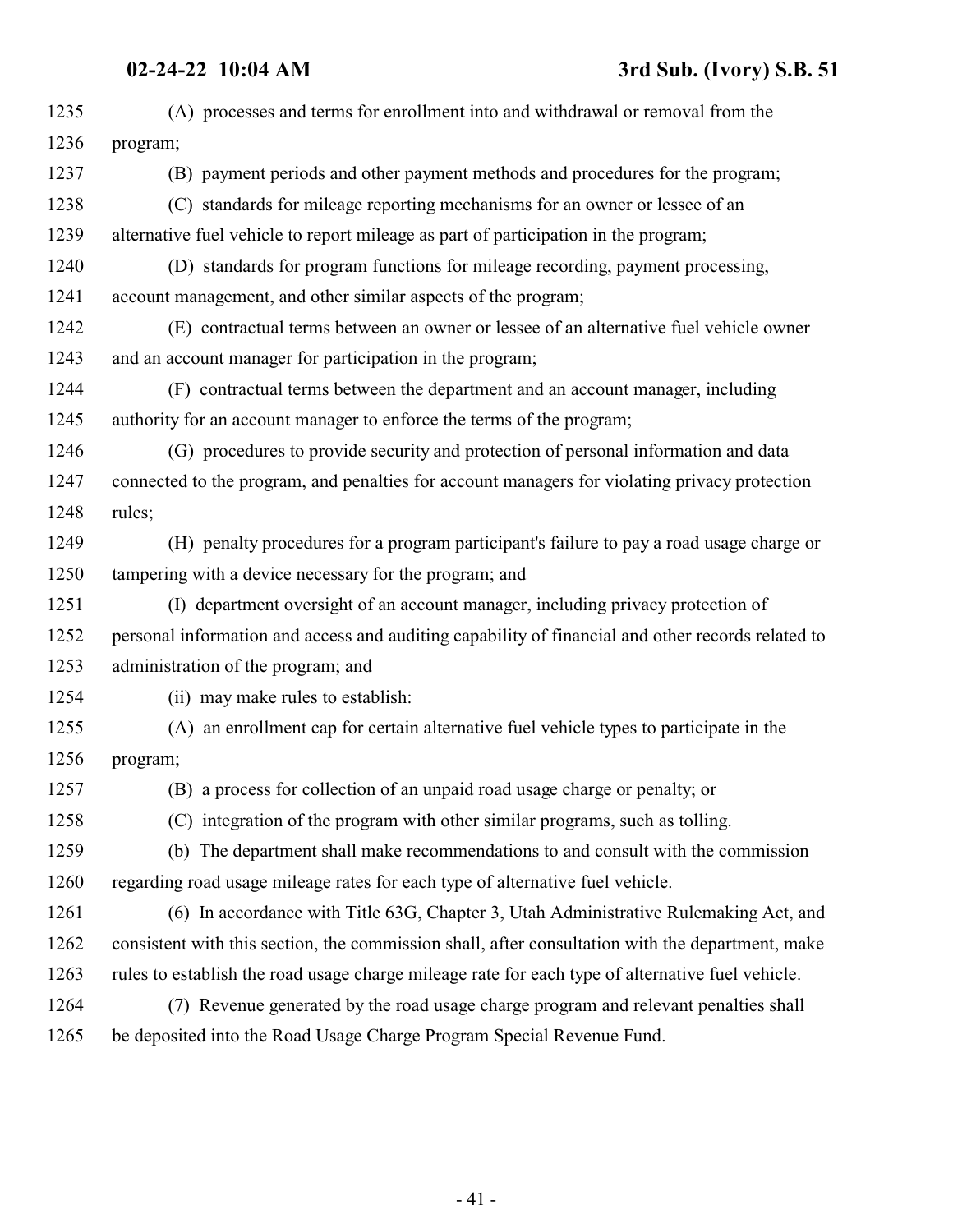| 1266 | $(8)$ (a) The department may:                                                                    |
|------|--------------------------------------------------------------------------------------------------|
| 1267 | (i) (A) impose a penalty for failure to timely pay a road usage charge according to the          |
| 1268 | terms of the program or tampering with a device necessary for the program; and                   |
| 1269 | (B) request that the Division of Motor Vehicles place a hold on the registration of the          |
| 1270 | owner's or lessee's alternative fuel vehicle for failure to pay a road usage charge according to |
| 1271 | the terms of the program;                                                                        |
| 1272 | (ii) send correspondence to the owner of an alternative fuel vehicle to inform the owner         |
| 1273 | or lessee of:                                                                                    |
| 1274 | (A) the road usage charge program, implementation, and procedures;                               |
| 1275 | (B) an unpaid road usage charge and the amount of the road usage charge to be paid to            |
| 1276 | the department;                                                                                  |
| 1277 | (C) the penalty for failure to pay a road usage charge within the time period described          |
| 1278 | in Subsection $(8)(a)(iii)$ ; and                                                                |
| 1279 | (D) a hold being placed on the owner's or lessee's registration for the alternative fuel         |
| 1280 | vehicle, if the road usage charge and penalty are not paid within the time period described in   |
| 1281 | Subsection $(8)(a)(iii)$ , which would prevent the renewal of the alternative fuel vehicle's     |
| 1282 | registration; and                                                                                |
| 1283 | (iii) require that the owner or lessee of the alternative fuel vehicle pay the road usage        |
| 1284 | charge to the department within 30 days of the date when the department sends written notice     |
| 1285 | of the road usage charge to the owner or lessee.                                                 |
| 1286 | (b) The department shall send the correspondence and notice described in Subsection              |
| 1287 | $(8)(a)$ to the owner of the alternative fuel vehicle according to the terms of the program.     |
| 1288 | (9) (a) The Division of Motor Vehicles and the department shall share and provide                |
| 1289 | access to information pertaining to an alternative fuel vehicle and participation in the program |
| 1290 | including:                                                                                       |
| 1291 | (i) registration and ownership information pertaining to an alternative fuel vehicle;            |
| 1292 | (ii) information regarding the failure of an alternative fuel vehicle owner or lessee to         |
| 1293 | pay a road usage charge or penalty imposed under this section within the time period described   |
| 1294 | in Subsection $(8)(a)(iii)$ ; and                                                                |
| 1295 | (iii) the status of a request for a hold on the registration of an alternative fuel vehicle.     |
| 1296 | (b) If the department requests a hold on the registration in accordance with this section,       |
|      |                                                                                                  |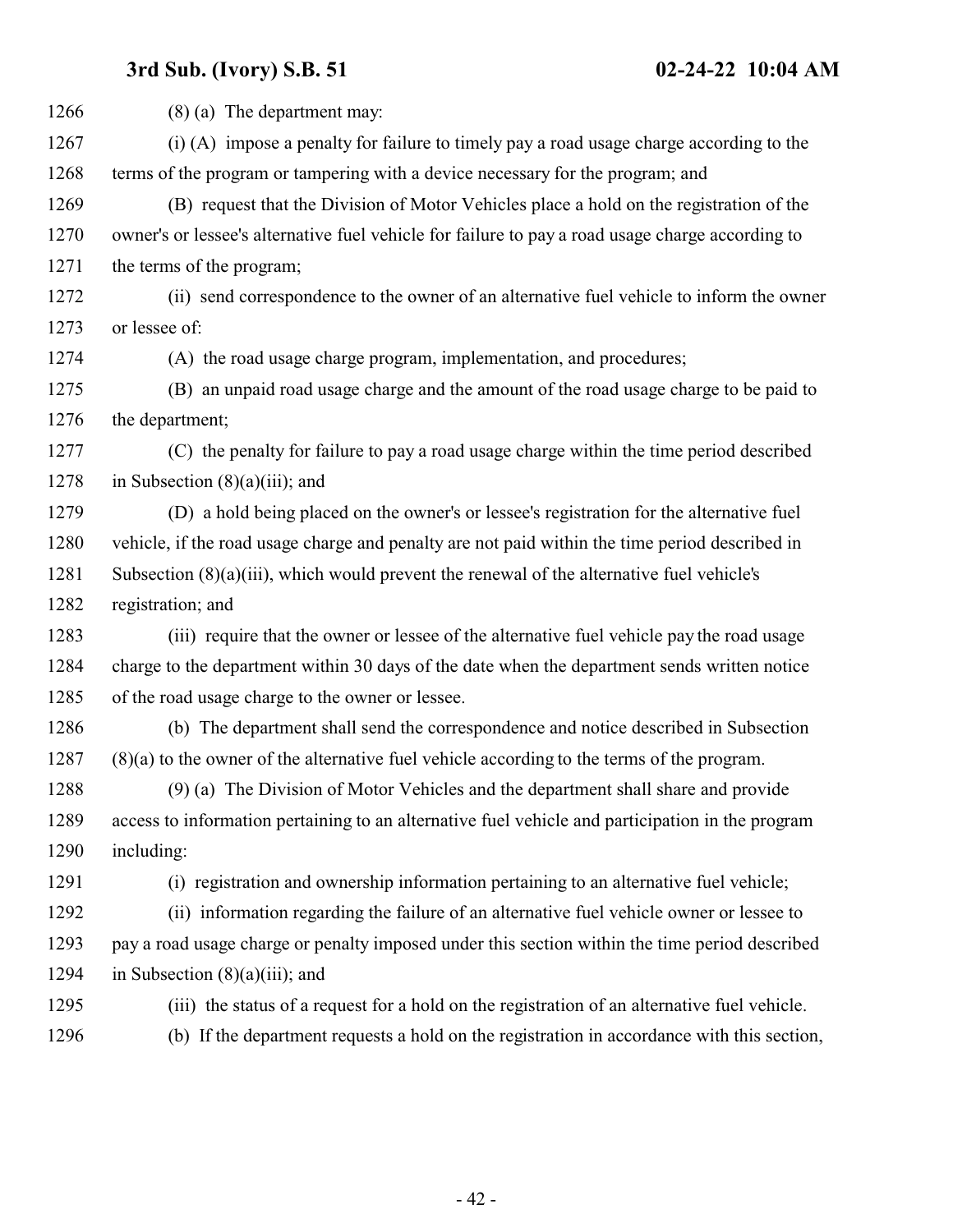## **02-24-22 10:04 AM 3rd Sub. (Ivory) S.B. 51**

| 1297 | the Division of Motor Vehicles may not renew the registration of a motor vehicle under Title     |
|------|--------------------------------------------------------------------------------------------------|
| 1298 | 41, Chapter 1a, Part 2, Registration, until the department withdraws the hold request.           |
| 1299 | (10) The owner of an alternative fuel vehicle may apply for enrollment in the program            |
| 1300 | or withdraw from the program according to the terms established by the department pursuant to    |
| 1301 | rules made under Subsection (5).                                                                 |
| 1302 | (11) If enrolled in the program, the owner or lessee of an alternative fuel vehicle shall:       |
| 1303 | (a) report mileage driven as required by the department pursuant to Subsection (5);              |
| 1304 | (b) pay the road usage fee for each payment period as set by the department and the              |
| 1305 | commission pursuant to Subsections (5) and (6); and                                              |
| 1306 | (c) comply with all other provisions of this section and other requirements of the               |
| 1307 | program.                                                                                         |
| 1308 | $(12)$ (a) On or before June 1, 2021, and except for the vehicles excluded in Subsection         |
| 1309 | $(12)(b)$ , the department shall submit to a legislative committee designated by the Legislative |
| 1310 | Management Committee a written plan to enroll all vehicles registered in the state in the        |
| 1311 | program by December $31, 2031$ .                                                                 |
| 1312 | $(6)$ The plan described in Subsection (12)(a) may exclude authorized carriers                   |
| 1313 | described in Subsection $59-12-102(17)(a)$ .                                                     |
| 1314 | $(c)$ Beginning in 2021, on or before October 1 of each year, the department shall               |
| 1315 | submit annually an electronic report recommending strategies to expand enrollment in the         |
| 1316 | program to meet the deadline provided in Subsection $(12)(a)$ .                                  |
| 1317 | $[ (13) ]$ (12) Beginning in 2021, the department shall submit annually, on or before            |
| 1318 | October 1, to the [legislative committee that receives the report described in Subsection        |
| 1319 | $(12)(a)$ ] Transportation Interim Committee, an electronic report that:                         |
| 1320 | (a) states for the preceding fiscal year:                                                        |
| 1321 | (i) the amount of revenue collected from the program;                                            |
| 1322 | (ii) the participation rate in the program; and                                                  |
| 1323 | (iii) the department's costs to administer the program; and                                      |
| 1324 | (b) provides for the current fiscal year, an estimate of:                                        |
| 1325 | (i) the revenue that will be collected from the program;                                         |
| 1326 | (ii) the participation rate in the program; and                                                  |
| 1327 | (iii) the department's costs to administer the program.                                          |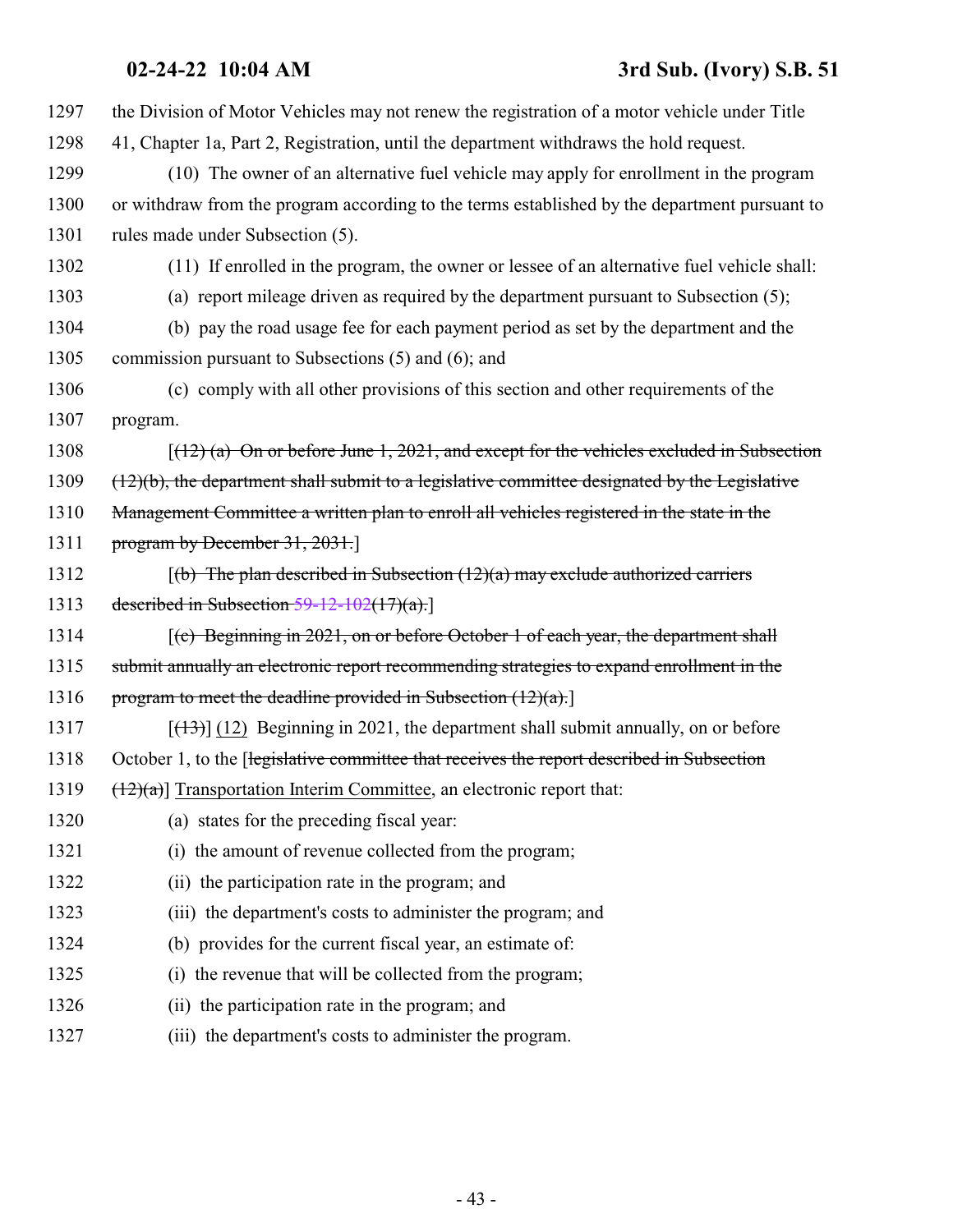<span id="page-43-1"></span><span id="page-43-0"></span>

| 1328 | Section 20. Section 72-1-213.2 is amended to read:                                                                                                                                                                                                                                                                                                                                                                                                                                         |
|------|--------------------------------------------------------------------------------------------------------------------------------------------------------------------------------------------------------------------------------------------------------------------------------------------------------------------------------------------------------------------------------------------------------------------------------------------------------------------------------------------|
| 1329 | 72-1-213.2. Road Usage Charge Program Special Revenue Fund -- Revenue.                                                                                                                                                                                                                                                                                                                                                                                                                     |
| 1330 | (1) There is created a special revenue fund within the Transportation Fund known as                                                                                                                                                                                                                                                                                                                                                                                                        |
| 1331 | the "Road Usage Charge Program Special Revenue Fund."                                                                                                                                                                                                                                                                                                                                                                                                                                      |
| 1332 | $(2)$ (a) The fund shall be funded from the following sources:                                                                                                                                                                                                                                                                                                                                                                                                                             |
| 1333 | $\lceil$ (a) (i) revenue collected by the department under Section 72-1-213.1;                                                                                                                                                                                                                                                                                                                                                                                                             |
| 1334 | $[\phi]$ (ii) appropriations made to the fund by the Legislature;                                                                                                                                                                                                                                                                                                                                                                                                                          |
| 1335 | $[\text{e}^{-}]$ (iii) contributions from other public and private sources for deposit into the fund;                                                                                                                                                                                                                                                                                                                                                                                      |
| 1336 | $[\text{d} \cdot \text{d} \cdot \text{d} \cdot \text{d} \cdot \text{d} \cdot \text{d} \cdot \text{d} \cdot \text{d} \cdot \text{d} \cdot \text{d} \cdot \text{d} \cdot \text{d} \cdot \text{d} \cdot \text{d} \cdot \text{d} \cdot \text{d} \cdot \text{d} \cdot \text{d} \cdot \text{d} \cdot \text{d} \cdot \text{d} \cdot \text{d} \cdot \text{d} \cdot \text{d} \cdot \text{d} \cdot \text{d} \cdot \text{d} \cdot \text{d} \cdot \text{d} \cdot \text{d} \cdot \text{d} \cdot \text{$ |
| 1337 | $[\text{e}(\text{e})]$ (v) money collected for repayments and interest on fund money.                                                                                                                                                                                                                                                                                                                                                                                                      |
| 1338 | (b) If the revenue derived from the sources described in Subsection $(2)(a)$ is                                                                                                                                                                                                                                                                                                                                                                                                            |
| 1339 | insufficient to cover the costs of administering the road usage charge program, subject to                                                                                                                                                                                                                                                                                                                                                                                                 |
| 1340 | Subsection $72-2-107(1)$ , the department may transfer into the fund revenue deposited into the                                                                                                                                                                                                                                                                                                                                                                                            |
| 1341 | Transportation Fund from the fee described in Subsections $41-1a-1206(1)(h)$ and $(2)(b)$ in an                                                                                                                                                                                                                                                                                                                                                                                            |
| 1342 | amount sufficient to enable the department to administer the road usage charge program.                                                                                                                                                                                                                                                                                                                                                                                                    |
| 1343 | (3) (a) Revenue generated by the road usage charge program and relevant penalties                                                                                                                                                                                                                                                                                                                                                                                                          |
| 1344 | shall be deposited into the Road Usage Charge Program Special Revenue Fund.                                                                                                                                                                                                                                                                                                                                                                                                                |
| 1345 | (b) Revenue in the Road Usage Charge Program Special Revenue Fund is nonlapsing.                                                                                                                                                                                                                                                                                                                                                                                                           |
| 1346 | (4) Upon appropriation by the Legislature, the department may use revenue deposited                                                                                                                                                                                                                                                                                                                                                                                                        |
| 1347 | into the Road Usage Charge Program Special Revenue Fund:                                                                                                                                                                                                                                                                                                                                                                                                                                   |
| 1348 | (a) to cover the costs of administering the program; and                                                                                                                                                                                                                                                                                                                                                                                                                                   |
| 1349 | (b) for state transportation purposes.                                                                                                                                                                                                                                                                                                                                                                                                                                                     |
| 1350 | Section 21. Section 72-2-121 is amended to read:                                                                                                                                                                                                                                                                                                                                                                                                                                           |
| 1351 | 72-2-121. County of the First Class Highway Projects Fund.                                                                                                                                                                                                                                                                                                                                                                                                                                 |
| 1352 | (1) There is created a special revenue fund within the Transportation Fund known as                                                                                                                                                                                                                                                                                                                                                                                                        |
| 1353 | the "County of the First Class Highway Projects Fund."                                                                                                                                                                                                                                                                                                                                                                                                                                     |
| 1354 | (2) The fund consists of money generated from the following revenue sources:                                                                                                                                                                                                                                                                                                                                                                                                               |
| 1355 | (a) any voluntary contributions received for new construction, major renovations, and                                                                                                                                                                                                                                                                                                                                                                                                      |
| 1356 | improvements to highways within a county of the first class;                                                                                                                                                                                                                                                                                                                                                                                                                               |
| 1357 | (b) the portion of the sales and use tax described in Subsection $59-12-2214(3)(b)$                                                                                                                                                                                                                                                                                                                                                                                                        |
| 1358 | deposited into or transferred to the fund;                                                                                                                                                                                                                                                                                                                                                                                                                                                 |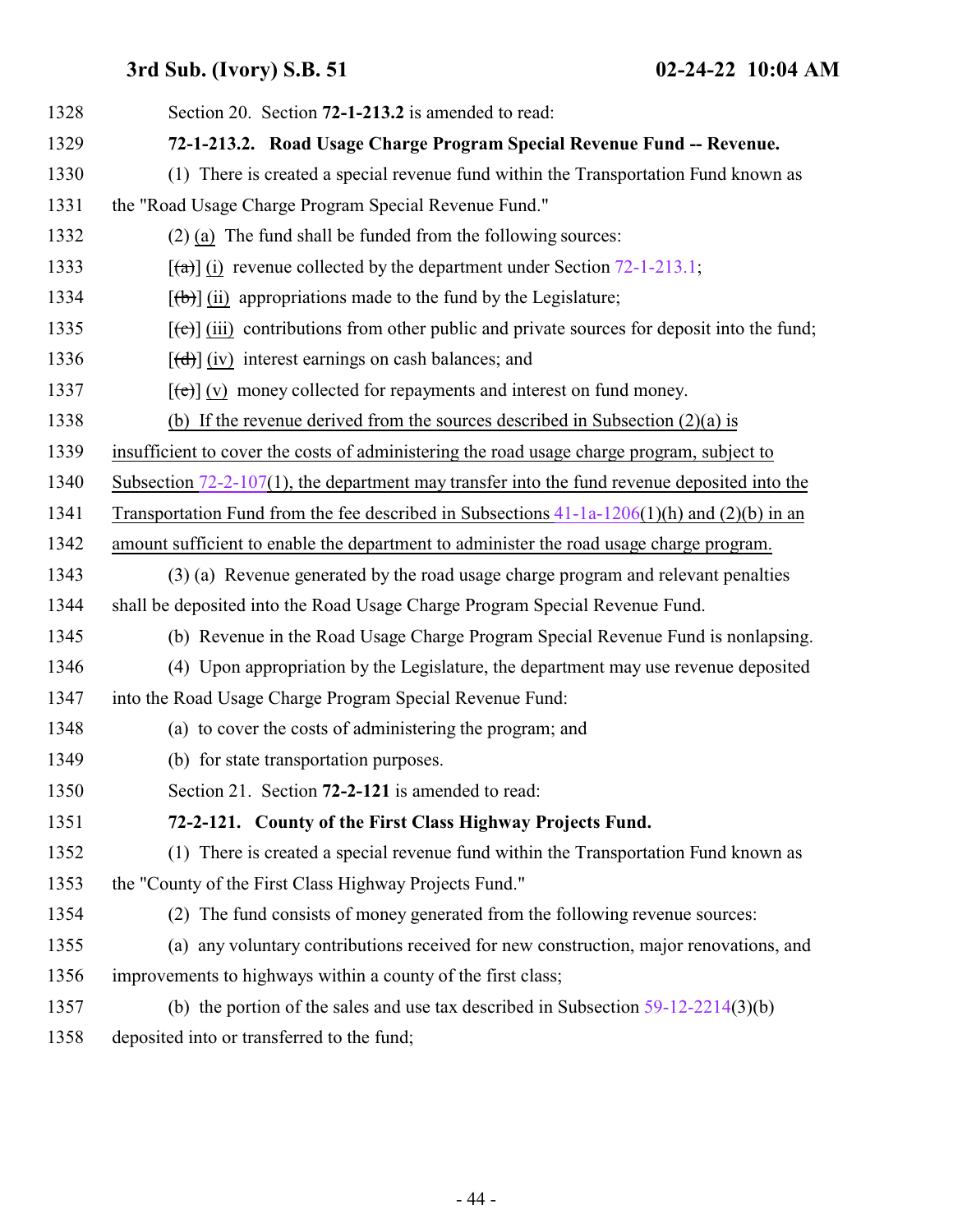| 1359 | (c) the portion of the sales and use tax described in Section $59-12-2217$ deposited into          |  |  |  |
|------|----------------------------------------------------------------------------------------------------|--|--|--|
| 1360 | or transferred to the fund; and                                                                    |  |  |  |
| 1361 | (d) a portion of the local option highway construction and transportation corridor                 |  |  |  |
| 1362 | preservation fee imposed in a county of the first class under Section 41-1a-1222 deposited into    |  |  |  |
| 1363 | or transferred to the fund.                                                                        |  |  |  |
| 1364 | $(3)$ (a) The fund shall earn interest.                                                            |  |  |  |
| 1365 | (b) All interest earned on fund money shall be deposited into the fund.                            |  |  |  |
| 1366 | (4) The executive director shall use the fund money only:                                          |  |  |  |
| 1367 | (a) to pay debt service and bond issuance costs for bonds issued under Sections                    |  |  |  |
| 1368 | 63B-16-102, 63B-18-402, and 63B-27-102;                                                            |  |  |  |
| 1369 | (b) for right-of-way acquisition, new construction, major renovations, and                         |  |  |  |
| 1370 | improvements to highways within a county of the first class and to pay any debt service and        |  |  |  |
| 1371 | bond issuance costs related to those projects, including improvements to a highway located         |  |  |  |
| 1372 | within a municipality in a county of the first class where the municipality is located within the  |  |  |  |
| 1373 | boundaries of more than a single county;                                                           |  |  |  |
| 1374 | (c) for the construction, acquisition, use, maintenance, or operation of:                          |  |  |  |
| 1375 | (i) an active transportation facility for nonmotorized vehicles;                                   |  |  |  |
| 1376 | (ii) multimodal transportation that connects an origin with a destination; or                      |  |  |  |
| 1377 | (iii) a facility that may include a:                                                               |  |  |  |
| 1378 | (A) pedestrian or nonmotorized vehicle trail;                                                      |  |  |  |
| 1379 | (B) nonmotorized vehicle storage facility;                                                         |  |  |  |
| 1380 | (C) pedestrian or vehicle bridge; or                                                               |  |  |  |
| 1381 | (D) vehicle parking lot or parking structure;                                                      |  |  |  |
| 1382 | (d) to transfer to the 2010 Salt Lake County Revenue Bond Sinking Fund created by                  |  |  |  |
| 1383 | Section 72-2-121.3 the amount required in Subsection $72-2-121.3(4)(c)$ minus the amounts          |  |  |  |
| 1384 | transferred in accordance with Subsection $72-2-124(4)(a)(iv)$ ;                                   |  |  |  |
| 1385 | (e) for a fiscal year beginning on or after July 1, 2013, to pay debt service and bond             |  |  |  |
| 1386 | issuance costs for $$30,000,000$ of the bonds issued under Section $63B-18-401$ for the projects   |  |  |  |
| 1387 | described in Subsection $63B-18-401(4)(a)$ ;                                                       |  |  |  |
| 1388 | (f) for a fiscal year beginning on or after July 1, 2013, and after the department has             |  |  |  |
| 1389 | verified that the amount required under Subsection $72-2-121.3(4)(c)$ is available in the fund, to |  |  |  |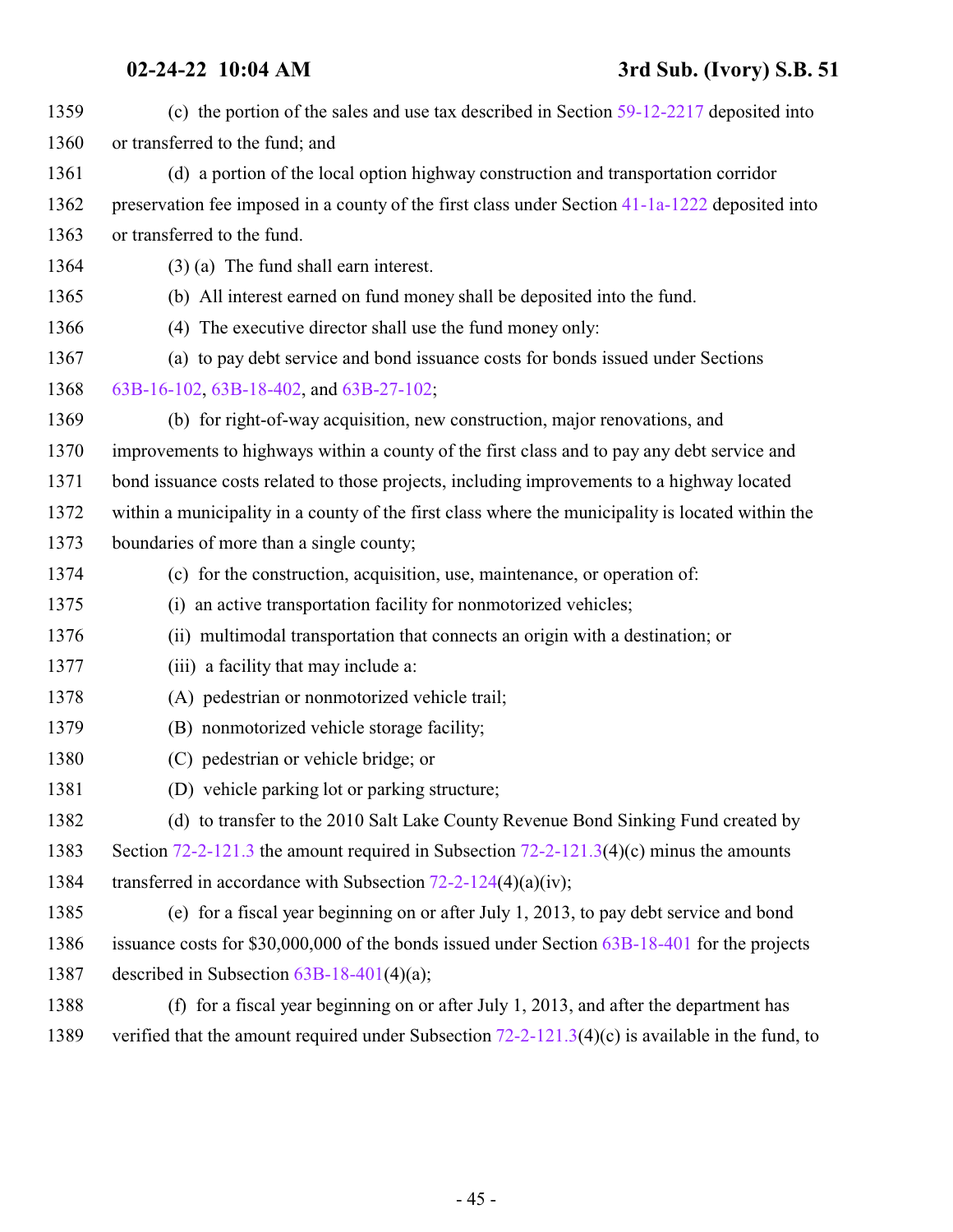transfer an amount equal to 50% of the revenue generated by the local option highway construction and transportation corridor preservation fee imposed under Section [41-1a-1222](http://le.utah.gov/UtahCode/SectionLookup.jsp?section=41-1a-1222&session=2022GS) in a county of the first class: (i) to the legislative body of a county of the first class; and (ii) to be used by a county of the first class for: (A) highway construction, reconstruction, or maintenance projects; or (B) the enforcement of state motor vehicle and traffic laws;  $[(g)$  for fiscal year 2015-16 only, and after the department has verified that the amount 1398 required under Subsection  $72-2-121.3(4)(c)$  is available in the fund and the transfer under 1399 Subsection (4)(e) has been made, to transfer an amount equal to \$25,000,000.  $[(i)$  to the legislative body of a county of the first class; and 1401 [(ii) to be used by the county for the purposes described in this section;  $[(\text{th})]$  (g) for a fiscal year beginning on or after July 1, 2015, after the department has 1403 verified that the amount required under Subsection [72-2-121.3](http://le.utah.gov/UtahCode/SectionLookup.jsp?section=72-2-121.3&session=2022GS)(4)(c) is available in the fund and the transfer under Subsection (4)(e) has been made, to annually transfer an amount of the sales and use tax revenue imposed in a county of the first class and deposited into the fund in 1406 accordance with Subsection [59-12-2214](http://le.utah.gov/UtahCode/SectionLookup.jsp?section=59-12-2214&session=2022GS)(3)(b) equal to an amount needed to cover the debt to: (i) the appropriate debt service or sinking fund for the repayment of bonds issued under Section [63B-27-102](http://le.utah.gov/UtahCode/SectionLookup.jsp?section=63b-27-102&session=2022GS); and 1409 [(ii) the Transportation Fund created in Section [72-2-102](http://le.utah.gov/UtahCode/SectionLookup.jsp?section=72-2-102&session=2022GS) until \$28,079,000 has been 1410 deposited into the Transportation Fund; and  $[\overrightarrow{(iii)}]$  (ii) the appropriate debt service or sinking fund for the repayment of bonds issued under Sections [63B-31-102](http://le.utah.gov/UtahCode/SectionLookup.jsp?section=63b-31-102&session=2022GS) and [63B-31-103](#page-38-0);  $[(\dagger)]$  (h) after the department has verified that the amount required under Subsection [72-2-121.3](http://le.utah.gov/UtahCode/SectionLookup.jsp?section=72-2-121.3&session=2022GS)(4)(c) is available in the fund and after the transfer under Subsection (4)(d), the 1415 payment under Subsection (4)(e), and the [transfers under Subsections  $(4)(h)(i)$  and  $(ii)$  have] 1416 transfer under Subsection  $(4)(g)(i)$  has been made, to annually transfer \$2,000,000 to a public transit district in a county of the first class to fund a system for public transit;  $[(\dagger)\dagger](i)$  for a fiscal year beginning on or after July 1, 2018, after the department has 1419 verified that the amount required under Subsection [72-2-121.3](http://le.utah.gov/UtahCode/SectionLookup.jsp?section=72-2-121.3&session=2022GS)(4)(c) is available in the fund and after the transfer under Subsection (4)(d), the payment under Subsection (4)(e), and the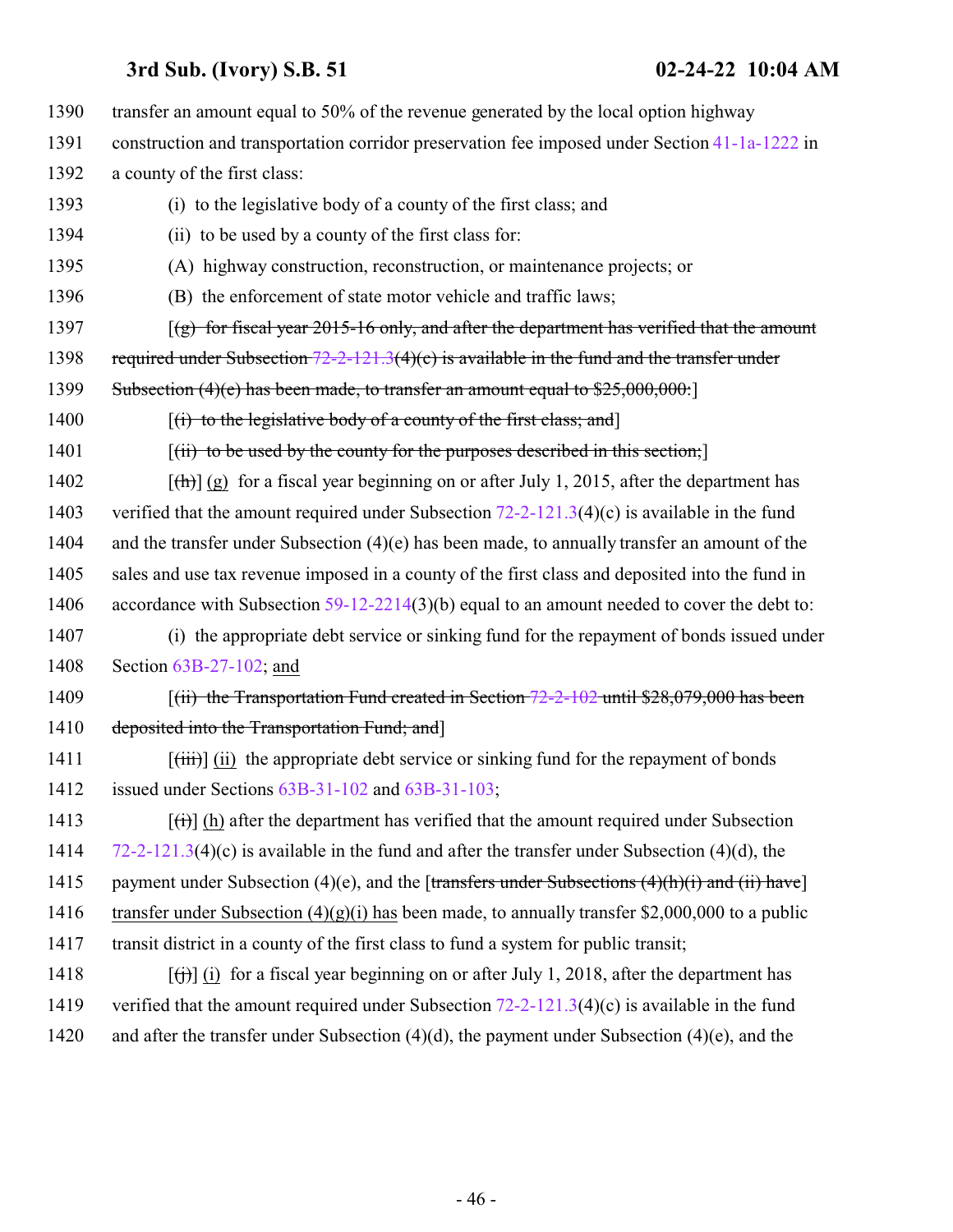## **02-24-22 10:04 AM 3rd Sub. (Ivory) S.B. 51**

| 1421 | [transfers under Subsections $(4)(h)(i)$ and $(ii)$ have] transfer under Subsection $(4)(g)(i)$ has been   |  |  |  |
|------|------------------------------------------------------------------------------------------------------------|--|--|--|
| 1422 | made, to annually transfer $20\%$ of the amount deposited into the fund under Subsection $(2)(b)$ :        |  |  |  |
| 1423 | (i) to the legislative body of a county of the first class; and                                            |  |  |  |
| 1424 | (ii) to fund parking facilities in a county of the first class that facilitate significant                 |  |  |  |
| 1425 | economic development and recreation and tourism within the state;                                          |  |  |  |
| 1426 | $[\frac{f(k)}{k}]$ (i) for the 2018-19 fiscal year only, after the department has verified that the        |  |  |  |
| 1427 | amount required under Subsection $72-2-121.3(4)(c)$ is available in the fund and after the                 |  |  |  |
| 1428 | transfer under Subsection $(4)(d)$ , the payment under Subsection $(4)(e)$ , and the transfers under       |  |  |  |
| 1429 | Subsections $[(4)(h), (i),$ and $(i)]$ $(4)(g)$ , (h), and (i) have been made, to transfer \$12,000,000 to |  |  |  |
| 1430 | the department to distribute for the following projects:                                                   |  |  |  |
| 1431 | (i) \$2,000,000 to West Valley City for highway improvement to 4100 South;                                 |  |  |  |
| 1432 | (ii) \$1,000,000 to Herriman for highway improvements to Herriman Boulevard from                           |  |  |  |
| 1433 | 6800 West to 7300 West;                                                                                    |  |  |  |
| 1434 | (iii) \$1,100,000 to South Jordan for highway improvements to Grandville Avenue;                           |  |  |  |
| 1435 | (iv) \$1,800,000 to Riverton for highway improvements to Old Liberty Way from 13400                        |  |  |  |
| 1436 | South to 13200 South;                                                                                      |  |  |  |
| 1437 | (v) \$1,000,000 to Murray City for highway improvements to 5600 South from State                           |  |  |  |
| 1438 | Street to Van Winkle;                                                                                      |  |  |  |
| 1439 | (vi) \$1,000,000 to Draper for highway improvements to Lone Peak Parkway from                              |  |  |  |
| 1440 | 11400 South to 12300 South;                                                                                |  |  |  |
| 1441 | (vii) \$1,000,000 to Sandy City for right-of-way acquisition for Monroe Street;                            |  |  |  |
| 1442 | (viii) \$900,000 to South Jordan City for right-of-way acquisition and improvements to                     |  |  |  |
| 1443 | 10200 South from 2700 West to 3200 West;                                                                   |  |  |  |
| 1444 | (ix) \$1,000,000 to West Jordan for highway improvements to 8600 South near                                |  |  |  |
| 1445 | Mountain View Corridor;                                                                                    |  |  |  |
| 1446 | $(x)$ \$700,000 to South Jordan right-of-way improvements to 10550 South; and                              |  |  |  |
| 1447 | (xi) \$500,000 to Salt Lake County for highway improvements to 2650 South from                             |  |  |  |
| 1448 | 7200 West to 8000 West; and                                                                                |  |  |  |
| 1449 | $\lceil$ (1) subject to Subsection (5), for the 2020-2021 fiscal year only, after the department           |  |  |  |
| 1450 | has verified that the amount required under Subsection $72-2-121.3(4)(c)$ is available in the fund         |  |  |  |
| 1451 | and after the transfer under Subsection $(4)(d)$ , the payment under Subsection $(4)(e)$ , and the         |  |  |  |
|      |                                                                                                            |  |  |  |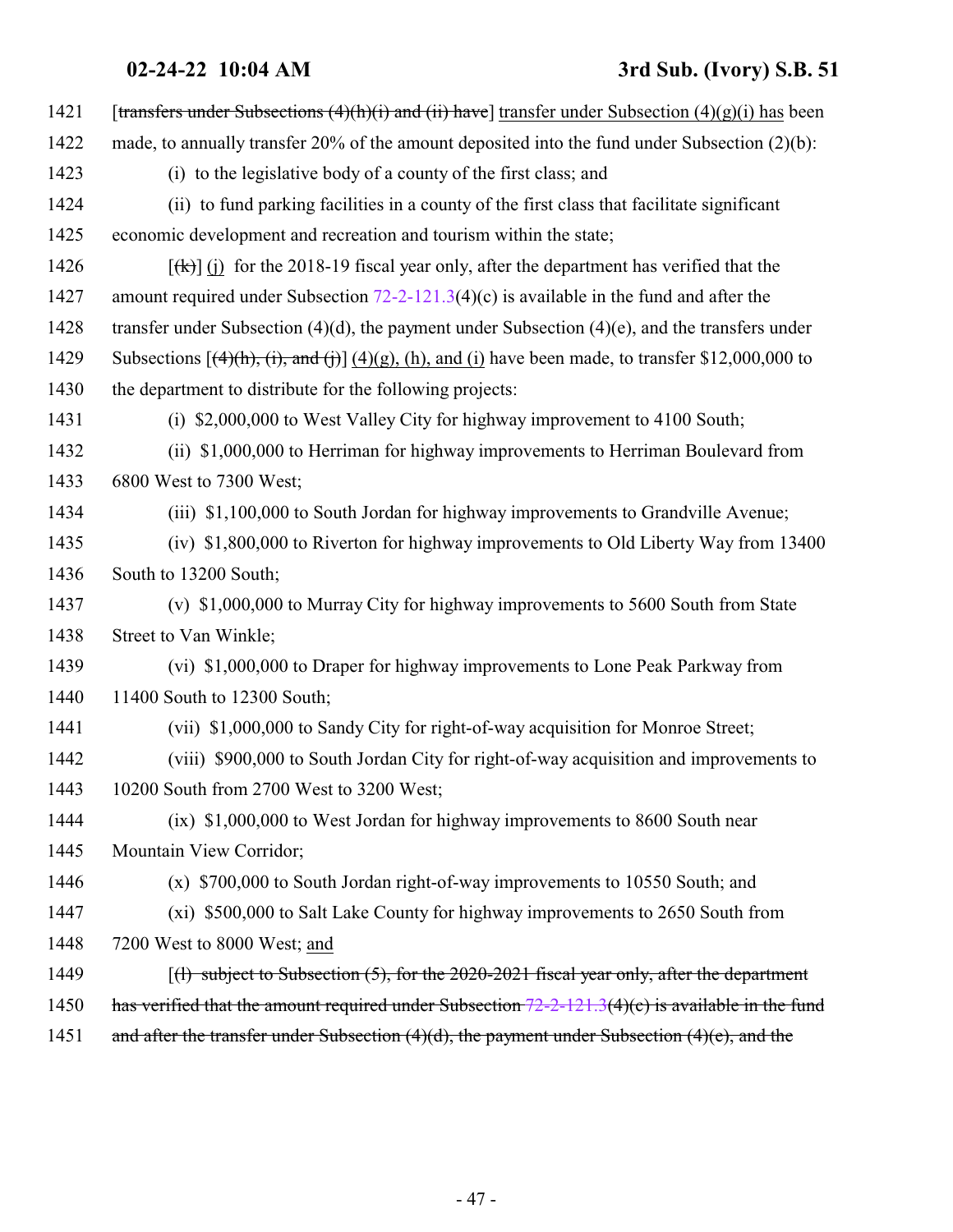1452 transfers under Subsections (4)(h), (i), and (j) have been made, to transfer the following 1453 amounts to the following cities: **[(i) \$2,600,000 to South Salt Lake City;**] 1455 [(ii) \$1,100,000 to Salt Lake City; **[(iii)** \$1,100,000 to West Valley City; 1457 [(iv) \$1,000,000 to Millereek;] 1458 [(v)  $$700,000$  to Sandy;] **[(vi) \$700,000 to West Jordan;**]  $[(\text{vii}) \, \$500,000 \text{ to Murray}]\$ **[(viii) \$500,000 to South Jordan; and**]  $[(ix)$  \$500,000 to Taylorsville; and  $\lceil (m) \rceil$  (k) subject to Subsection (5), for a fiscal year beginning on or after July 1, 2021, and for 15 years thereafter, to annually transfer the following amounts to the following cities, metro townships, and the county of the first class for priority projects to mitigate congestion and improve transportation safety: **[(i) \$1,100,000 to Salt Lake City;**] 1468 [(ii)  $$1,100,000$  to Sandy;  $[(iii) $1,100,000$  to Taylorsville; 1470 (i) \$2,000,000 to Sandy; 1471 (ii) \$2,000,000 to Taylorsville; 1472 (iii) \$1,100,000 to Salt Lake City; (iv) \$1,100,000 to West Jordan; (v) \$1,100,000 to West Valley City; (vi) \$800,000 to Herriman; (vii) \$700,000 to Draper; (viii) \$700,000 to Riverton; (ix) \$700,000 to South Jordan; (x) \$500,000 to Bluffdale;  $[(x)] (xi)$  \$500,000 to Midvale;  $\left[\frac{(\pi i)}{(\pi i)}\right]$  (xii) \$500,000 to Millcreek;  $[(\overrightarrow{xii})]$  (xiii) \$500,000 to Murray;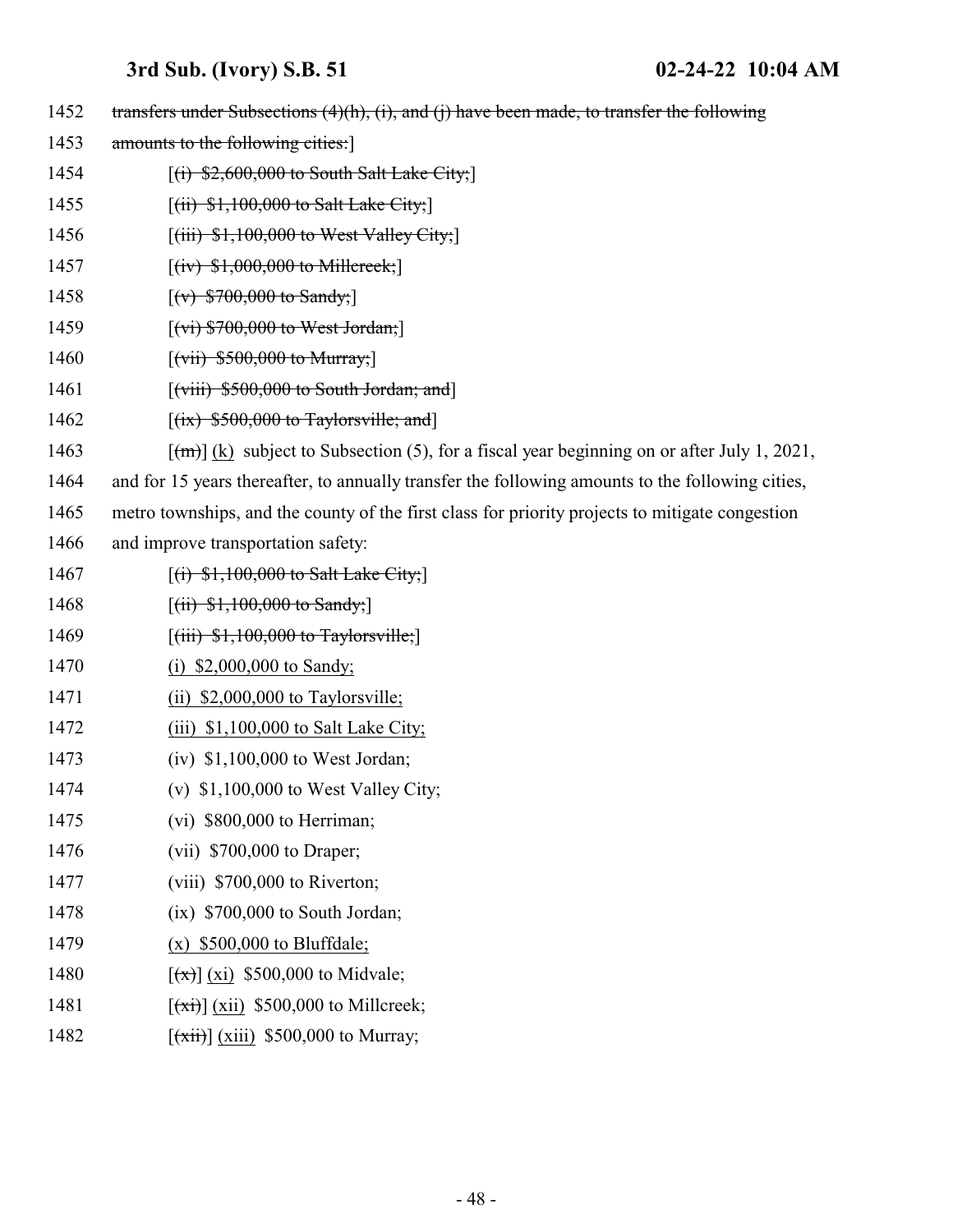1483  $\left[\frac{\overline{x}+i\overline{x}}{\overline{x}+i\overline{x}}\right]$  (xiv) \$400,000 to Cottonwood Heights; and

1484  $[(\overrightarrow{xiv})](xy)$  \$300,000 to Holladay.

 (5) (a) If revenue in the fund is insufficient to satisfy all of the transfers described in Subsection (4)(m), the executive director shall proportionately reduce the amounts transferred 1487 as described in Subsection  $\left[\frac{4}{m}\right] (4)(k)$ .

 (b) A local government entity, as that term is defined in Section [63J-1-220](http://le.utah.gov/UtahCode/SectionLookup.jsp?section=63j-1-220&session=2022GS), is exempt from entering into an agreement as described in Section [63J-1-220](http://le.utah.gov/UtahCode/SectionLookup.jsp?section=63j-1-220&session=2022GS) pertaining to the receipt or 1490 expenditure of any funding described in Subsection  $[(4)(1)$  or  $(m)] (4)(k)$ .

1491 (c) A local government may not use revenue described in [Subsections (4)(1) and (m)] Subsection (4)(k) to supplant existing class B or class C road funds that a local government has budgeted for transportation projects.

 (d) (i) A municipality or county that received a transfer of funds described in 1495 Subsection  $[(4)(k)]$  (4)(i) shall submit to the department a statement of cash flow and progress 1496 pertaining to the municipality's or county's respective project described in Subsection  $[(4)(k)]$ (4)(j).

 (ii) After the department is satisfied that the municipality or county described in 1499 Subsection  $\left[\frac{4}{k}\right]$  (4)(i) has made substantial progress and the expenditure of funds is programmed and imminent, the department may transfer to the same municipality or county the 1501 respective amounts described in  $[Subsections (4)(1) and (m)]$  Subsection (4)(k).

 (6) The revenues described in Subsections (2)(b), (c), and (d) that are deposited into the fund and bond proceeds from bonds issued under Sections [63B-16-102](http://le.utah.gov/UtahCode/SectionLookup.jsp?section=63b-16-102&session=2022GS), [63B-18-402](http://le.utah.gov/UtahCode/SectionLookup.jsp?section=63b-18-402&session=2022GS), and [63B-27-102](http://le.utah.gov/UtahCode/SectionLookup.jsp?section=63b-27-102&session=2022GS) are considered a local matching contribution for the purposes described under Section [72-2-123](http://le.utah.gov/UtahCode/SectionLookup.jsp?section=72-2-123&session=2022GS).

 (7) The additional administrative costs of the department to administer this fund shall be paid from money in the fund.

 (8) Notwithstanding any statutory or other restrictions on the use or expenditure of the revenue sources deposited into this fund, the Department of Transportation may use the money in this fund for any of the purposes detailed in Subsection (4).

1511  $[(9)$  (a) For a fiscal year beginning on or after July 1, 2018, at the end of each fiscal year, after all programmed payments and transfers authorized or required under this section 1513 have been made, on November 30 the department shall transfer the remainder of the money in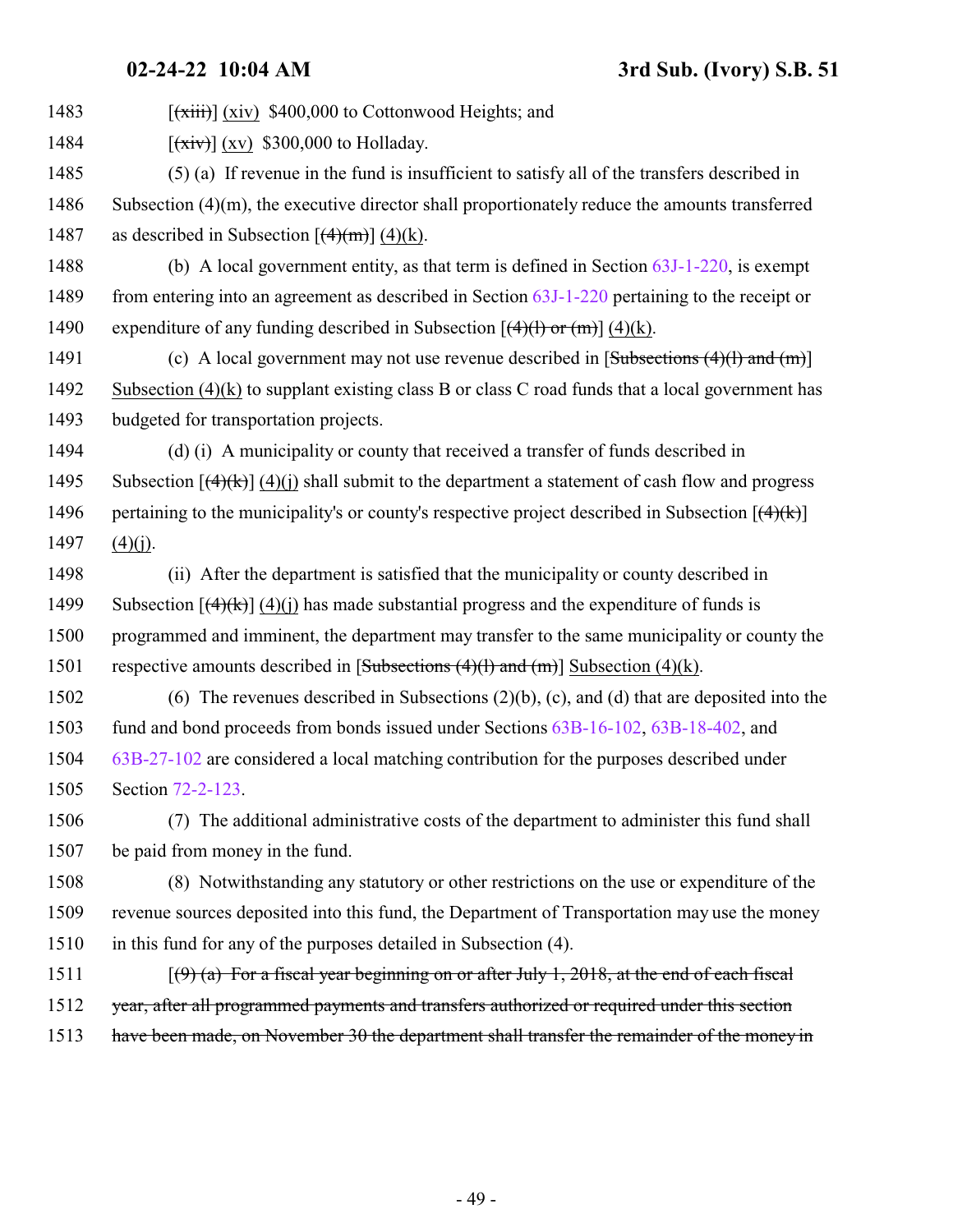| 1514 | the fund to the Transportation Fund to reduce the amount owed to the Transportation Fund              |  |  |  |
|------|-------------------------------------------------------------------------------------------------------|--|--|--|
| 1515 | under Subsection $(4)(h)(ii)$ .                                                                       |  |  |  |
| 1516 | $(f(b)$ The department shall provide notice to a county of the first class of the amount              |  |  |  |
| 1517 | transferred in accordance with this Subsection (9).]                                                  |  |  |  |
| 1518 | $[\frac{(10)}{(9)}]$ (9) (a) Any revenue in the fund that is not specifically allocated and obligated |  |  |  |
| 1519 | under Subsections (4) through (8) is subject to the review process described in this Subsection       |  |  |  |
| 1520 | $[\left(\frac{10}{10}\right)](9)$ .                                                                   |  |  |  |
| 1521 | (b) A county of the first class shall create a county transportation advisory committee               |  |  |  |
| 1522 | as described in Subsection $[(10)(9)(c)$ to review proposed transportation and, as applicable,        |  |  |  |
| 1523 | public transit projects and rank projects for allocation of funds.                                    |  |  |  |
| 1524 | (c) The county transportation advisory committee described in Subsection $[(10)(b)]$                  |  |  |  |
| 1525 | shall be composed of the following 13 members:                                                        |  |  |  |
| 1526 | (i) six members who are residents of the county, nominated by the county executive                    |  |  |  |
| 1527 | and confirmed by the county legislative body who are:                                                 |  |  |  |
| 1528 | (A) members of a local advisory council of a large public transit district as defined in              |  |  |  |
| 1529 | Section 17B-2a-802;                                                                                   |  |  |  |
| 1530 | (B) county council members; or                                                                        |  |  |  |
| 1531 | (C) other residents with expertise in transportation planning and funding; and                        |  |  |  |
| 1532 | (ii) seven members nominated by the county executive, and confirmed by the county                     |  |  |  |
| 1533 | legislative body, chosen from mayors or managers of cities or towns within the county.                |  |  |  |
| 1534 | (d) (i) A majority of the members of the county transportation advisory committee                     |  |  |  |
| 1535 | constitutes a quorum.                                                                                 |  |  |  |
| 1536 | (ii) The action by a quorum of the county transportation advisory committee constitutes               |  |  |  |
| 1537 | an action by the county transportation advisory committee.                                            |  |  |  |
| 1538 | (e) The county body shall determine:                                                                  |  |  |  |
| 1539 | (i) the length of a term of a member of the county transportation advisory committee;                 |  |  |  |
| 1540 | (ii) procedures and requirements for removing a member of the county transportation                   |  |  |  |
| 1541 | advisory committee;                                                                                   |  |  |  |
| 1542 | (iii) voting requirements of the county transportation advisory committee;                            |  |  |  |
| 1543 | (iv) chairs or other officers of the county transportation advisory committee;                        |  |  |  |
| 1544 | (v) how meetings are to be called and the frequency of meetings, but not less than once               |  |  |  |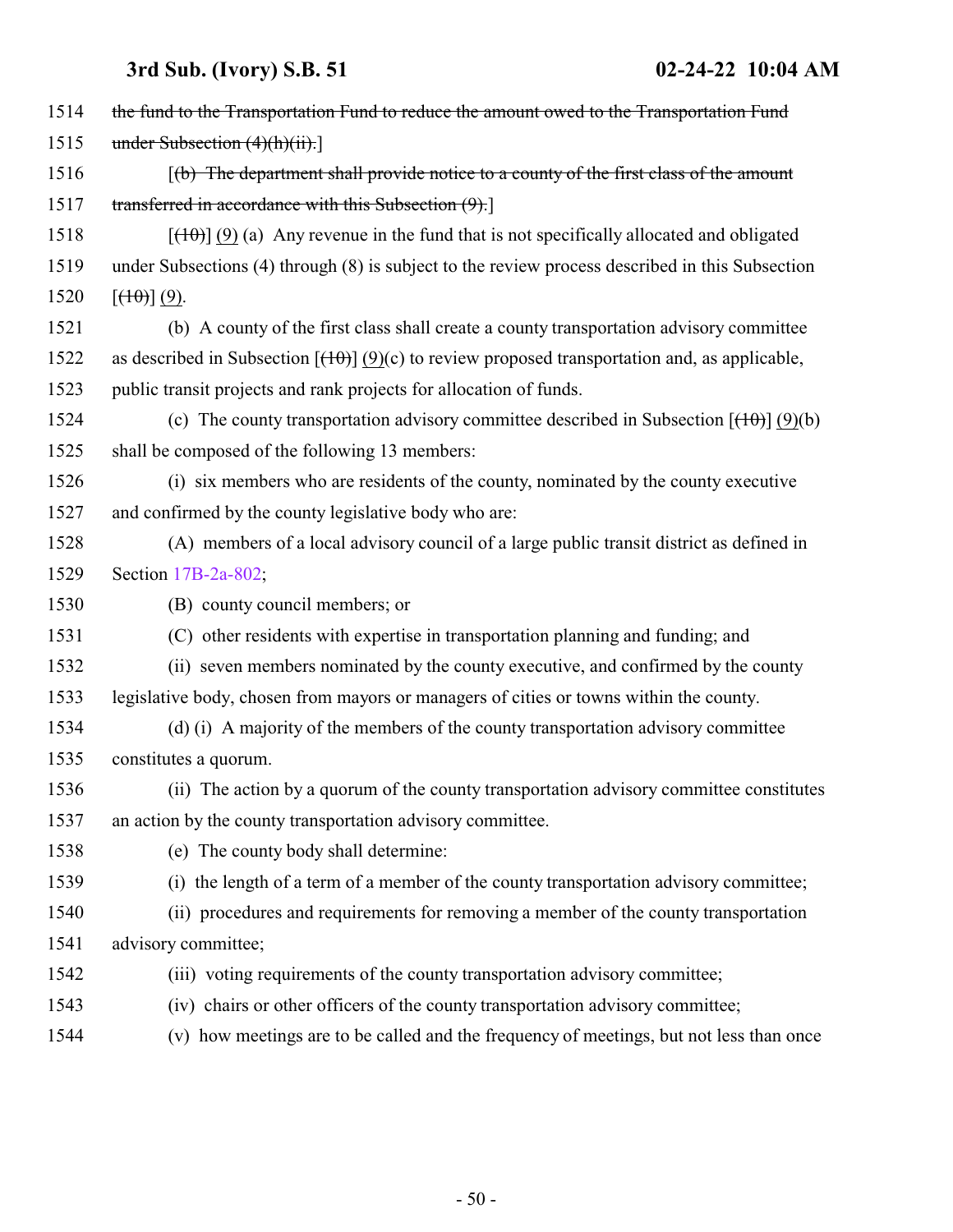annually; and

 (vi) the compensation, if any, of members of the county transportation advisory committee.

 (f) The county shall establish by ordinance criteria for prioritization and ranking of projects, which may include consideration of regional and countywide economic development impacts, including improved local access to:

(i) employment;

- (ii) recreation;
- (iii) commerce; and
- (iv) residential areas.

 (g) The county transportation advisory committee shall evaluate and rank each proposed public transit project and regionally significant transportation facility according to 1557 criteria developed pursuant to Subsection  $[(10)(f)]$ .

 (h) (i) After the review and ranking of each project as described in this section, the county transportation advisory committee shall provide a report and recommend the ranked list of projects to the county legislative body and county executive.

 (ii) After review of the recommended list of projects, as part of the county budgetary process, the county executive shall review the list of projects and may include in the proposed budget the proposed projects for allocation, as funds are available.

 (i) The county executive of the county of the first class, with information provided by the county and relevant state entities, shall provide a report annually to the county

 transportation advisory committee, and to the mayor or manager of each city, town, or metro township in the county, including the following:

- (i) the amount of revenue received into the fund during the past year;
- (ii) any funds available for allocation;
- (iii) funds obligated for debt service; and
- (iv) the outstanding balance of transportation-related debt.
- $[({11})]$  (10) As resources allow, the department shall study in 2020 transportation
- connectivity in the southwest valley of Salt Lake County, including the feasibility of
- connecting major east-west corridors to U-111.
- <span id="page-50-0"></span>Section 22. Section **72-2-124** is amended to read: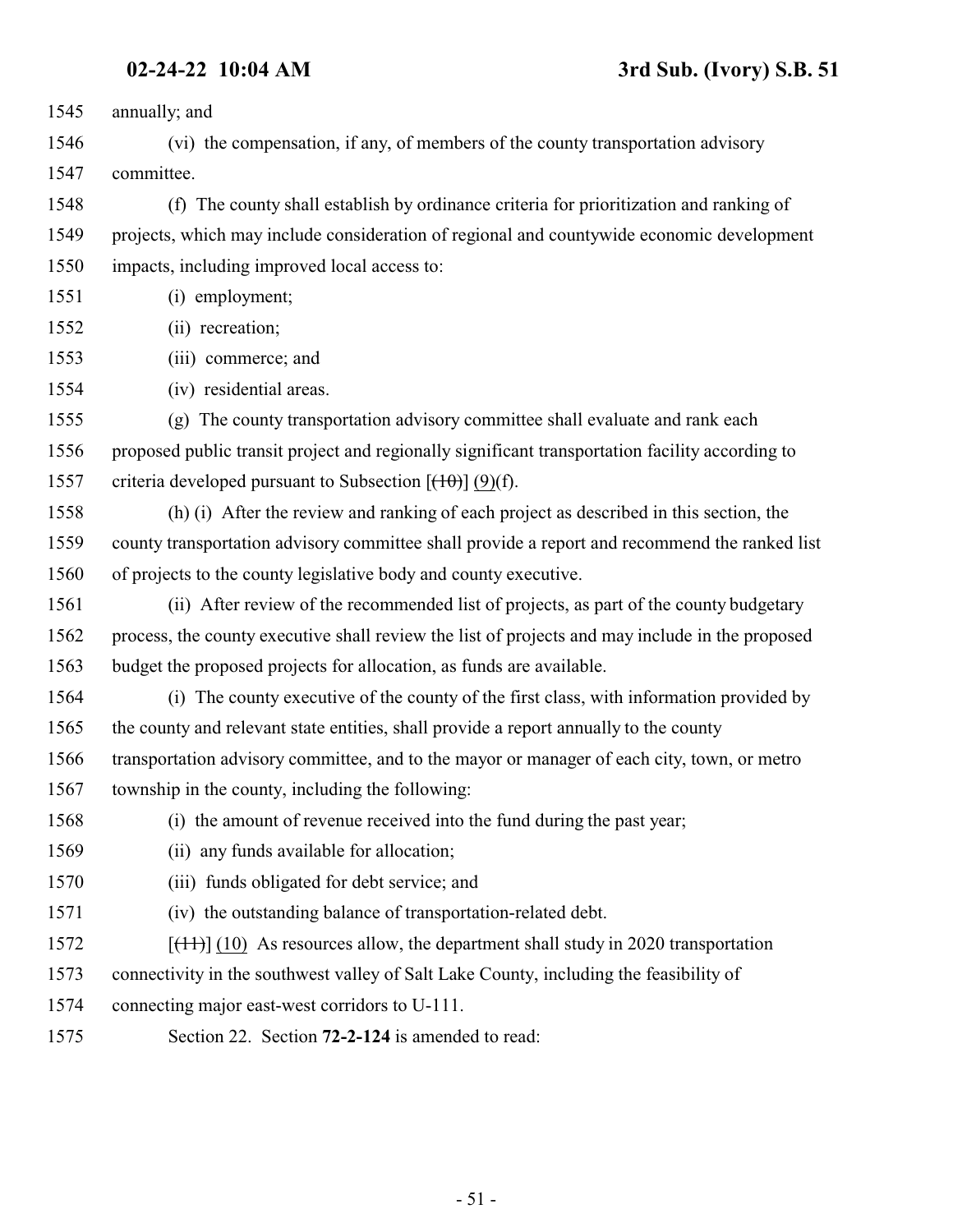| 1576 | 72-2-124. Transportation Investment Fund of 2005.                                            |
|------|----------------------------------------------------------------------------------------------|
| 1577 | (1) There is created a capital projects fund entitled the Transportation Investment Fund     |
| 1578 | of 2005.                                                                                     |
| 1579 | (2) The fund consists of money generated from the following sources:                         |
| 1580 | (a) any voluntary contributions received for the maintenance, construction,                  |
| 1581 | reconstruction, or renovation of state and federal highways;                                 |
| 1582 | (b) appropriations made to the fund by the Legislature;                                      |
| 1583 | (c) registration fees designated under Section 41-1a-1201;                                   |
| 1584 | (d) the sales and use tax revenues deposited into the fund in accordance with Section        |
| 1585 | 59-12-103; and                                                                               |
| 1586 | (e) revenues transferred to the fund in accordance with Section $72-2-106$ .                 |
| 1587 | $(3)$ (a) The fund shall earn interest.                                                      |
| 1588 | (b) All interest earned on fund money shall be deposited into the fund.                      |
| 1589 | $(4)$ (a) Except as provided in Subsection $(4)(b)$ , the executive director may only use    |
| 1590 | fund money to pay:                                                                           |
| 1591 | (i) the costs of maintenance, construction, reconstruction, or renovation to state and       |
| 1592 | federal highways prioritized by the Transportation Commission through the prioritization     |
| 1593 | process for new transportation capacity projects adopted under Section 72-1-304;             |
| 1594 | (ii) the costs of maintenance, construction, reconstruction, or renovation to the highway    |
| 1595 | projects described in Subsections $63B-18-401(2)$ , (3), and (4);                            |
| 1596 | (iii) principal, interest, and issuance costs of bonds authorized by Section 63B-18-401      |
| 1597 | minus the costs paid from the County of the First Class Highway Projects Fund in accordance  |
| 1598 | with Subsection $72-2-121(4)(e)$ ;                                                           |
| 1599 | (iv) for a fiscal year beginning on or after July 1, 2013, to transfer to the 2010 Salt      |
| 1600 | Lake County Revenue Bond Sinking Fund created by Section 72-2-121.3 the amount certified     |
| 1601 | by Salt Lake County in accordance with Subsection $72-2-121.3(4)(c)$ as necessary to pay the |
| 1602 | debt service on \$30,000,000 of the revenue bonds issued by Salt Lake County;                |
| 1603 | (v) principal, interest, and issuance costs of bonds authorized by Section 63B-16-101        |
| 1604 | for projects prioritized in accordance with Section $72-2-125$ ;                             |
| 1605 | (vi) all highway general obligation bonds that are intended to be paid from revenues in      |
| 1606 | the Centennial Highway Fund created by Section 72-2-118;                                     |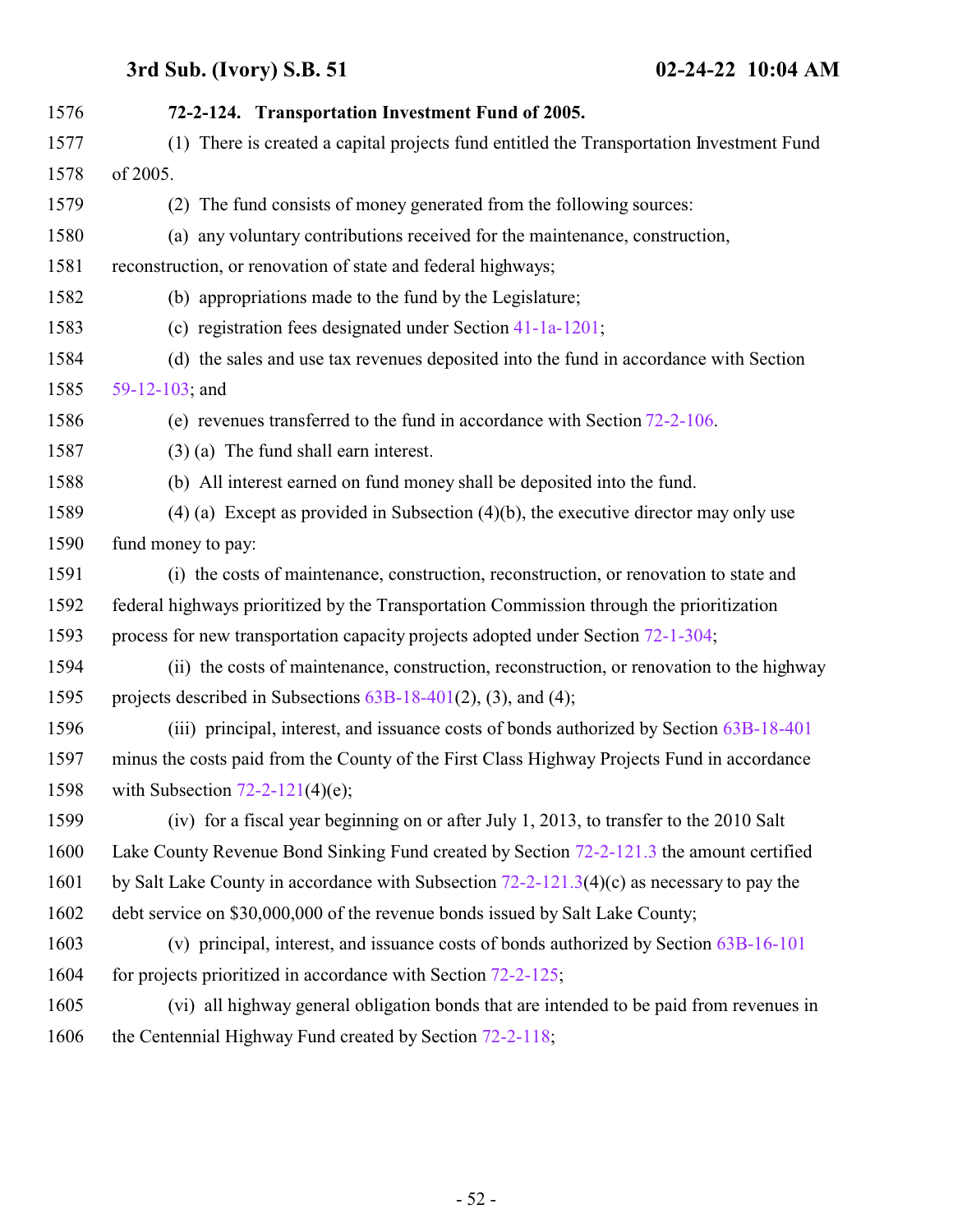### **02-24-22 10:04 AM 3rd Sub. (Ivory) S.B. 51**

| 1607 | (vii) for fiscal year 2015-16 only, to transfer \$25,000,000 to the County of the First       |  |  |  |
|------|-----------------------------------------------------------------------------------------------|--|--|--|
| 1608 | Class Highway Projects Fund created in Section 72-2-121 to be used for the purposes described |  |  |  |
| 1609 | in Section 72-2-121;                                                                          |  |  |  |
| 1610 | (viii) if a political subdivision provides a contribution equal to or greater than 40% of     |  |  |  |
| 1611 | the costs needed for construction, reconstruction, or renovation of paved pedestrian or paved |  |  |  |
| 1612 | nonmotorized transportation for projects that:                                                |  |  |  |
| 1613 | (A) mitigate traffic congestion on the state highway system;                                  |  |  |  |
| 1614 | (B) are part of an active transportation plan approved by the department; and                 |  |  |  |
| 1615 | (C) are prioritized by the commission through the prioritization process for new              |  |  |  |
| 1616 | transportation capacity projects adopted under Section 72-1-304;                              |  |  |  |
| 1617 | $(ix)$ \$705,000,000 for the costs of right-of-way acquisition, construction,                 |  |  |  |
| 1618 | reconstruction, or renovation of or improvement to the following projects:                    |  |  |  |
| 1619 | (A) the connector road between Main Street and 1600 North in the city of Vineyard;            |  |  |  |
| 1620 | (B) Geneva Road from University Parkway to 1800 South;                                        |  |  |  |
| 1621 | (C) the SR-97 interchange at 5600 South on I-15;                                              |  |  |  |
| 1622 | (D) two lanes on U-111 from Herriman Parkway to 11800 South;                                  |  |  |  |
| 1623 | (E) widening I-15 between mileposts 10 and 13 and the interchange at milepost 11;             |  |  |  |
| 1624 | (F) improvements to 1600 North in Orem from 1200 West to State Street;                        |  |  |  |
| 1625 | (G) widening I-15 between mileposts 6 and 8;                                                  |  |  |  |
| 1626 | (H) widening 1600 South from Main Street in the city of Spanish Fork to SR-51;                |  |  |  |
| 1627 | (I) widening US 6 from Sheep Creek to Mill Fork between mileposts 195 and 197 in              |  |  |  |
| 1628 | Spanish Fork Canyon;                                                                          |  |  |  |
| 1629 | (J) I-15 northbound between mileposts 43 and 56;                                              |  |  |  |
| 1630 | (K) a passing lane on SR-132 between mileposts 41.1 and 43.7 between mileposts 43             |  |  |  |
| 1631 | and $45.1$ ;                                                                                  |  |  |  |
| 1632 | (L) east Zion SR-9 improvements;                                                              |  |  |  |
| 1633 | (M) Toquerville Parkway;                                                                      |  |  |  |
| 1634 | (N) an environmental study on Foothill Boulevard in the city of Saratoga Springs;             |  |  |  |
| 1635 | (O) using funds allocated in this Subsection $(4)(a)(ix)$ , and other sources of funds, for   |  |  |  |
| 1636 | construction of an interchange on Bangerter Highway at 13400 South; and                       |  |  |  |
| 1637 | (P) an environmental impact study for Kimball Junction in Summit County; and                  |  |  |  |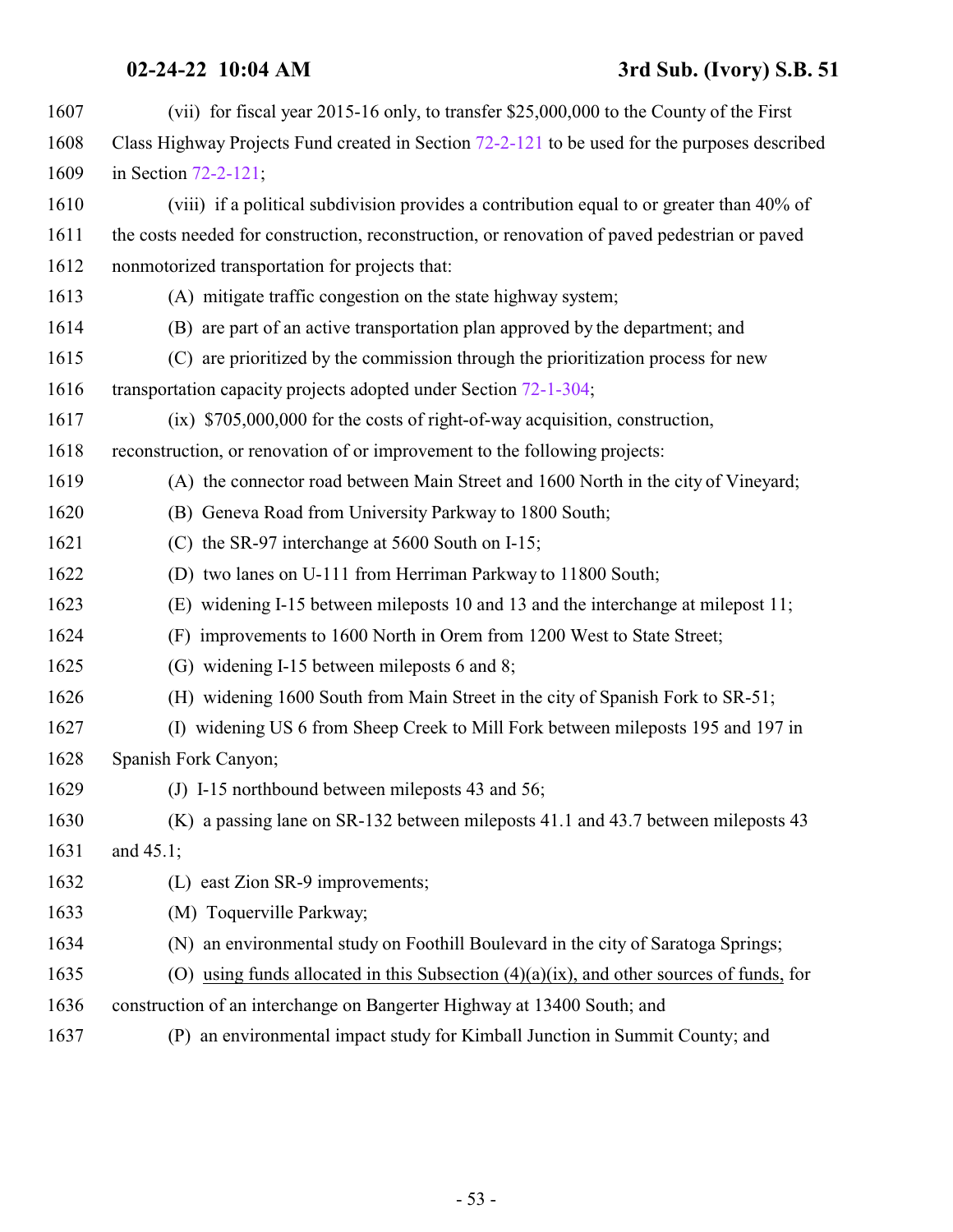(x) \$28,000,000 as pass-through funds, to be distributed as necessary to pay project costs based upon a statement of cash flow that the local jurisdiction where the project is located provides to the department demonstrating the need for money for the project, for the following projects in the following amounts: (A) \$5,000,000 for Payson Main Street repair and replacement; (B) \$8,000,000 for a Bluffdale 14600 South railroad bypass; (C) \$5,000,000 for improvements to 4700 South in Taylorsville; and (D) \$10,000,000 for improvements to the west side frontage roads adjacent to U.S. 40 between mile markers 7 and 10. (b) The executive director may use fund money to exchange for an equal or greater amount of federal transportation funds to be used as provided in Subsection (4)(a). (5) (a) Except as provided in Subsection (5)(b), the executive director may not program fund money to a project prioritized by the commission under Section [72-1-304](http://le.utah.gov/UtahCode/SectionLookup.jsp?section=72-1-304&session=2022GS), including fund money from the Transit Transportation Investment Fund, within the boundaries of a municipality that is required to adopt a moderate income housing plan element as part of the 1653 municipality's general plan as described in Subsection [10-9a-401](http://le.utah.gov/UtahCode/SectionLookup.jsp?section=10-9a-401&session=2022GS)(3), if the municipality has failed to adopt a moderate income housing plan element as part of the municipality's general plan or has failed to implement the requirements of the moderate income housing plan as determined by the results of the Department of Workforce Service's review of the annual moderate income housing report described in Subsection [35A-8-803](http://le.utah.gov/UtahCode/SectionLookup.jsp?section=35a-8-803&session=2022GS)(1)(a)(vii). (b) Within the boundaries of a municipality that is required under Subsection [10-9a-401](http://le.utah.gov/UtahCode/SectionLookup.jsp?section=10-9a-401&session=2022GS)(3) to plan for moderate income housing growth but has failed to adopt a moderate income housing plan element as part of the municipality's general plan or has failed to implement the requirements of the moderate income housing plan as determined by the results of the Department of Workforce Service's review of the annual moderate income housing report described in Subsection [35A-8-803](http://le.utah.gov/UtahCode/SectionLookup.jsp?section=35a-8-803&session=2022GS)(1)(a)(vii), the executive director: (i) may program fund money in accordance with Subsection (4)(a) for a limited-access facility or interchange connecting limited-access facilities; (ii) may not program fund money for the construction, reconstruction, or renovation of

- an interchange on a limited-access facility;
- 

(iii) may program Transit Transportation Investment Fund money for a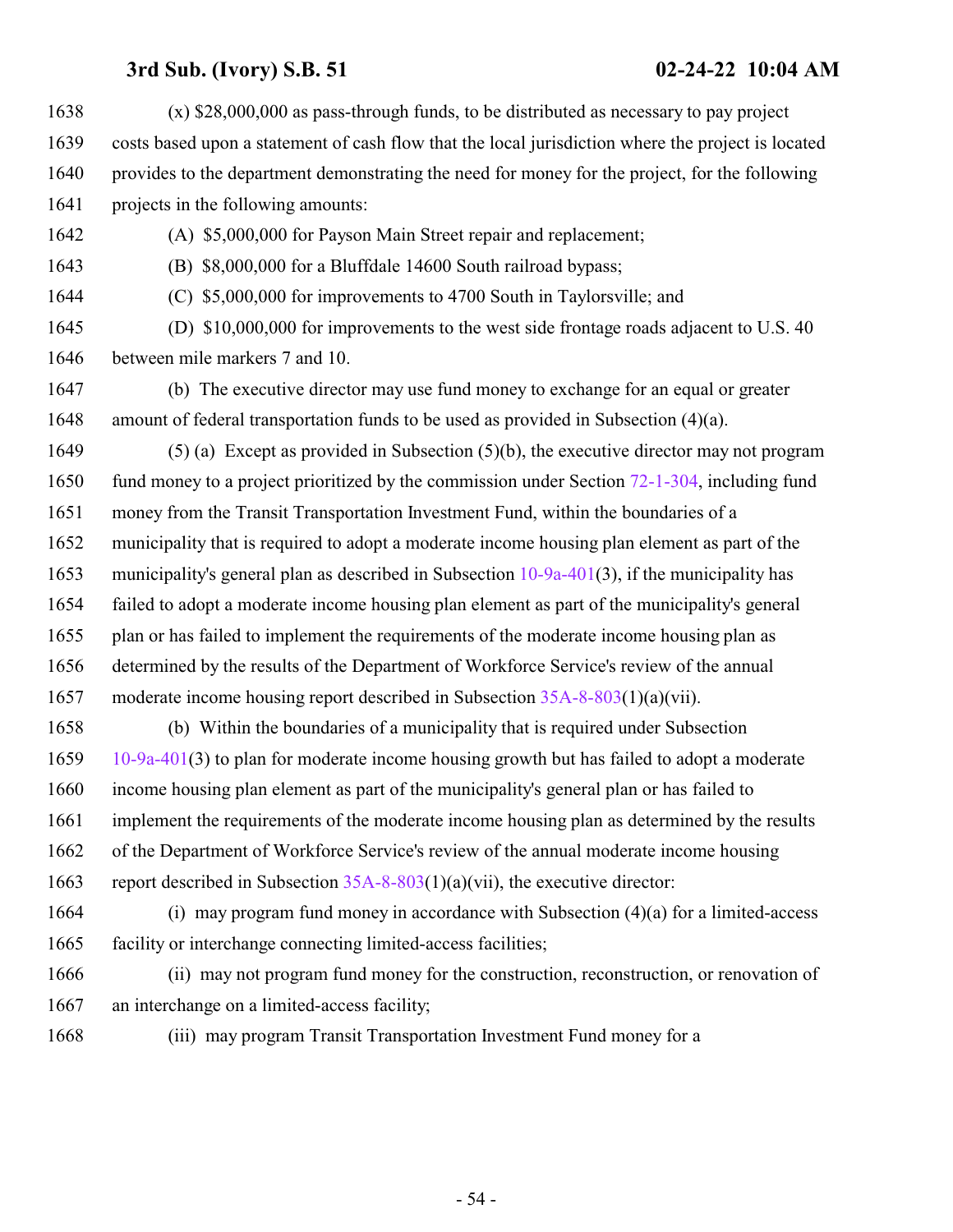multi-community fixed guideway public transportation project; and

 (iv) may not program Transit Transportation Investment Fund money for the construction, reconstruction, or renovation of a station that is part of a fixed guideway public transportation project.

 (c) Subsections (5)(a) and (b) do not apply to a project programmed by the executive director before May 1, 2020, for projects prioritized by the commission under Section [72-1-304](http://le.utah.gov/UtahCode/SectionLookup.jsp?section=72-1-304&session=2022GS).

 (6) (a) Except as provided in Subsection (6)(b), the executive director may not program fund money to a project prioritized by the commission under Section [72-1-304](http://le.utah.gov/UtahCode/SectionLookup.jsp?section=72-1-304&session=2022GS), including fund money from the Transit Transportation Investment Fund, within the boundaries of the unincorporated area of a county, if the county is required to adopt a moderate income housing plan element as part of the county's general plan as described in Subsection [17-27a-401](http://le.utah.gov/UtahCode/SectionLookup.jsp?section=17-27a-401&session=2022GS)(3) and if the county has failed to adopt a moderate income housing plan element as part of the county's general plan or has failed to implement the requirements of the moderate income housing plan as determined by the results of the Department of Workforce Service's review of the annual moderate income housing report described in Subsection [35A-8-803](http://le.utah.gov/UtahCode/SectionLookup.jsp?section=35a-8-803&session=2022GS)(1)(a)(vii).

 (b) Within the boundaries of the unincorporated area of a county where the county is required under Subsection [17-27a-401](http://le.utah.gov/UtahCode/SectionLookup.jsp?section=17-27a-401&session=2022GS)(3) to plan for moderate income housing growth but has failed to adopt a moderate income housing plan element as part of the county's general plan or has failed to implement the requirements of the moderate income housing plan as determined by the results of the Department of Workforce Service's review of the annual moderate income housing report described in Subsection [35A-8-803](http://le.utah.gov/UtahCode/SectionLookup.jsp?section=35a-8-803&session=2022GS)(1)(a)(vii), the executive director:

 (i) may program fund money in accordance with Subsection (4)(a) for a limited-access facility to a project prioritized by the commission under Section [72-1-304](http://le.utah.gov/UtahCode/SectionLookup.jsp?section=72-1-304&session=2022GS);

 (ii) may not program fund money for the construction, reconstruction, or renovation of an interchange on a limited-access facility;

 (iii) may program Transit Transportation Investment Fund money for a multi-community fixed guideway public transportation project; and

 (iv) may not program Transit Transportation Investment Fund money for the construction, reconstruction, or renovation of a station that is part of a fixed guideway public transportation project.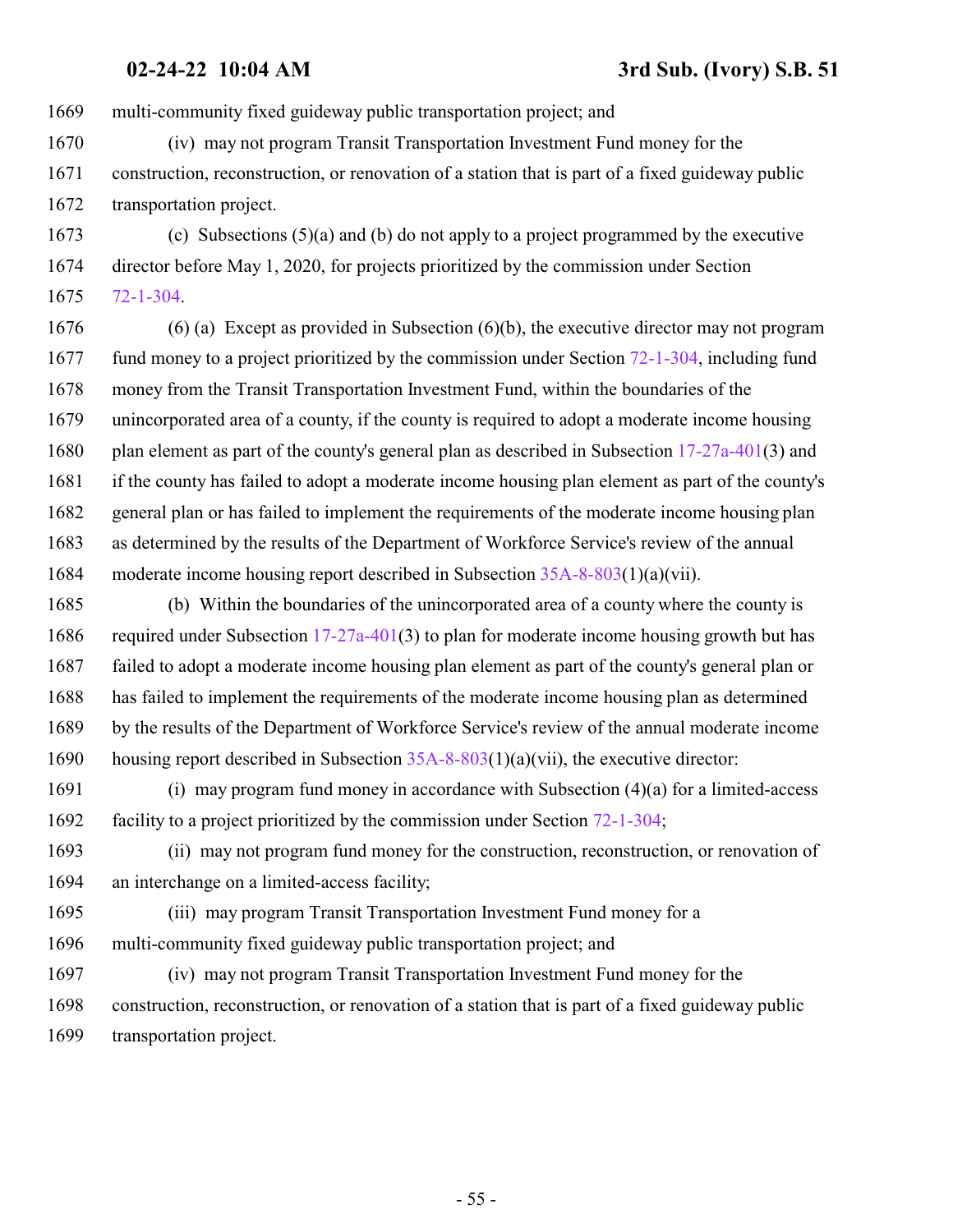| 1700 | (c) Subsections $(5)(a)$ and (b) do not apply to a project programmed by the executive           |
|------|--------------------------------------------------------------------------------------------------|
| 1701 | director before July 1, 2020, for projects prioritized by the commission under Section           |
| 1702 | $72 - 1 - 304$                                                                                   |
| 1703 | (7) (a) Before bonds authorized by Section 63B-18-401 or 63B-27-101 may be issued                |
| 1704 | in any fiscal year, the department and the commission shall appear before the Executive          |
| 1705 | Appropriations Committee of the Legislature and present the amount of bond proceeds that the     |
| 1706 | department needs to provide funding for the projects identified in Subsections 63B-18-401(2),    |
| 1707 | $(3)$ , and $(4)$ or Subsection $63B-27-101(2)$ for the current or next fiscal year.             |
| 1708 | (b) The Executive Appropriations Committee of the Legislature shall review and                   |
| 1709 | comment on the amount of bond proceeds needed to fund the projects.                              |
| 1710 | (8) The Division of Finance shall, from money deposited into the fund, transfer the              |
| 1711 | amount of funds necessary to pay principal, interest, and issuance costs of bonds authorized by  |
| 1712 | Section 63B-18-401 or 63B-27-101 in the current fiscal year to the appropriate debt service or   |
| 1713 | sinking fund.                                                                                    |
| 1714 | $(9)$ (a) There is created in the Transportation Investment Fund of 2005 the Transit             |
| 1715 | Transportation Investment Fund.                                                                  |
| 1716 | (b) The fund shall be funded by:                                                                 |
| 1717 | (i) contributions deposited into the fund in accordance with Section $59-12-103$ ;               |
| 1718 | (ii) appropriations into the account by the Legislature;                                         |
| 1719 | (iii) deposits of sales and use tax increment related to a housing and transit                   |
| 1720 | reinvestment zone as described in Section 63N-3-610;                                             |
| 1721 | (iv) private contributions; and                                                                  |
| 1722 | (v) donations or grants from public or private entities.                                         |
| 1723 | (c) (i) The fund shall earn interest.                                                            |
| 1724 | (ii) All interest earned on fund money shall be deposited into the fund.                         |
| 1725 | (d) Subject to Subsection $(9)(e)$ , the Legislature may appropriate money from the fund         |
| 1726 | for public transit capital development of new capacity projects to be used as prioritized by the |
| 1727 | commission through the prioritization process adopted under Section 72-1-304.                    |
| 1728 | (e) (i) The Legislature may only appropriate money from the fund for a public transit            |
| 1729 | capital development project or pedestrian or nonmotorized transportation project that provides   |
| 1730 | connection to the public transit system if the public transit district or political subdivision  |
|      |                                                                                                  |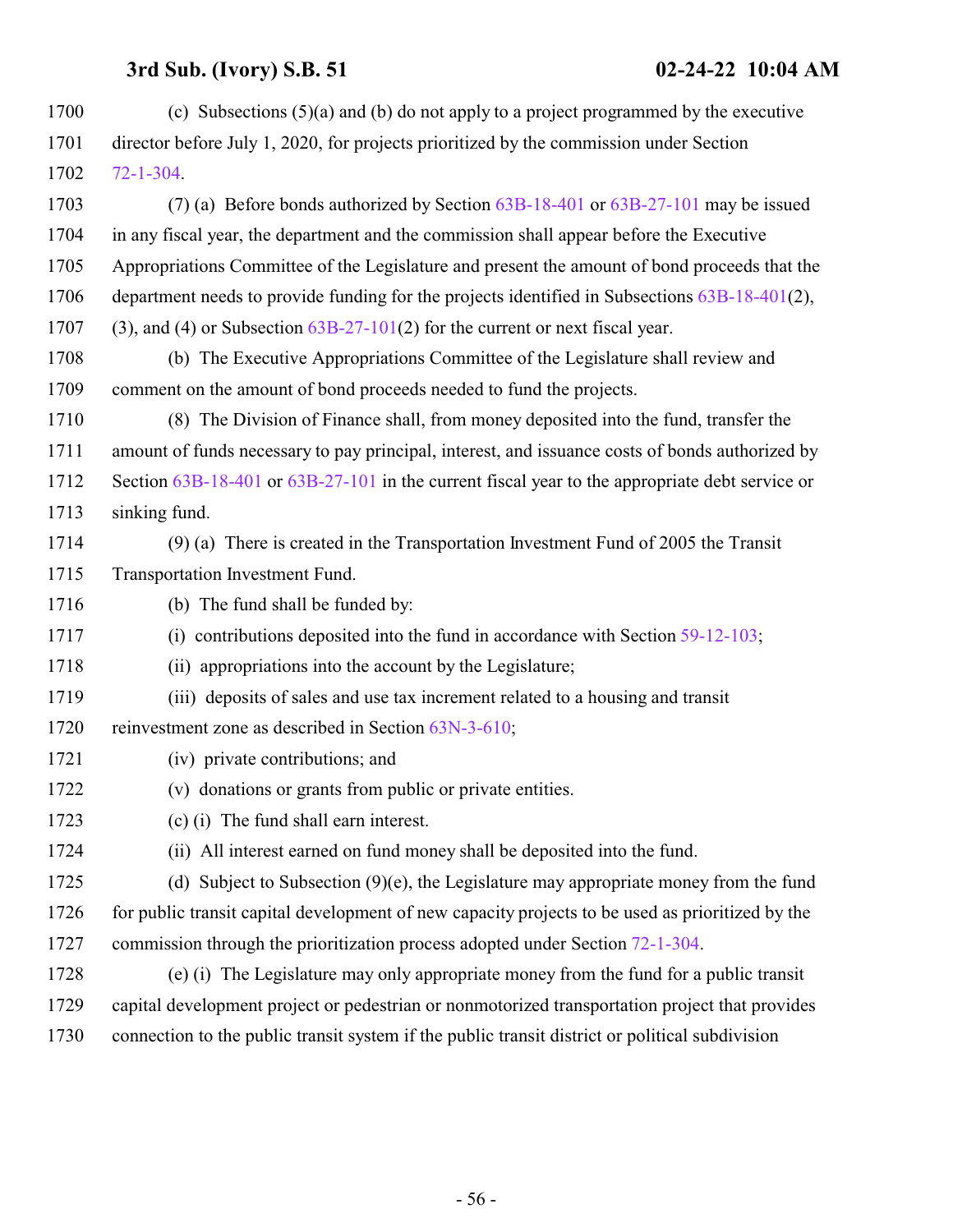### **02-24-22 10:04 AM 3rd Sub. (Ivory) S.B. 51**

<span id="page-56-0"></span> provides funds of equal to or greater than 40% of the costs needed for the project. (ii) A public transit district or political subdivision may use money derived from a loan granted pursuant to Title 72, Chapter 2, Part 2, State Infrastructure Bank Fund, to provide all or 1734 part of the 40% requirement described in Subsection  $(9)(e)(i)$  if: (A) the loan is approved by the commission as required in Title 72, Chapter 2, Part 2, State Infrastructure Bank Fund; and (B) the proposed capital project has been prioritized by the commission pursuant to Section [72-1-303](http://le.utah.gov/UtahCode/SectionLookup.jsp?section=72-1-303&session=2022GS). (10) (a) There is created in the Transportation Investment Fund of 2005 the Cottonwood Canyons Transportation Investment Fund. (b) The fund shall be funded by: (i) money deposited into the fund in accordance with Section [59-12-103](http://le.utah.gov/UtahCode/SectionLookup.jsp?section=59-12-103&session=2022GS); (ii) appropriations into the account by the Legislature; (iii) private contributions; and (iv) donations or grants from public or private entities. (c) (i) The fund shall earn interest. (ii) All interest earned on fund money shall be deposited into the fund. (d) The Legislature may appropriate money from the fund for public transit or transportation projects in the Cottonwood Canyons of Salt Lake County. Section 23. Section **72-5-309** is amended to read: **72-5-309. Acceptance of rights-of-way -- Notice of acknowledgment required.** (1) The governor or the governor's designee may assess whether the grant of the R.S. 2477 has been accepted with regard to any right-of-way so as to vest title of the right-of-way in 1754 the state and the applicable political subdivision as provided for in Section [72-5-103](http://le.utah.gov/UtahCode/SectionLookup.jsp?section=72-5-103&session=2022GS). (2) If the governor or governor's designee concludes that the grant has been accepted as to any right-of-way, the governor or a designee shall issue a notice of acknowledgment of the acceptance of the R.S. 2477 grant as to that right-of-way. (3) A notice of acknowledgment of the R.S. 2477 grant shall include: (a) a statement of reasons for the acknowledgment; (b) a general description of the right-of-way or rights-of-way subject to the notice of acknowledgment, including the county in which it is located, and notice of where a center-line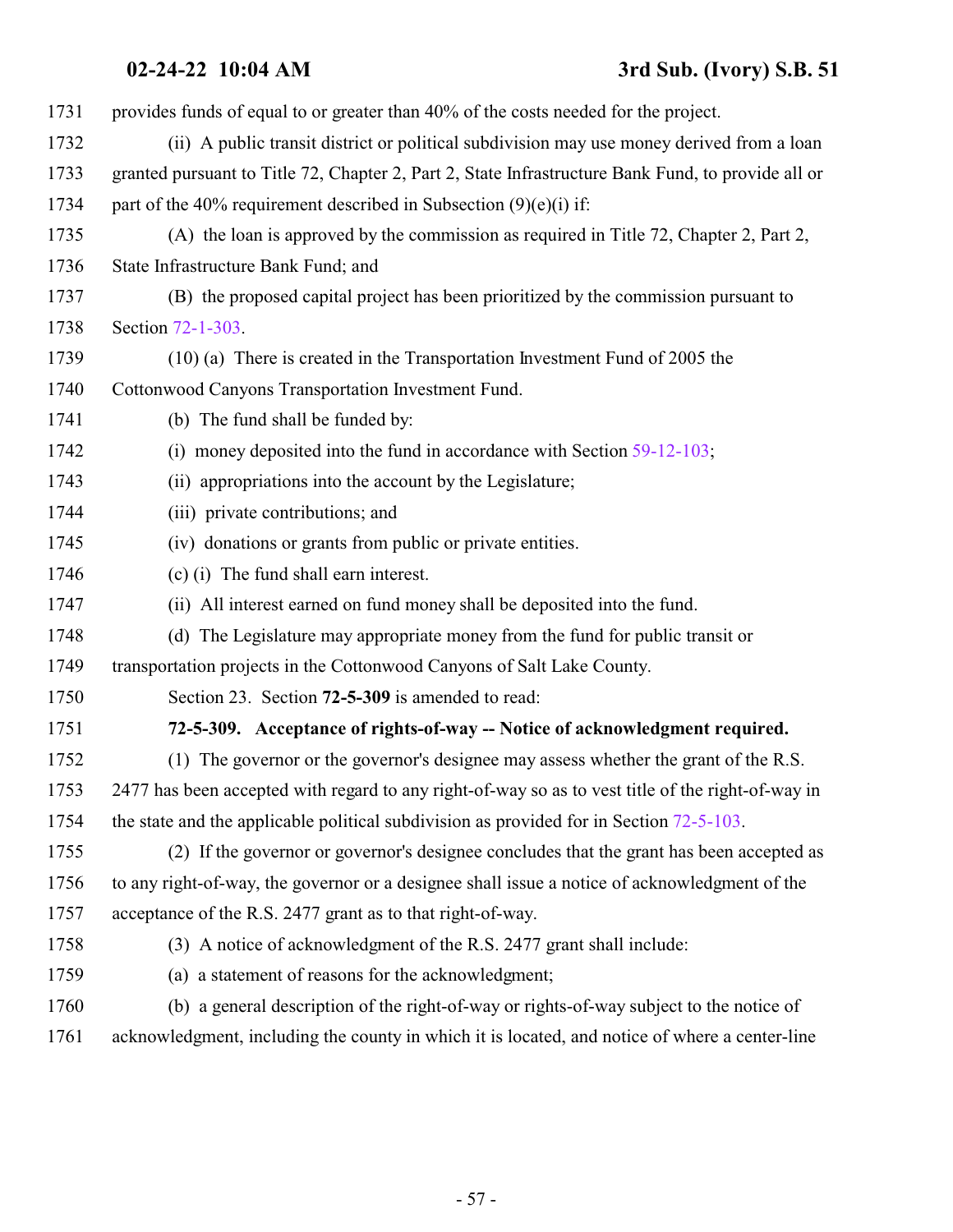<span id="page-57-0"></span>

| 1762 | description derived from Global Positioning System data may be viewed or obtained;                 |  |  |  |
|------|----------------------------------------------------------------------------------------------------|--|--|--|
| 1763 | (c) a statement that the owner of the servient estate in the land over which the                   |  |  |  |
| 1764 | right-of-way or rights-of-way subject to the notice runs or any person with a competing            |  |  |  |
| 1765 | dominant estate ownership claim may file a petition with the district court for a decision         |  |  |  |
| 1766 | regarding the correctness or incorrectness of the acknowledgment; and                              |  |  |  |
| 1767 | (d) a statement of the time limit provided in Section $72-5-310$ for filing a petition.            |  |  |  |
| 1768 | $(4)$ (a) (i) The governor or the governor's designee may record a notice of                       |  |  |  |
| 1769 | acknowledgment, and any supporting affidavit, map, or other document purporting to establish       |  |  |  |
| 1770 | or affect the state's property interest in the right-of-way or rights-of-way, in the office of the |  |  |  |
| 1771 | county recorder in the county where the right-of-way or rights-of-way exist.                       |  |  |  |
| 1772 | (ii) (A) A notice of acknowledgment recorded in the county recorder's office is not                |  |  |  |
| 1773 | required to be accompanied by a paper copy of the center-line description.                         |  |  |  |
| 1774 | (B) A paper copy of each center-line description together with the notice of                       |  |  |  |
| 1775 | acknowledgment shall be placed in the state archives created in Section 63A-12-101 and made        |  |  |  |
| 1776 | available to the public upon request in accordance with Title 63G, Chapter 2, Government           |  |  |  |
| 1777 | Records Access and Management Act.                                                                 |  |  |  |
|      | (C) An electronic copy of the center-line description identified in a notice of                    |  |  |  |
| 1778 |                                                                                                    |  |  |  |
| 1779 | acknowledgment shall be available upon request at:                                                 |  |  |  |
| 1780 | (I) the county recorder's office; or                                                               |  |  |  |
| 1781 | (II) the Utah Geospatial Resource Center created in Section $[63F-1-506]$ 63A-16-505.              |  |  |  |
| 1782 | (b) A notice of acknowledgment recorded in the county recorder's office is conclusive              |  |  |  |
| 1783 | evidence of acceptance of the R.S. 2477 grant upon:                                                |  |  |  |
| 1784 | (i) expiration of the 60-day period for filing a petition under Section $72-5-310$ without         |  |  |  |
| 1785 | the filing of a petition; or                                                                       |  |  |  |
| 1786 | (ii) a final court decision that the notice of acknowledgment was not incorrect.                   |  |  |  |
| 1787 | Section 24. Section 72-5-403 is amended to read:                                                   |  |  |  |
| 1788 | 72-5-403. Transportation corridor preservation powers.                                             |  |  |  |
| 1789 | The department, counties, and municipalities may:<br>(1)                                           |  |  |  |
| 1790 | (a) act in cooperation with one another and other government entities to promote                   |  |  |  |
| 1791 | planning for and enhance the preservation of transportation corridors and to more effectively      |  |  |  |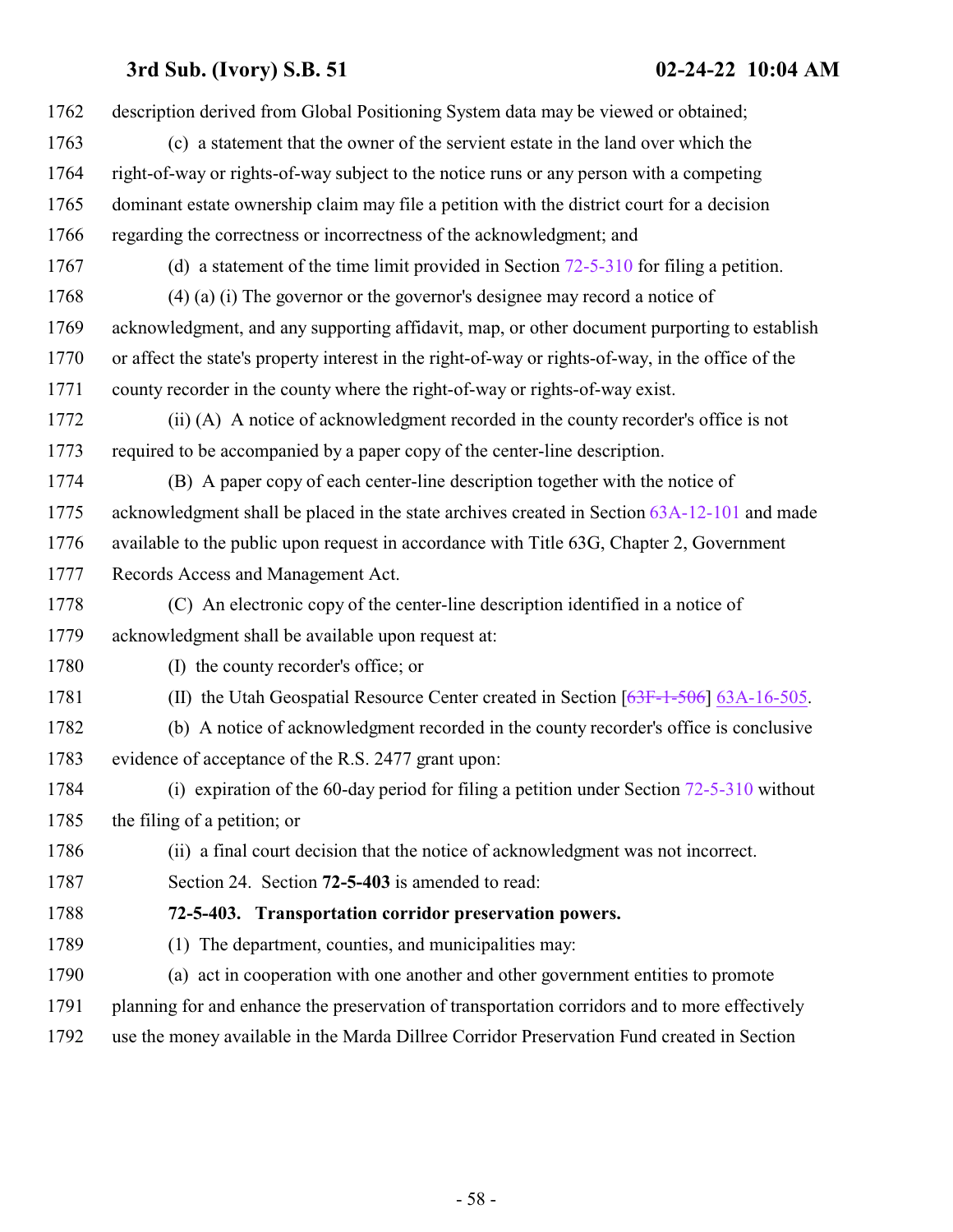| 1793 | $72 - 2 - 117$ ;                                                                                   |  |  |  |
|------|----------------------------------------------------------------------------------------------------|--|--|--|
| 1794 | (b) undertake transportation corridor planning, review, and preservation processes; and            |  |  |  |
| 1795 | (c) acquire fee simple rights and other rights of less than fee simple, including                  |  |  |  |
| 1796 | easement and development rights, or the rights to limit development, including rights in           |  |  |  |
| 1797 | alternative transportation corridors, and to make these acquisitions up to a projected 30 years in |  |  |  |
| 1798 | advance of using those rights in actual transportation facility construction.                      |  |  |  |
| 1799 | (2) In addition to the powers described under Subsection (1), counties and                         |  |  |  |
| 1800 | municipalities may:                                                                                |  |  |  |
| 1801 | (a) limit development for transportation corridor preservation by land use regulation              |  |  |  |
| 1802 | and by official maps; and                                                                          |  |  |  |
| 1803 | (b) by ordinance prescribe procedures for approving limited development in                         |  |  |  |
| 1804 | transportation corridors until the time transportation facility construction begins.               |  |  |  |
| 1805 | (3) (a) The department shall identify and the commission shall approve transportation              |  |  |  |
| 1806 | corridors as high priority transportation corridors for transportation corridor preservation.      |  |  |  |
| 1807 | (b) The department shall notify a county or municipality if the county or municipality             |  |  |  |
| 1808 | has land within its boundaries that is located within the boundaries of a high priority            |  |  |  |
| 1809 | transportation corridor.                                                                           |  |  |  |
| 1810 | (c) The department may, on a voluntary basis, acquire private property rights within the           |  |  |  |
| 1811 | boundaries of a high priority transportation corridor for which a notification has been received   |  |  |  |
| 1812 | in accordance with Section $[10-9a-509$ or $17-27a-508]$ 10-9a-206 or 17-27a-206.                  |  |  |  |
| 1813 | Section 25. Repealer.                                                                              |  |  |  |
| 1814 | This bill repeals:                                                                                 |  |  |  |
| 1815 | Section 72-1-213, Road usage charge study -- Recommendations.                                      |  |  |  |
| 1816 | Section 26. Appropriation.                                                                         |  |  |  |
| 1817 | The Legislature has reviewed the following proprietary funds. Under the terms and                  |  |  |  |
| 1818 | conditions of Utah Code 63J-1-410, for any included Internal Service Fund, the Legislature         |  |  |  |
| 1819 | approves budgets, full-time permanent positions, and capital acquisition amounts as indicated,     |  |  |  |
| 1820 | and appropriates to the funds, as indicated, estimated revenue from rates, fees, and other         |  |  |  |
| 1821 | charges. The Legislature authorizes the State Division of Finance to transfer amounts between      |  |  |  |
| 1822 | funds and accounts as indicated.                                                                   |  |  |  |
|      |                                                                                                    |  |  |  |

ITEM 1